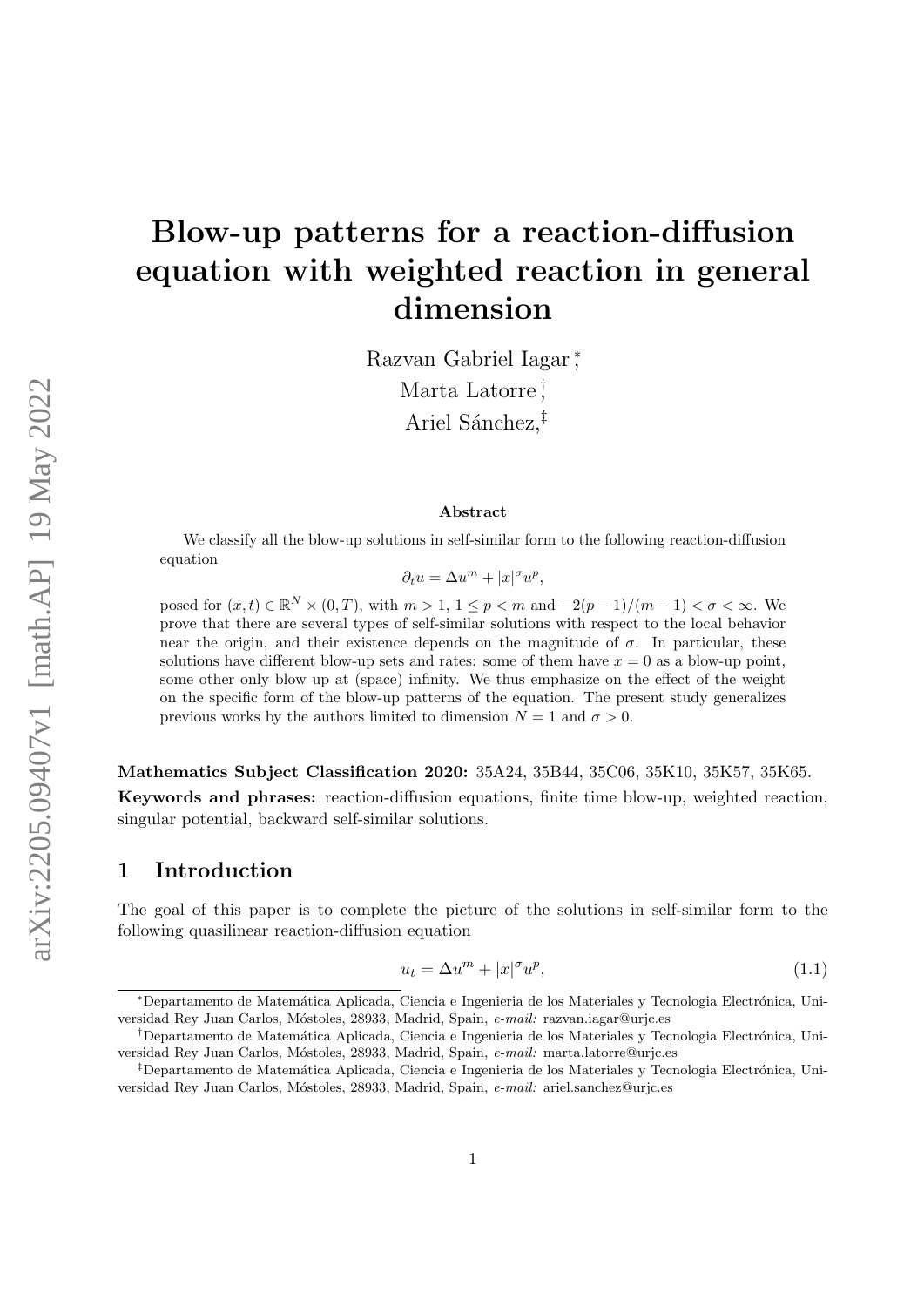posed for  $(x,t) \in \mathbb{R}^N \times (0,T)$  for some  $T > 0$  and with the following conditions on the exponents  $m, p$  and  $\sigma$ 

<span id="page-1-0"></span>
$$
m > 1,
$$
  $1 \le p < m,$   $-\frac{2(p-1)}{m-1} < \sigma < \infty,$  (1.2)

which in particular includes the whole range  $\sigma \geq 0$  but also some values of  $\sigma < 0$ . With respect to the dimension N, our main focus will be on  $N \geq 2$ , since the case  $N = 1$  has been considered for  $\sigma > 0$  in a previous work [\[34\]](#page-45-0). However, we will also study the case of dimension  $N = 1$ linked to negative values of  $\sigma$ , restricted in this case to the range  $-1 < \sigma < 0$  in order to satisfy the usual condition  $N + \sigma > 0$ . In the range of exponents [\(1.2\)](#page-1-0), we consider self-similar solutions which present finite time blow-up, meaning that there exists a finite time  $T \in (0, \infty)$  such that the solution  $u(t) \in L^{\infty}(\mathbb{R}^N)$  for any  $t \in (0,T)$ , but u becomes unbounded at time T. This time T is called the blow-up time of u. Here and in the sequel we use the standard notation  $u(t)$  for the application  $x \mapsto u(x, t)$  for a fixed  $t > 0$ . Our interest will be focused on those properties of the solutions related to the blow-up and depending strongly on the weight and the magnitude of σ.

Reaction-diffusion equations such as Eq. [\(1.1\)](#page-0-0) but without a weight at the reaction term are rather well studied by now, a lot of information being available in monographs such as [\[46\]](#page-46-0) for the semilinear case  $m = 1$  and  $p > 1$  and [\[47,](#page-46-1) Chapter 4] for  $m > 1$  and  $p > 1$  including all the relative positions of m and p. In particular, it is shown that for  $\sigma = 0$  all the solutions to Eq. [\(1.1\)](#page-0-0) blow up in finite time for  $1 < p < m$  but not also for  $p = 1$ , which is a trivial limit case where solutions present exponential grow-up as  $t \to \infty$  but are all global. A deeper study of self-similar solutions to Eq. [\(1.1\)](#page-0-0) with  $\sigma = 0$  is performed in [\[47,](#page-46-1) Chapter 4], where existence and some properties of such solutions are established, while some further functional properties in higher space dimensions are given in [\[13,](#page-44-0) [14\]](#page-44-1), see also references therein.

Considering a weight on the reaction term came as a natural step forward once the theory in the spatially homogeneous case was developing with a fast pace. Some nowadays classical papers concerning the semilinear case  $m = 1$  of Eq. [\(1.1\)](#page-0-0) jointly with weighted reaction terms are, for example, [\[39\]](#page-46-2) concerning the  $\omega$ -limit sets of solutions and [\[6,](#page-44-2) [4,](#page-44-3) [43,](#page-46-3) [44\]](#page-46-4) where finite time blow-up is considered and the life-span of solutions is studied in dependence on their initial condition and the weight. Andreucci and DiBenedetto study in the long but deep paper [\[1\]](#page-43-0) the local well-posedness, initial traces and regularity of local solutions to equations such as [\(1.1\)](#page-0-0) but with weight  $(1+|x|)^{\sigma}$  for a very general range of exponents  $m \geq 1$ ,  $p > 1$  and  $\sigma \in \mathbb{R}$ , thus including both bounded and unbounded weights. Results related to properties of the exponents  $m, p, \sigma$  and of the initial condition  $u_0(x)$  for the solutions to blow up in finite time or to exist globally in time are given for Eq. [\(1.1\)](#page-0-0) with  $m > 1$  in [\[45,](#page-46-5) [49\]](#page-46-6), the former establishing the Fujita-type exponent, while the existence of global (in time) solutions for  $p > m$  sufficiently large is obtained in form of forward self-similar solutions. Moreover, [\[49\]](#page-46-6) also analyzes the interval of existence of solutions to the Cauchy problem with respect to the decay rate of  $u_0(x)$  as  $|x| \to \infty$ , proving that for p sufficiently large, "fat tails" lead to finite time blow-up, while rapidly decaying initial conditions give solutions that exist globally in time. We also quote in this paragraph the paper [\[2\]](#page-43-1) where a blow-up rate of solutions is given, and works such as [\[16,](#page-44-4) [36,](#page-46-7) [3,](#page-43-2) [15\]](#page-44-5) where the case of localized, compactly supported weights is considered and quite complete results, including blow-up sets, rates and asymptotic convergence are obtained.

The presence of a spatially dependent coefficient in Eq. [\(1.1\)](#page-0-0) produces a second competition in the mechanism of the equation, apart from the already existing one between the diffusion and the reaction effects: it is a competition between the dynamics of the equation near  $x = 0$  (where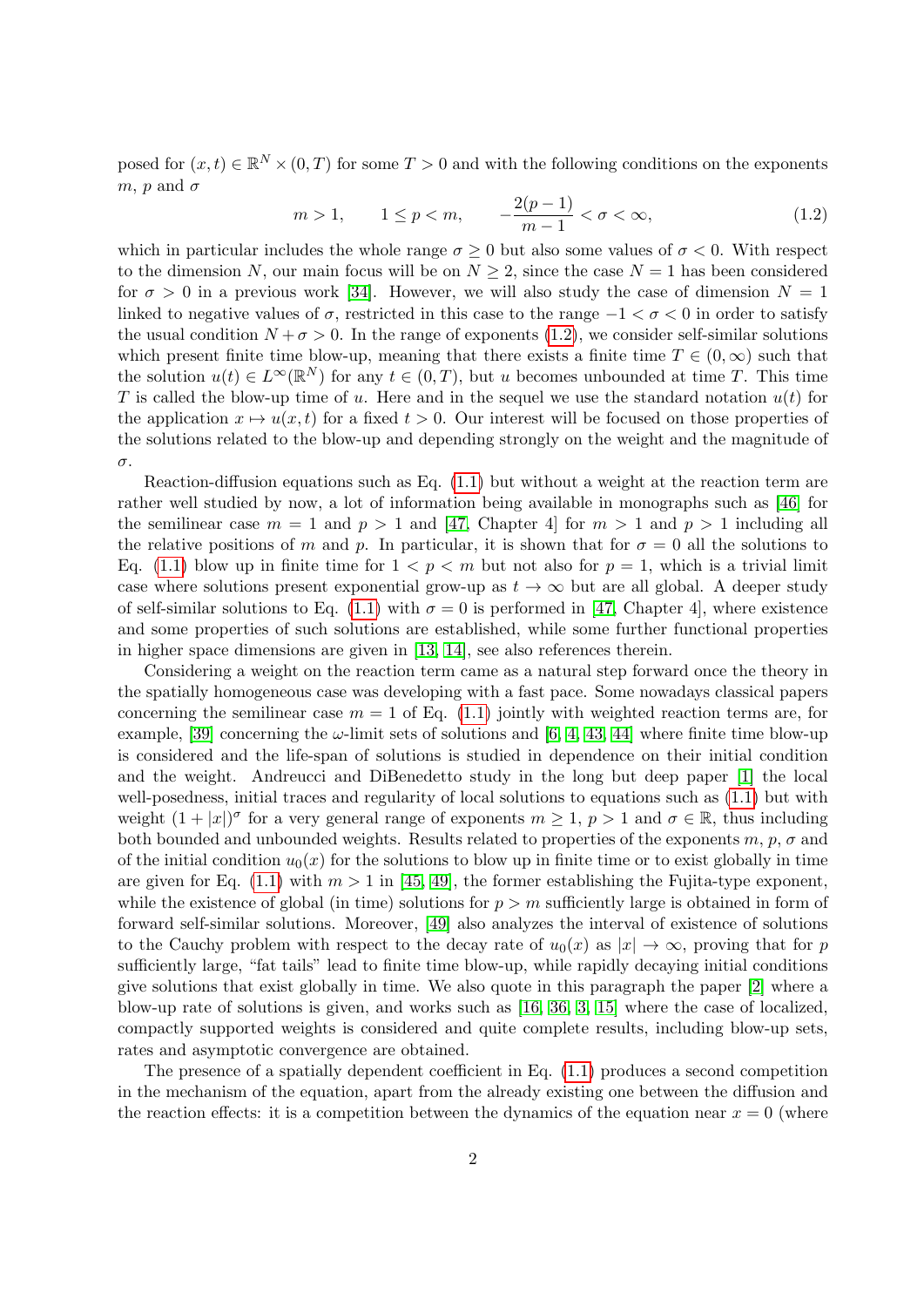formally the weight is very small, tending to zero) and the dynamics of it for large values of  $|x|$ , where the weight becomes very strong. Thus, a very interesting question related to these models of equations such as Eq.  $(1.1)$  is related to the blow-up set, which can be influenced strongly by the strength of the weighted part. For the semilinear case  $m = 1$  and in bounded domains, this question has been considered in a series of papers [\[23,](#page-45-1) [24,](#page-45-2) [25,](#page-45-3) [26\]](#page-45-4) where some conditions for the blow-up to occur at  $x = 0$  (and more general at the zeros of a generic weight  $V(x)$ ) are given. As a by-product of our analysis, we also give an answer to this question for Eq. [\(1.1\)](#page-0-0) by showing that both blowing up or not at  $x = 0$  is possible and it depends strongly on the magnitude of  $\sigma$ .

Another natural problem is to consider a weight which is unbounded at  $x = 0$  instead of as  $|x| \to \infty$ . This is usually called a *singular potential* and its interest stems, in mathematics, from a number of functional inequalities that lead to properties of the solutions, such as, for example, the Hardy inequality. This has been exploited by Baras and Goldstein in their classical work [\[5\]](#page-44-6), generalized later in [\[9\]](#page-44-7), to show that letting  $m = p = 1$  and  $\sigma = -2$  produces a very interesting and unexpected balance between existence and non-existence (explained as an *instantaneous complete blow-up*) of the solutions. Later on, singular potentials were considered in a number of different equations and models, such as for example fast diffusion  $0 < m < 1$  in [\[20,](#page-44-8) [21\]](#page-45-5) and doubly nonlinear diffusion in [\[37\]](#page-46-8). Recently, the functional analysis of solutions to the semilinear problem with singular potential  $|x|^{\sigma}$  with  $-2 < \sigma < 0$  became fashionable, with a number of works studying this problem, see for example [\[8,](#page-44-9) [7,](#page-44-10) [11,](#page-44-11) [12,](#page-44-12) [50,](#page-46-9) [27\]](#page-45-6). Similarity solutions and behavior near blow-up for general solutions were addressed by Filippas and Tertikas [\[17\]](#page-44-13) in the semilinear case  $m = 1$  with  $\sigma > -2$ . Their analysis has been completed very recently by Mukai and Seki [\[40\]](#page-46-10) with a study of the so-called *Type II blow-up* for p sufficiently large.

The present paper extends, on the one hand, to dimension  $N \geq 2$ , in the range  $\sigma \geq 0$ , previous results by two of the authors [\[32,](#page-45-7) [34\]](#page-45-0) concerning the classification of self-similar solutions to Eq. [\(1.1\)](#page-0-0). This generalization, as we shall see, introduces rather tough technical challenges, since some techniques used in dimension  $N = 1$  do no longer apply for  $N \geq 2$  and some previous results for  $\sigma = 0$  were no longer available in higher space dimension. This led us to consider new and rather difficult geometric barriers for the flow in the dynamical system, as seen in Sections [5](#page-23-0) and [6](#page-37-0) below. On the other hand, we have noticed that a natural limit for  $\sigma$  for many technical steps to hold true is not  $\sigma = 0$  but  $\sigma = -2$ , and thus we extend our analysis and classification to the whole range  $\sigma > -2$ . However, some differences in the form and local behavior of a part of the profiles appear also when passing through  $\sigma = 0$ . The results obtained here for  $\sigma = -2$  also complete the remaining ranges after previous works by two of the authors such as [\[30\]](#page-45-8), where the opposite range for  $\sigma$ , namely  $-2 < \sigma < -2(p-1)/(m-1)$ , is analyzed and it is proved that finite time blow-up should not occur in this range, or the short note [\[33\]](#page-45-9) for  $\sigma = -2$ ,  $p = m$  where an interesting phenomenon of blow-up only at  $x = 0$  but with suitable integrability properties has been evidenced.

It is now the moment to explain with more rigor our main results and techniques.

Main results. As previously explained, we are looking for self-similar solutions to [\(1.1\)](#page-0-0) presenting finite time blow-up, that is, in backward form

<span id="page-2-0"></span>
$$
u(x,t) = (T-t)^{-\alpha} f(\xi), \qquad \xi = |x|(T-t)^{\beta}, \tag{1.3}
$$

where the exponents  $\alpha$ ,  $\beta$  and the profiles f are to be determined. Inserting the ansatz [\(1.3\)](#page-2-0) into Eq. [\(1.1\)](#page-0-0), we readily obtain that the self-similarity exponents are both explicit and positive

$$
\alpha = \frac{\sigma + 2}{\sigma(m - 1) + 2(p - 1)}, \qquad \beta = \frac{m - p}{\sigma(m - 1) + 2(p - 1)},
$$
(1.4)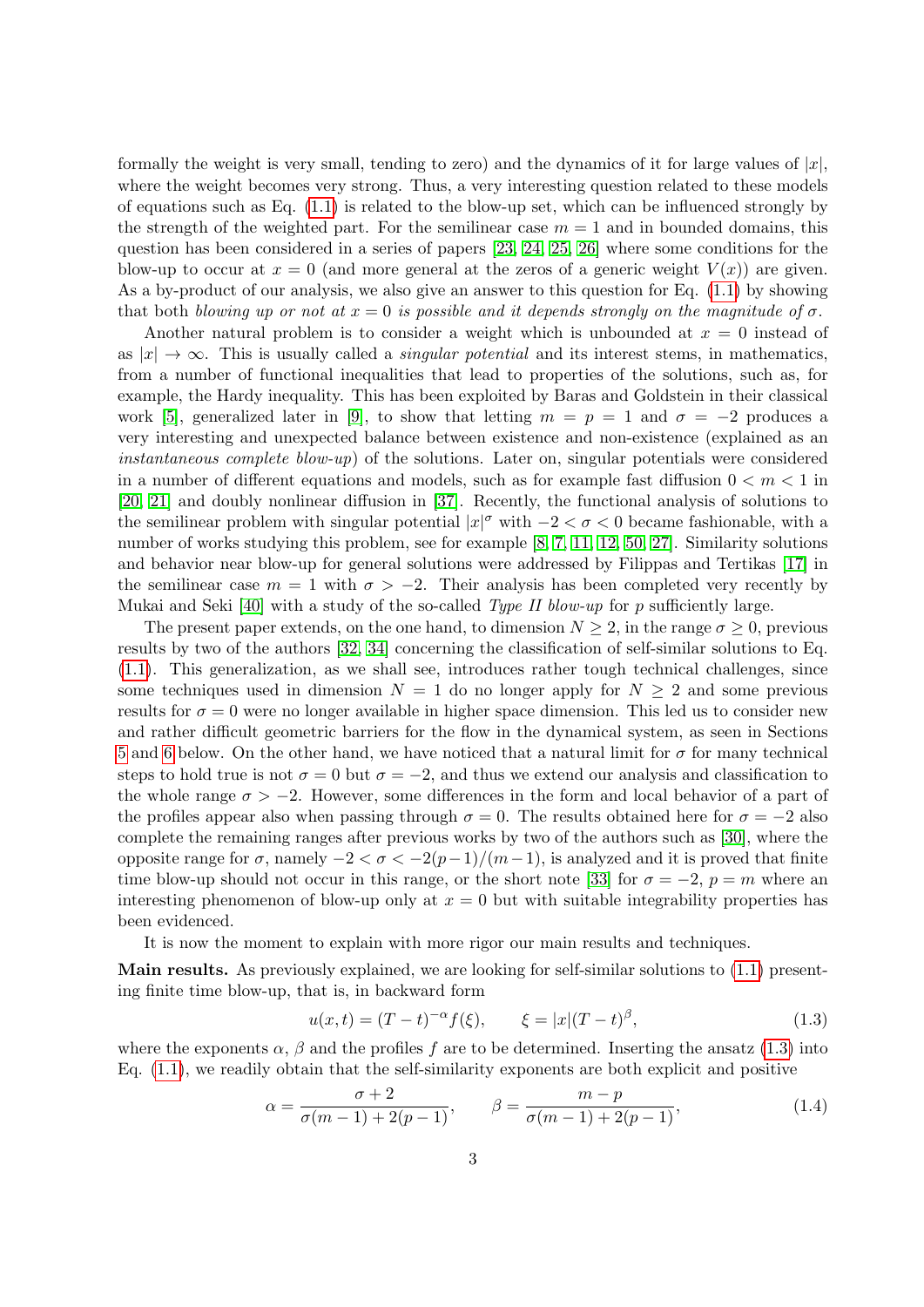while the profiles  $f(\xi)$  solve the following differential equation

<span id="page-3-0"></span>
$$
(f^{m})''(\xi) + \frac{N-1}{\xi}(f^{m})'(\xi) - \alpha f(\xi) + \beta \xi f'(\xi) + \xi^{\sigma} f(\xi)^{p} = 0, \qquad \xi \in [0, \infty). \tag{1.5}
$$

This differential equation will be our main object of study in the present work. Similarly as in the one-dimensional case [\[34\]](#page-45-0), we introduce our concept of profile we are looking for in the next

<span id="page-3-1"></span>**Definition 1.1.** We say that a solution f to  $(1.5)$  is a good profile if it fulfills one of the following two properties related to its behavior at  $\xi = 0$ :

- (H1)  $f(0) = a > 0$  if  $N \ge 2$  or  $f(0) = a > 0$  and  $f'(0) = 0$  if  $N = 1$ .
- (*H2*)  $f(0) = 0$ ,  $(f<sup>m</sup>)'(0) = 0$ .

A good profile f is called a **good profile with interface** at some point  $\eta \in (0,\infty)$  if

$$
f(\eta) = 0, \qquad (f^m)'(\eta) = 0, \qquad f > 0 \text{ on } (\eta - \delta, \eta), \text{ for some } \delta > 0.
$$

Our first result is an existence theorem in which we do not make any difference between the local behavior of profiles.

<span id="page-3-4"></span>**Theorem 1.2.** Let m, p and  $\sigma$  be as in [\(1.2\)](#page-1-0). Then there exists at least one good profile with interface to Eq. [\(1.1\)](#page-0-0), according to Definition [1.1.](#page-3-1)

However, the most interesting part of the analysis is, in our opinion, the classification of the good self-similar profiles with interface (and thus of the self-similar solutions to Eq. [\(1.1\)](#page-0-0) according to [\(1.3\)](#page-2-0)) with respect to their local behavior as  $\xi \to 0$ . An outcome of the analysis in this work will give that there are exactly three possible local behaviors of the good profiles according to their behaviors at  $\xi = 0$ , namely

• Profiles with positive value at  $\xi = 0$ , that is  $f(0) > 0$  and

<span id="page-3-5"></span>
$$
f(\xi) \sim \begin{cases} \left[ K + \frac{\alpha(m-1)}{2m} \xi^2 \right]^{1/(m-1)}, & \text{if } \sigma > 0, \\ \left[ K + \frac{(m-1)(\alpha - K^{(p-1)/(m-1)})}{2m} \xi^2 \right]^{1/(m-1)}, & \text{if } \sigma = 0, \\ \left[ K - \frac{m-p}{m(N+\sigma)(\sigma+2)} \xi^{\sigma+2} \right]^{1/(m-p)}, & \text{if } \sigma < 0 \end{cases}
$$
(1.6)

as  $\xi \to 0$ , where  $K > 0$  is an arbitrary constant.

• Profiles with  $f(0) = 0$  and local behavior given in a first order approximation by

<span id="page-3-2"></span>
$$
f(\xi) \sim \left[\frac{m-1}{2m(mN-N+2)}\right]^{1/(m-1)} \xi^{2/(m-1)} \tag{1.7}
$$

as  $\xi \to 0$ .

• Profiles with  $f(0) = 0$  and local behavior given in a first order approximation by

<span id="page-3-3"></span>
$$
f(\xi) \sim K\xi^{(\sigma+2)/(m-p)}\tag{1.8}
$$

as  $\xi \to 0$ , where  $K > 0$  is an arbitrary constant.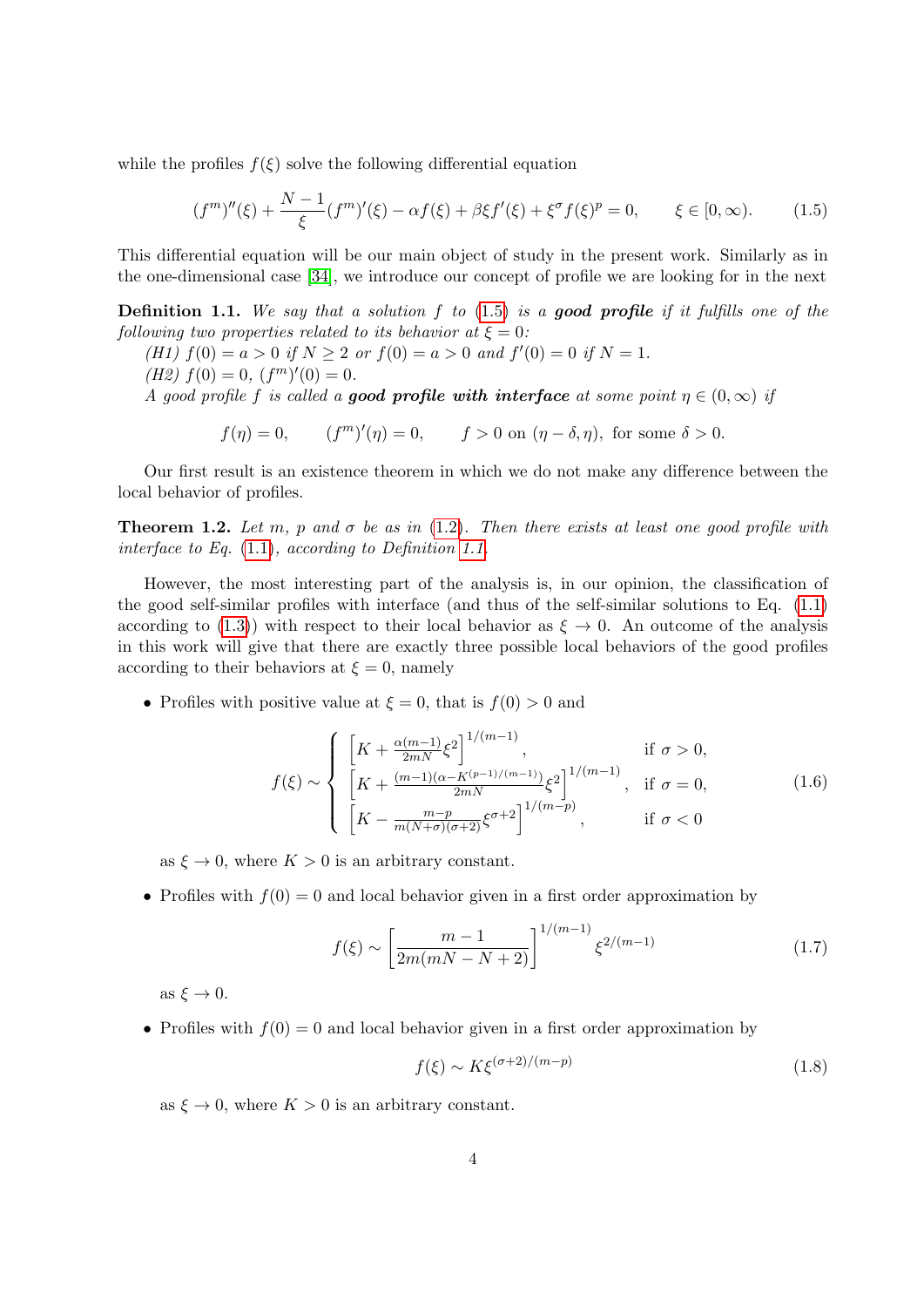Let us remark at this point that there is a qualitative difference between the profiles with positive value  $f(0) > 0$ . Indeed, for  $\sigma > 0$  all these profiles start increasingly in a right neighborhood of  $\xi = 0$  (a fact similar to the case  $N = 1$  in [\[34\]](#page-45-0)), for  $\sigma < 0$  the profiles start in a decreasing way in a right neighborhood of  $\xi = 0$ , while in the limiting case  $\sigma = 0$  (also noticed in [\[47,](#page-46-1) Chapter 4]) there exists a constant solution  $f(\xi) = \alpha^{1/(p-1)} = K^*$  and the profiles might start either in an increasing way or in a decreasing way according to whether  $f(0) > K^*$  (decreasing) or  $f(0) < K^*$ (increasing).

It is immediate to check that profiles with local behavior [\(1.7\)](#page-3-2) and [\(1.8\)](#page-3-3) satisfy assumption (H2) in Definition [1.1,](#page-3-1) provided [\(1.2\)](#page-1-0) holds true. The natural question that arises in view of Theorem [1.2](#page-3-4) and the previous list of local behaviors is to classify the good profiles with interface with respect to their local behavior at the origin. This is where the magnitude of  $\sigma$  comes into play. More precisely, we have the following classification:

<span id="page-4-0"></span>**Theorem 1.3.** Let m, p and  $\sigma$  be as in [\(1.2\)](#page-1-0). We then have

1. There exists  $\sigma_0 > 0$  such that if

$$
-\frac{2(p-1)}{m-1}<\sigma<\sigma_0,
$$

all the good profiles with interface to Eq. [\(1.5\)](#page-3-0) present the local behavior [\(1.6\)](#page-3-5) as  $\xi \to 0$ .

- 2. There exists  $\sigma_1 > \sigma_0$  sufficiently large such that if  $\sigma \in (\sigma_1, +\infty)$ , all the good profiles with interface to Eq. [\(1.5\)](#page-3-0) present the local behavior [\(1.8\)](#page-3-3) as  $\xi \to 0$ .
- 3. There exists at least one  $\sigma^* \in [\sigma_0, \sigma_1]$  such that, for  $\sigma = \sigma^*$ , there exists a good profile with interface to Eq. [\(1.5\)](#page-3-0) presenting the local behavior [\(1.7\)](#page-3-2) as  $\xi \to 0$ .

We leave here as a **conjecture** that in fact  $\sigma_0 = \sigma_1 = \sigma^*$ , hence the uniqueness of the value of  $\sigma$  for which the behavior [\(1.7\)](#page-3-2) is taken. Both intuition and numerical evidence suggest that this is true, and there is thus a continuous process of change of the geometric form of the profiles as  $\sigma$ increases. However, in order to prove this conjecture rigorously, some monotonicity properties of the dynamics of the equation [\(1.5\)](#page-3-0) with respect to  $\sigma$  are needed, and proving such monotonicity is usually a very difficult problem when one deals with self-similar solutions in backward form. We leave below some comments and remarks related to the classification.

Blow-up sets. A very important influence of the classification given in Theorem [1.3](#page-4-0) appears in relation to the blow-up sets of the self-similar solutions [\(1.3\)](#page-2-0) with good profiles  $f(\xi)$  as in Theorem [1.3.](#page-4-0) We recall below the definition of the blow-up set adapted from [\[46,](#page-46-0) Section 24]: for any solution u to Eq. [\(1.1\)](#page-0-0) with finite blow-up time  $T \in (0,\infty)$ , the blow-up set of u is defined as

<span id="page-4-2"></span>
$$
B(u) = \{x \in \mathbb{R}^N : \exists (x_k, t_k) \in \mathbb{R}^N \times (0, T), t_k \to T, x_k \to x, \text{ and } |u(x_k, t_k)| \to \infty, \text{ as } k \to \infty\}.
$$
\n(1.9)

On the one hand, we readily notice that for either a good profile with local behavior [\(1.6\)](#page-3-5), or for a good profile with local behavior [\(1.7\)](#page-3-2) as  $\xi \to 0$ , the blow-up set is the whole space  $\mathbb{R}^N$ . Indeed, we infer from [\(1.3\)](#page-2-0) that either

<span id="page-4-1"></span>
$$
u(x,t) = (T-t)^{-\alpha} f(|x|(T-t)^{\beta}) \sim a(T-t)^{-\alpha}, \quad \text{as } t \to T,
$$
 (1.10)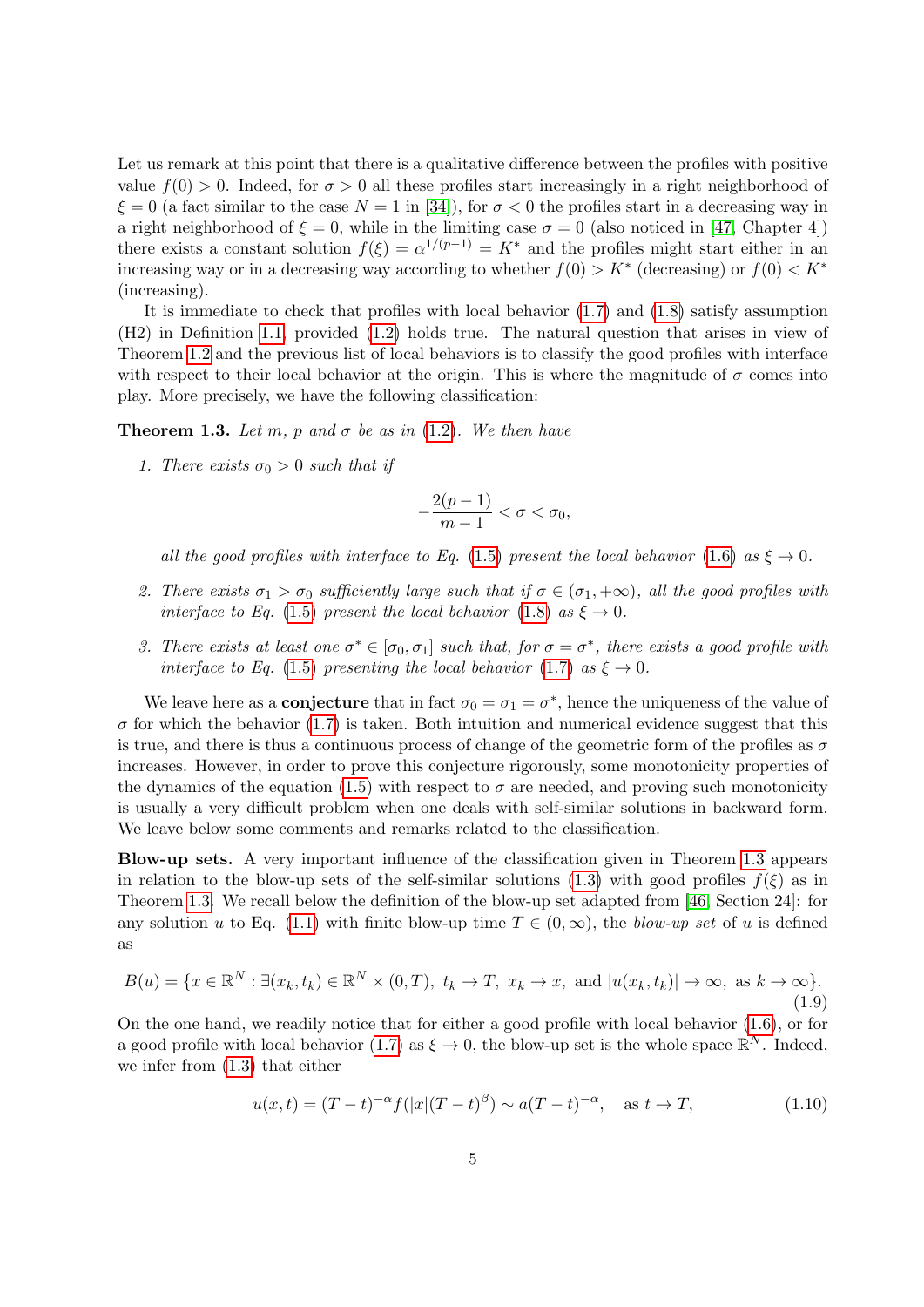for self-similar solutions with good profiles presenting the local behavior at the origin given by [\(1.6\)](#page-3-5) with  $a = K^{1/(m-1)}$  if  $\sigma \geq 0$  or  $a = K^{1/(m-p)}$  if  $\sigma < 0$ , or

<span id="page-5-0"></span>
$$
u(x,t) \sim C(T-t)^{-\alpha + 2\beta/(m-1)} |x|^{2/(m-1)} = C(T-t)^{-1/(m-1)} |x|^{2/(m-1)}, \quad \text{as } t \to T,
$$
 (1.11)

for self-similar solutions with good profiles presenting the local behavior at the origin given by  $(1.7)$ . It is obvious from  $(1.10)$ ,  $(1.11)$  and the definition  $(1.9)$  that in both cases the blow-up set is the whole space, but the *blow-up rate over fixed compact sets is different* in the two cases. On the other hand, for self-similar solutions whose profiles behave locally as in [\(1.8\)](#page-3-3) as  $\xi \to 0$ , as sharp difference appears: indeed, for any  $x \in \mathbb{R}^N$  fixed, we find

$$
u(x,t) \sim C(T-t)^{-\alpha+(\sigma+2)\beta/(m-p)}|x|^{(\sigma+2)/(m-p)} = C|x|^{(\sigma+2)/(m-p)} < \infty,
$$

hence these solutions remain bounded forever at any finite point. However, finite time blow-up still occurs at  $t = T$  but only on curves  $x(t)$  depending on t such that  $x(t) \to \infty$  as  $t \to T$ . This phenomenon is known in literature as blow-up at (space) infinity, see also [\[38,](#page-46-11) [18,](#page-44-14) [19\]](#page-44-15) for other examples when it occurs in the semilinear case. Let us thus end this discussion by stressing here that in particular the origin can be a blow-up point for a solution to Eq.  $(1.1)$  or not, and this depends on how large is  $\sigma$ , giving thus a partial answer to the question discussed in this introduction.

Remark. The results in this paper generalize, on the one hand, the ones obtained in [\[32,](#page-45-7) [34\]](#page-45-0) in the one-dimensional case for  $\sigma > 0$ , proving a similar classification for the profiles. For the admitted range of negative values of  $\sigma$  according to [\(1.2\)](#page-1-0), our analysis shows that there is a single type of good profiles with interface, that will be decreasing with respect to  $\xi$  and thus completing the outcome of the recent paper [\[30\]](#page-45-8) with the complementary range of negative  $\sigma$ , that is, when the important constant

$$
L := \sigma(m - 1) + 2(p - 1) \tag{1.12}
$$

is positive. We show that in this case finite time blow-up may occur when  $L > 0$ , while this is not true for  $L < 0$  as shown in [\[30\]](#page-45-8). Finally, we also provide an alternative and independent proof of the existence of a self-similar solution for the homogeneous case  $\sigma = 0$ , established in [\[47,](#page-46-1) Chapter 4].

Organization of the paper. The main tool of this work is a phase-space analysis applied to a quadratic dynamical system of three equations into which [\(1.5\)](#page-3-0) is mapped through a change of variable that is introduced in Section [2.](#page-6-0) The critical points in the phase space will be classified in Section [2](#page-6-0) for the finite part of the space, respectively Section [3](#page-12-0) for the infinity of the phase space. Once the local analysis has been understood, it is time for the global analysis of the connections in the phase space, which will cover the rest of the work. In a first step, the proof of the existence Theorem [1.2](#page-3-4) is performed in Section [4,](#page-19-0) using a strategy of backward shooting from the interface point but which in this case will be technically different from the analogous result in [\[34\]](#page-45-0): in the latter, an analysis directly in terms of profiles and using arguments of continuity near  $x = 0$  was used, while in the present paper, such arguments are no longer valid at least for exponents  $\sigma < 0$ where continuity with respect to  $\sigma$  cannot be used anymore. Thus, all the proofs in this paper are performed at the level of the quadratic dynamical system, where the possible singularity at  $x = 0$ is removed, and this also allows us to have an independent proof also for  $\sigma = 0$  of the previous results in the book [\[47\]](#page-46-1). The proof of Theorem [1.3](#page-4-0) is split into Section [5](#page-23-0) and Section [6,](#page-37-0) in both being used geometric arguments such as barriers for the flow of the dynamical system in forms of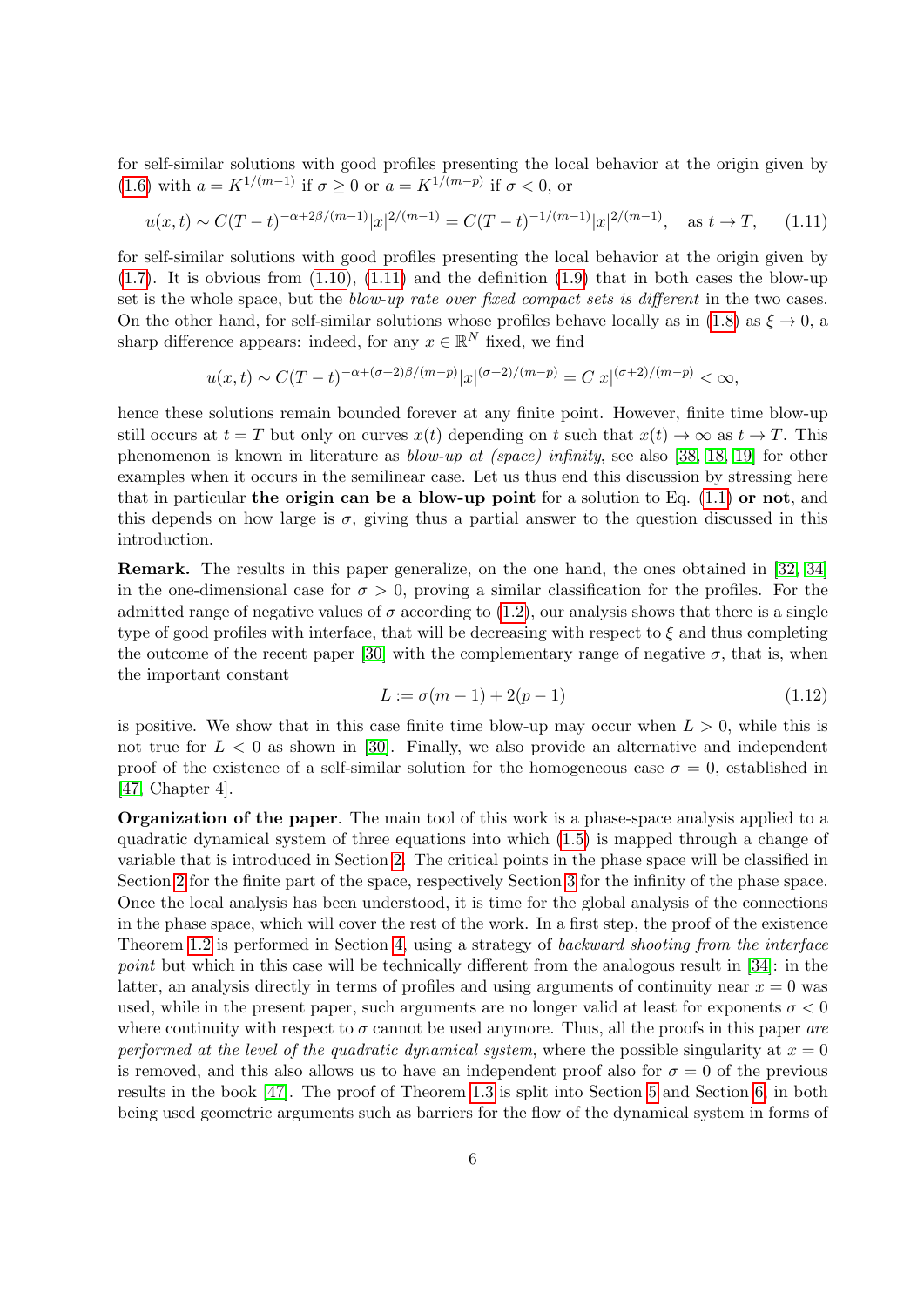planes or surfaces, but generating very different invariant regions according to whether  $\sigma$  is small or large. Notice here that the proofs in these sections strongly depart from their analogous results in dimension  $N = 1$  and  $\sigma > 0$ , and are far more involved technically. We end this presentation by stressing that the fact that for  $\sigma$  large there exist only good profiles with behavior as  $\xi \to 0$ given by [\(1.8\)](#page-3-3) is novel also in dimension  $N = 1$ , as we were not able to prove it in the dedicated paper [\[34\]](#page-45-0) with the tools developed therein.

# <span id="page-6-0"></span>2 The phase space. Local analysis of the finite critical points

As explained in the Introduction, we focus on the differential equation [\(1.5\)](#page-3-0) satisfied by the self-similar profiles  $f(\xi)$ . Since this equation is non-autonomous and not easy to study by direct methods, we employ a phase space analysis. More precisely, we introduce the following change of variables also used in previous works such as [\[32,](#page-45-7) [30\]](#page-45-8)

<span id="page-6-1"></span>
$$
X(\eta) = \frac{m}{\alpha} \xi^{-2} f(\xi)^{m-1}, \quad Y(\eta) = \frac{m}{\alpha} \xi^{-1} f(\xi)^{m-2} f'(\xi), \quad Z(\eta) = \frac{1}{\alpha} \xi^{\sigma} f(\xi)^{p-1}, \tag{2.1}
$$

with a new independent variable  $\eta$  defined implicitly in terms of  $\xi$  as

$$
\eta(\xi) = \frac{\alpha}{m} \int_0^{\xi} \zeta f(\zeta)^{1-m} d\zeta.
$$
\n(2.2)

By expressing  $f'(\xi)$  in terms of Y from the second equation in [\(2.1\)](#page-6-1) and then performing some direct calculations, we find that Eq. [\(1.5\)](#page-3-0) is mapped by [\(2.1\)](#page-6-1) into the following three-dimensional dynamical system:

<span id="page-6-2"></span>
$$
\begin{cases}\n\dot{X} = X[(m-1)Y - 2X], \\
\dot{Y} = -Y^2 - \frac{\beta}{\alpha}Y + X - NXY - XZ, \\
\dot{Z} = Z[(p-1)Y + \sigma X].\n\end{cases}
$$
\n(2.3)

Let us first observe that the planes  $\{X = 0\}$  and  $\{Z = 0\}$  are invariant for the system [\(2.3\)](#page-6-2) and also infer from [\(2.1\)](#page-6-1) that  $X \geq 0$ ,  $Z \geq 0$ . Assume now that  $p > 1$  (the limit case  $p = 1$  being very similar and treated at the end of the current section). The critical points in the finite part of the phase space associated to the system [\(2.3\)](#page-6-2) are then

$$
P_0 = (0,0,0), \quad P_1 = \left(0, -\frac{\beta}{\alpha}, 0\right), \quad P_2 = (X(P_2), Y(P_2), 0) \text{ and } P_\gamma = (0,0,\gamma),
$$

for any  $\gamma > 0$ , where

$$
X(P_2) = \frac{m-1}{2\alpha(mN-N+2)}, \qquad Y(P_2) = \frac{1}{\alpha(mN-N+2)}.
$$
\n(2.4)

Let us remark at this point that  $Y(P_2) < 1/N$ , since

<span id="page-6-3"></span>
$$
\frac{1}{N} - Y(P_2) = \frac{2(N(m-p) + \sigma + 2)}{N(\sigma + 2)(mN - N + 2)} > 0.
$$
\n(2.5)

We next analyze the flow of the system  $(2.3)$  near these critical points.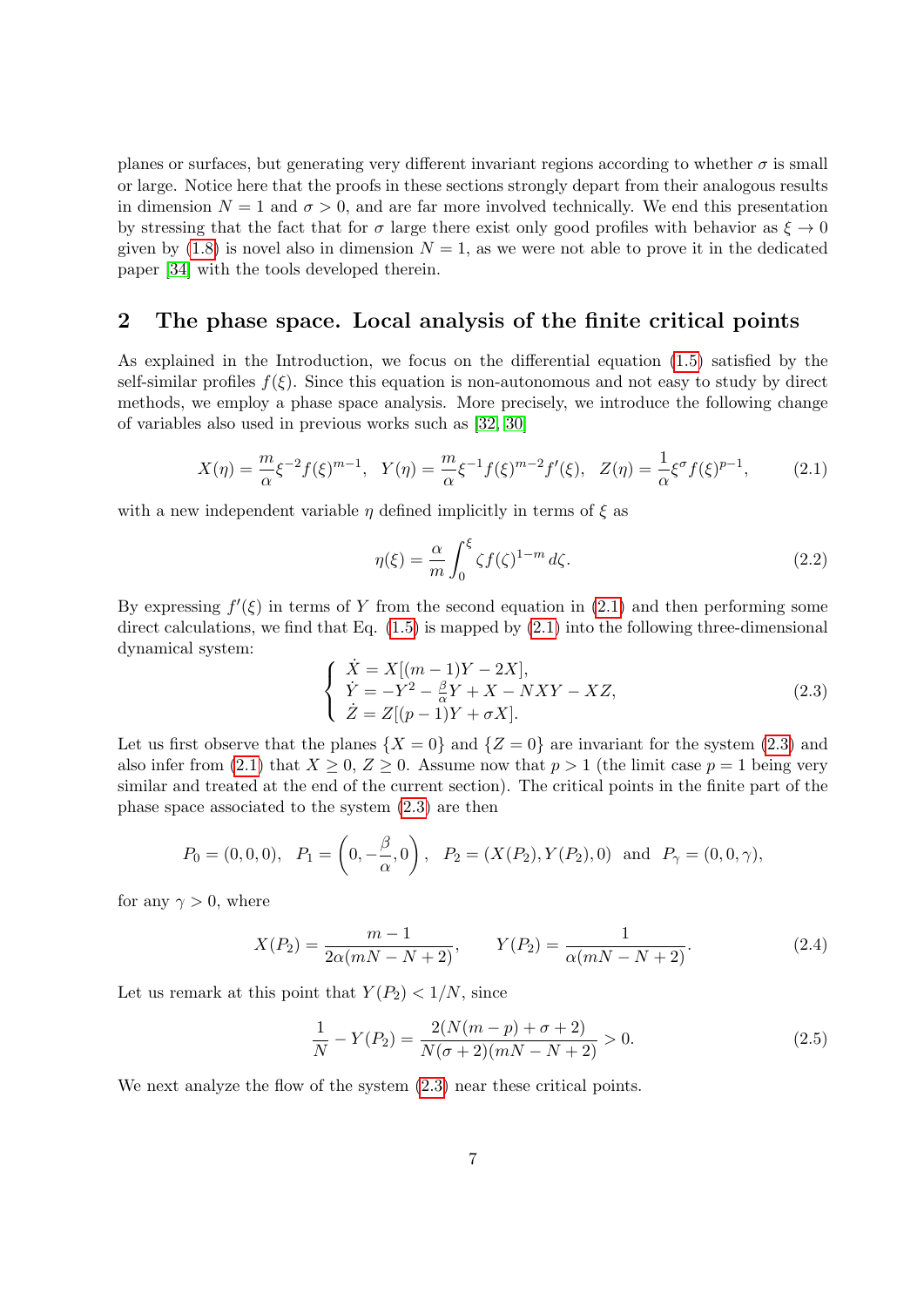<span id="page-7-2"></span>**Lemma 2.1** (Local analysis near  $P_0$ ). In a neighborhood of the critical point  $P_0$  the system [\(2.3\)](#page-6-2) has a one-dimensional stable manifold and a two-dimensional center manifold. The connections tangent to the center manifold go out of  $P_0$  and contain profiles with the local behavior [\(1.8\)](#page-3-3) as  $\xi \rightarrow 0$ .

*Proof.* The linearization of the system  $(2.3)$  near  $P_0$  has the matrix

$$
M(P_0) = \left(\begin{array}{rrr} 0 & 0 & 0 \\ 1 & -\frac{\beta}{\alpha} & 0 \\ 0 & 0 & 0 \end{array}\right),
$$

with one negative eigenvalue and a two-dimensional center manifold. We introduce a new change of variable by setting  $U = (\beta/\alpha)Y - X$  in order to replace the variable Y and get a canonical form:

<span id="page-7-0"></span>
$$
\begin{cases}\n\dot{X} = \frac{1}{\beta}X^2 + \frac{(m-1)\alpha}{\beta}XU, \\
\dot{U} = -\frac{\beta}{\alpha}U - \frac{\alpha}{\beta}U^2 - \frac{\alpha(m+1) + N\beta}{\beta}XU - \frac{\beta}{\alpha}XZ - \frac{(N-2)\beta + m\alpha}{\beta}X^2, \\
\dot{Z} = \frac{1}{\beta}XZ + \frac{\alpha(p-1)}{\beta}ZU.\n\end{cases}
$$
\n(2.6)

According to [\[10,](#page-44-16) Theorem 3, Section 2.5], we look for a center manifold in form of a surface whose first order Taylor approximation has the form

$$
U = h(X, Z) = aX^2 + bXZ + cZ^2 + O(|(X, Z)|^3),
$$

with  $a, b$  and c coefficients to be determined later. By replacing this expression into the equation of the center manifold given in [\[42,](#page-46-12) Theorem 1, Section 2.12] and identifying the similar quadratic terms, we find the expansion of the center manifold near  $P_0$  as

<span id="page-7-3"></span>
$$
h(X,Z) = -\frac{\alpha}{\beta^2} [(N-2)\beta + \alpha m] X^2 - XZ + XO(|(X,Z)|^2), \tag{2.7}
$$

where the fact that the higher order terms are all multiples of  $X$  follows from an easy argument by induction based on the non-appearance of pure powers of Z alone in the vector field of the system  $(2.3)$ . We omit these straightforward but rather long calculations, more details are given in [\[34,](#page-45-0) Section 2]. By replacing next U by  $h(X, Z)$  in the first and third equation of the system [\(2.6\)](#page-7-0), we infer from the same theoretical result [\[42,](#page-46-12) Theorem 1, Section 2.12] that the flow on the center manifold is given by the reduced system

<span id="page-7-1"></span>
$$
\begin{cases}\n\dot{X} &= \frac{1}{\beta}X^2 + X^2O(|(X,Z)|),\\ \n\dot{Z} &= \frac{1}{\beta}XZ + XO(|(X,Z)|^2),\n\end{cases}
$$
\n(2.8)

in a neighborhood of its origin  $(X, Z) = (0, 0)$ . It thus follows that the orbits on the center manifold go out of the point  $P_0$ . The local behavior of the profiles contained in these orbits is deduced by direct integration of the system  $(2.8)$ , leading to  $Z \sim K X$  in a first approximation for any free constant  $K > 0$  and then to [\(1.8\)](#page-3-3) by replacing Z and X with their definitions in [\(2.1\)](#page-6-1). Since  $X \to 0$  at  $P_0$ , we get that

$$
X(\xi) = \frac{m}{\alpha} \xi^{-2} f(\xi)^{m-1} \sim \xi^{-2 + (m-1)(\sigma+2)/(m-p)} = \xi^{[\sigma(m-1) + 2(p-1)]/(m-p)} \to 0,
$$

thus the behavior [\(1.8\)](#page-3-3) is taken as  $\xi \to 0$  owing to the fact that  $\sigma(m-1) + 2(p-1) > 0$  in our range [\(1.2\)](#page-1-0). Finally, the one-dimensional stable manifold of  $P_0$  is contained in the Y axis, as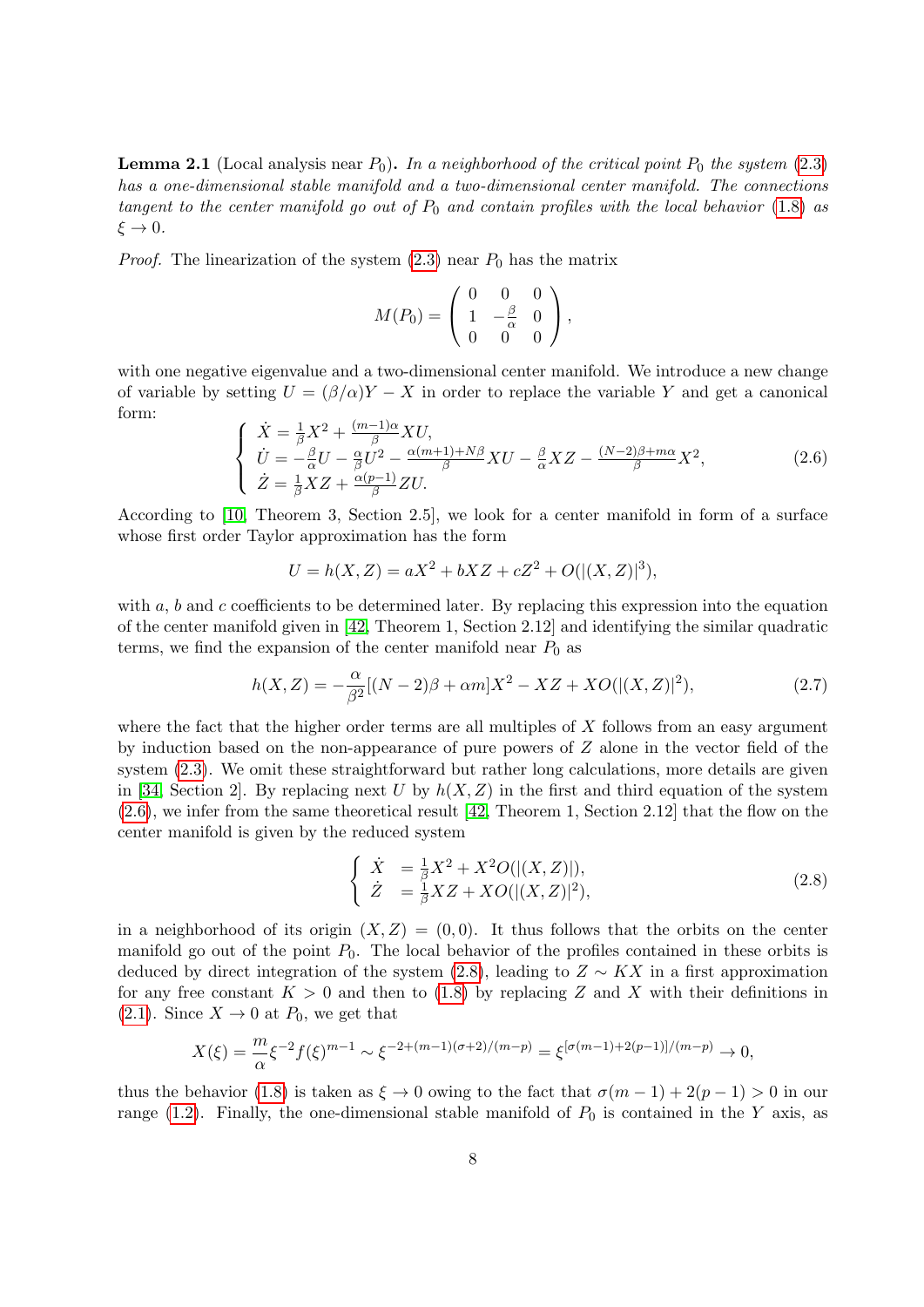indicated by the eigenvector  $e_2 = (0, 1, 0)$  corresponding to the eigenvalue  $-\beta/\alpha$  of the matrix  $M(P_0)$  and by the uniqueness of the stable manifold [\[22,](#page-45-10) Theorem 3.2.1], and no profiles are contained in it.  $\Box$ 

It is now the turn for the point  $P_1$ , which will codify the interface behavior.

<span id="page-8-1"></span>**Lemma 2.2** (Local analysis near  $P_1$ ). The system [\(2.3\)](#page-6-2) in a neighborhood of  $P_1$  has a twodimensional stable manifold and a one-dimensional unstable manifold. The orbits entering  $P_1$  on the two-dimensional manifold correspond to an interface at a point  $\xi_0 \in (0,\infty)$ , with the more precise local behavior

<span id="page-8-0"></span>
$$
f(\xi) \sim \left[C - \frac{\beta(m-1)}{2m} \xi^2\right]_+^{1/(m-1)}, \quad \text{as } \xi \to \xi_0 = \sqrt{\frac{2mC}{\beta(m-1)}}, \ \xi < \xi_0,\tag{2.9}
$$

where  $C > 0$  is a free constant.

*Proof.* The linearization of the system  $(2.3)$  in a neighborhood of  $P_1$  has the matrix

$$
M(P_1) = \begin{pmatrix} -\frac{(m-1)\beta}{\alpha} & 0 & 0\\ 1 + \frac{N\beta}{\alpha} & \frac{\beta}{\alpha} & 0\\ 0 & 0 & -\frac{(p-1)\beta}{\alpha} \end{pmatrix}
$$

thus the two-dimensional stable manifold and the one-dimensional unstable manifold are obvious. The local behavior near  $P_1$  is given by the fact that  $Y \to -\beta/\alpha$  on the orbits entering  $P_1$ , together with the fact that  $X \to 0$  and  $Z \to 0$ . If this behavior would be taken as  $\xi \to \infty$ , since  $Y(\xi) = m\xi^{-1}(f(\xi)^{m-1})'(\xi)/(m-1)$ , the fact that

$$
\xi X'(\xi) = -2X(\xi) + (m-1)Y(\xi)
$$

together with an application of [\[28,](#page-45-11) Lemma 2.9] for the function  $X(\xi)$  would imply that there exists a sequence  $\xi_k \to \infty$  such that  $(m-1)Y(\xi_k) \to 0$ , which is a contradiction. We thus deduce that the local behavior is taken, in terms of profiles, as  $\xi \to \xi_0 \in (0,\infty)$  from the left, which gives first that  $f(\xi_0) = 0$  and then

$$
(f^{m-1})'(\xi) \sim \frac{\beta(m-1)\xi}{m}, \quad \text{as } \xi \to \xi_0,
$$

whence the local behavior given by [\(2.9\)](#page-8-0) follows by integration on a generic interval  $(\xi, \xi_0)$ .  $\Box$ 

We now turn out our attention to the next critical point  $P_2$ .

<span id="page-8-2"></span>**Lemma 2.3** (Local analysis near  $P_2$ ). The system [\(2.3\)](#page-6-2) in a neighborhood of the critical point  $P_2$  has a two-dimensional stable manifold and a one-dimensional unstable manifold. The stable manifold is included in the plane  $\{Z = 0\}$ . There exists a unique orbit going out of  $P_2$ , which contains profiles with local behavior given by [\(1.7\)](#page-3-2) as  $\xi \to 0$ .

Proof. Setting

$$
\varphi := \alpha(mN - N + 2),
$$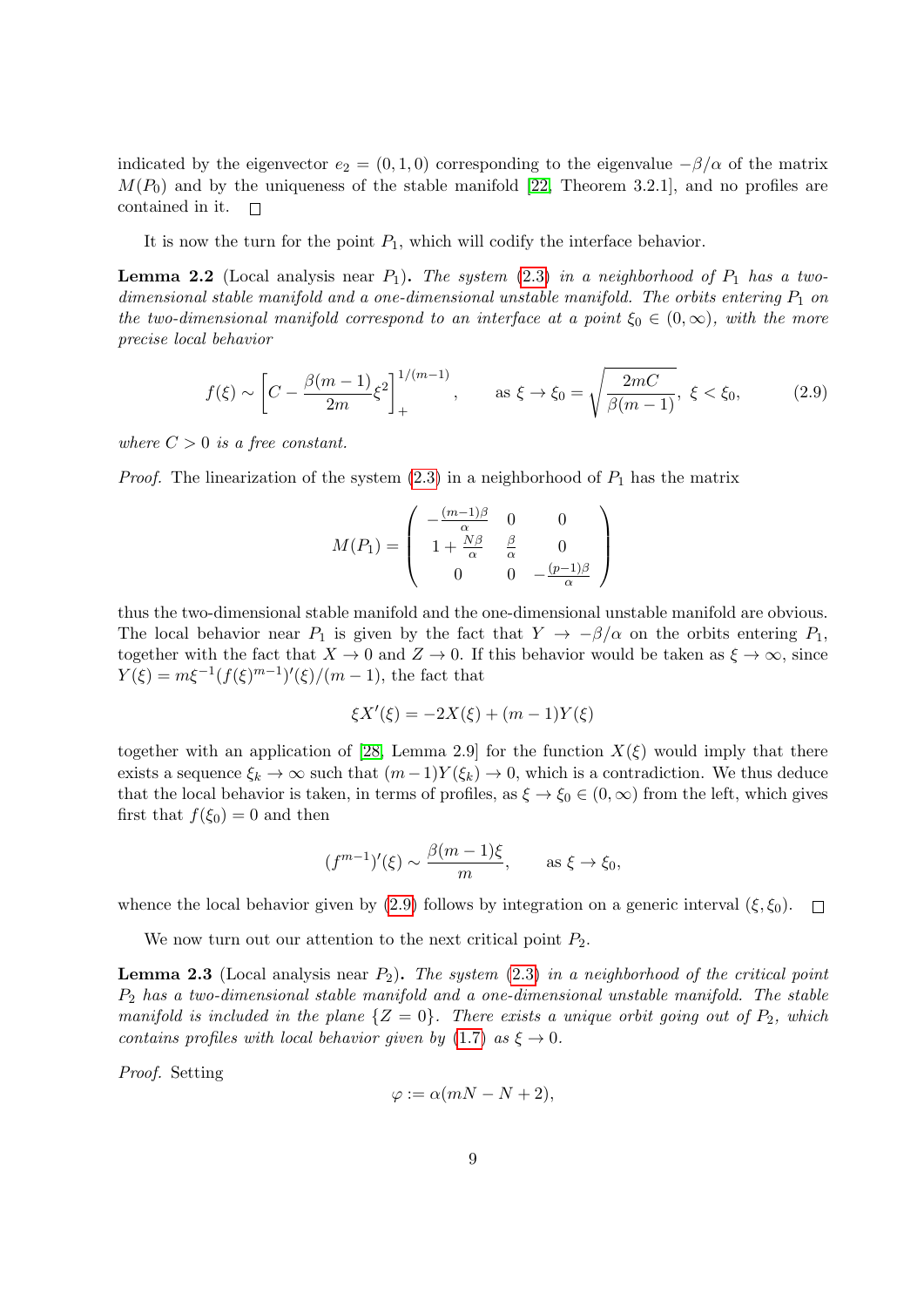we compute the matrix of the linearization of the system  $(2.3)$  near  $P_2$  as follows

$$
M(P_2) = \frac{1}{\varphi} \begin{pmatrix} -(m-1) & \frac{(m-1)^2}{2} & 0\\ \varphi - N & -\frac{\beta \varphi}{\alpha} - \frac{mN - N + 4}{2} & -\frac{m-1}{2} \\ 0 & 0 & \sigma(m-1) + 2(p-1) \end{pmatrix}
$$

with eigenvalues  $\lambda_1$ ,  $\lambda_2$  and

$$
\lambda_3 = \frac{2(p-1) + \sigma(m-1)}{\varphi} > 0, \quad \text{for } \sigma > -\frac{2(p-1)}{m-1}.
$$

Since  $M(P_2)$  is a block matrix, by standard linear algebra results related to the trace and the determinant we have

$$
\lambda_1 + \lambda_2 < 0
$$
,  $\lambda_1 \lambda_2 = \frac{m-1}{2\alpha\varphi} > 0$ ,

hence either  $\lambda_1 < 0$  and  $\lambda_2 < 0$  or  $\lambda_1$ ,  $\lambda_2$  are conjugated complex numbers with negative real parts. Moreover, the eigenvectors  $e_1$  and  $e_2$  of  $M(P_2)$  corresponding to these eigenvalues have zero Z-component, thus the critical point  $P_2$  is a local stable node or stable focus inside the invariant plane  $\{Z = 0\}$ . Since  $\lambda_3 > 0$ , there exists a unique orbit going out of  $P_2$  towards the interior of the phase space, tangent to the eigenvector  $e_3$  corresponding to the eigenvalue  $\lambda_3$ , whose components are

<span id="page-9-3"></span>
$$
X(\sigma) = -(m-1)^3 < 0, \qquad Y(\sigma) = -(m-1)[(\sigma+2)(m-1) + 2(p-1)] < 0,
$$
  
\n
$$
Z(\sigma) = (\sigma+2)^2(m-1)^2 + (\sigma+2)[(N-2)(m-1)^2 + 4p(m-1)]
$$
\n
$$
+ 2N(m-1)^2 + 4(p-1)^2 - 4(m-2)(p-1) > 0.
$$
\n(2.10)

We thus deduce that the orbit going out of  $P_2$  starts in a small neighborhood of the point decreasingly in  $X$  and  $Y$  and (of course) increasingly in  $Z$ . Moreover, this orbit contains profiles such that, in a first approximation,  $X(\xi) \sim X(P_2)$ , which readily leads to [\(1.7\)](#page-3-2). Since

$$
Z(\xi) = \frac{1}{\alpha} \xi^{\sigma} f(\xi)^{p-1} \sim K \xi^{(\sigma(m-1) + 2(p-1))/(m-1)} \to 0,
$$

we infer that the local behavior [\(1.7\)](#page-3-2) is taken as  $\xi \to 0$ , ending the proof.  $\Box$ 

We are left with the family of critical points  $P_{\gamma}$ .

<span id="page-9-2"></span>**Lemma 2.4** (Local analysis near  $P_{\gamma}$ ). For

<span id="page-9-0"></span>
$$
\gamma = \gamma_0 := \frac{1}{\alpha(p-1)},\tag{2.11}
$$

the critical point  $P_{\gamma_0}$  behaves as an attractor for the orbits approaching it from the half-space  ${X > 0}$ . The profiles contained in the orbits entering  $P_{\gamma_0}$  have a tail at infinity

<span id="page-9-1"></span>
$$
f(\xi) \sim \left(\frac{1}{p-1}\right)^{1/(p-1)} \xi^{-\sigma/(p-1)}, \qquad \text{as } \xi \to \infty.
$$
 (2.12)

For  $\gamma \in (0,\infty)$  with  $\gamma \neq \gamma_0$ , there is no profile contained in any orbit either entering or going out of  $P_{\gamma}$ .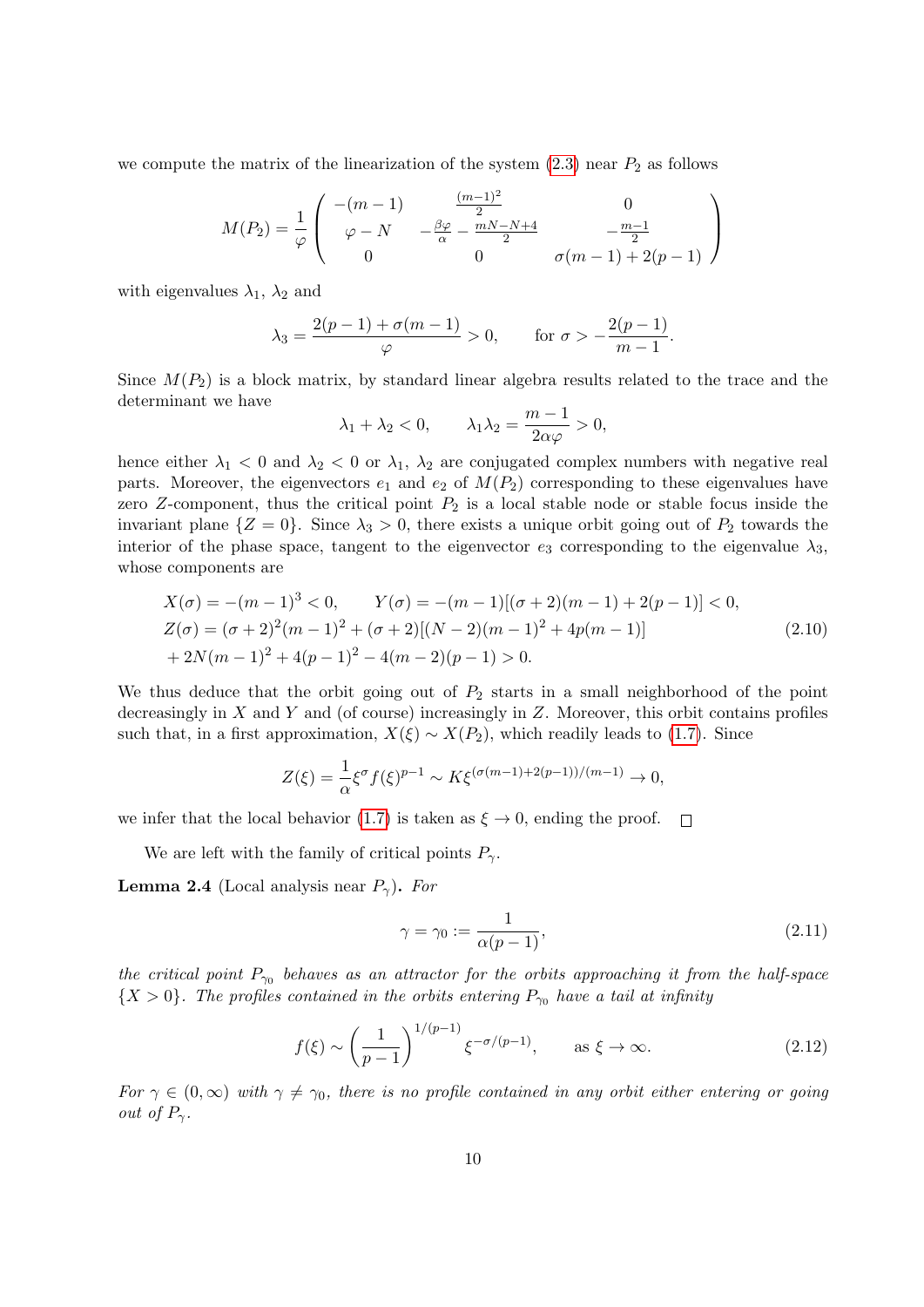Proof. We follow similar steps as in the proof of [\[34,](#page-45-0) Lemma 2.4] or [\[30,](#page-45-8) Lemma 2.3]. We first translate the critical point to the origin by letting  $Z = \overline{Z} + \gamma$  and obtaining the new system

<span id="page-10-0"></span>
$$
\begin{cases}\n\dot{X} = X[(m-1)Y - 2X],\\ \n\dot{Y} = -Y^2 - \frac{\beta}{\alpha}Y + (1 - \gamma)X - NXY - X\overline{Z},\\ \n\dot{\overline{Z}} = \overline{Z}[(p-1)Y + \sigma X] + \sigma \gamma X + (p-1)\gamma Y.\n\end{cases}
$$
\n(2.13)

The linearization of the system [\(2.13\)](#page-10-0) near the origin has a one-dimensional stable manifold and a two-dimensional center manifold. As usual, the most involved part of the analysis is the study of the center manifold. We next perform a double change of variable in [\(2.3\)](#page-6-2) in order to reduce some linear terms and to put it into a canonical form, by replacing Y and  $\overline{Z}$  with the new variables W and  $\boldsymbol{V}$  defined by

$$
W = \frac{\beta}{\alpha} Y - (1 - \gamma) X, \qquad V = \overline{Z} + kY, \qquad k = \frac{\alpha (p - 1)\gamma}{\beta},
$$

to get the following new system in variables  $(X, W, V)$ :

<span id="page-10-1"></span>
$$
\begin{cases}\n\dot{X} = \left[\frac{(m-1)\alpha(1-\gamma)}{\beta} - 2\right] X^2 + \frac{(m-1)\alpha}{\beta} W X, \\
\dot{W} = -\frac{\beta}{\alpha} W - \frac{\alpha}{\beta} W^2 - \frac{\beta}{\alpha} V X - D_1 X^2 - D_2 X W, \\
\dot{V} = (\gamma \sigma + k(1-\gamma))X + D_3 X V - D_4 X^2 - \frac{\alpha^2 k p}{\beta^2} W^2 - D_5 X W + \frac{\alpha(p-1)}{\beta} V W,\n\end{cases}
$$
\n(2.14)

with coefficients

<span id="page-10-2"></span>
$$
D_1 = \frac{(1-\gamma)[(N-2)\beta + m\alpha(1-\gamma) - \alpha\gamma(p-1)]}{\beta}, \ D_2 = \frac{N\beta + \alpha(m+1) - \alpha\gamma(m+p)}{\beta},
$$
  
\n
$$
D_3 = \sigma - k + \frac{(p-1)\alpha(1-\gamma)}{\beta}, \ D_4 = \frac{(1-\gamma)\alpha^2\gamma(p-1)[(N+\sigma)\beta + \alpha(\gamma+p-2p\gamma)]}{\beta^3}, \ (2.15)
$$
  
\n
$$
D_5 = \frac{\alpha^2\gamma(p-1)[(N+\sigma)\beta + \alpha(\gamma+2p-3p\gamma)]}{\beta^3}.
$$

By applying the center manifold theorem [\[42,](#page-46-12) Theorem 1, Section 2.12] to the system [\(2.14\)](#page-10-1), we obtain that the two-dimensional center manifold at the origin in [\(2.14\)](#page-10-1) has the form

$$
W = AX^2 - XV + XO(|(X, V)|^2), \qquad A = \frac{\alpha}{\beta} \left[ \gamma \sigma + k(1 - \gamma) - D_1 \right],
$$

where  $D_1$  is the first coefficient in [\(2.15\)](#page-10-2) and the fact that the higher order terms are a multiple of X follows by induction taking into account the non-appearance of pure powers of  $V$  in the vector field of the system [\(2.14\)](#page-10-1). Therefore, the flow on the center manifold is given by the following reduced system

<span id="page-10-3"></span>
$$
\begin{cases}\n\dot{X} = \left[\frac{(m-1)\alpha(1-\gamma)}{\beta} - 2\right]X^2 + X^2O(|(X,V)|),\\ \n\dot{V} = \left[\sigma\gamma + k(1-\gamma)\right]X + \left[\sigma - k + \frac{k(1-\gamma)}{\gamma}\right]XV - DX^2 + XO(|(X,V)|^2),\n\end{cases} (2.16)
$$

with

$$
D = \frac{k(1-\gamma)\alpha[(N+\sigma-k)\beta + \alpha p(1-\gamma)]}{\beta^2}.
$$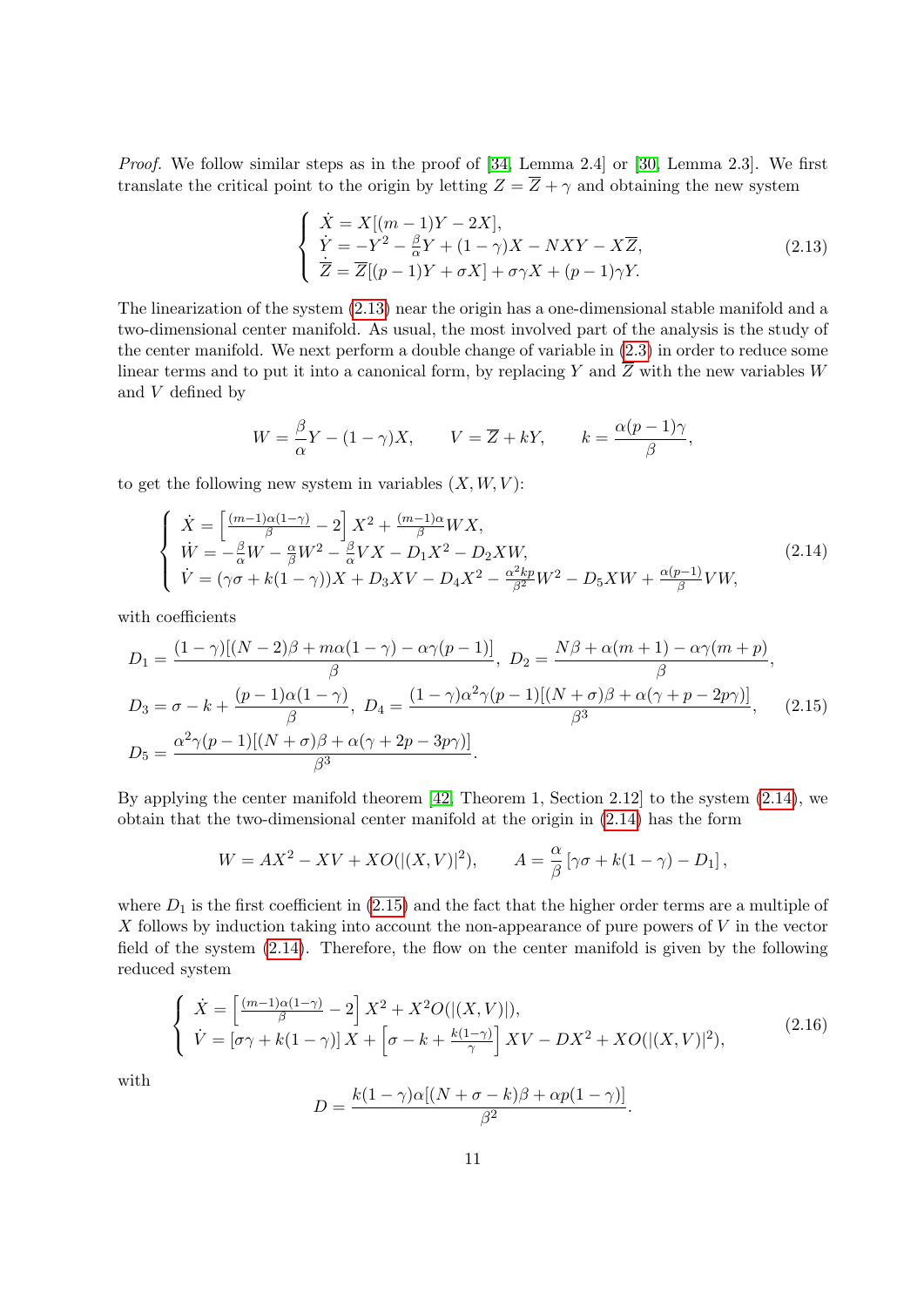We omit here the detailed calculations leading to all the previous expressions, since they are rather tedious but straightforward. We next introduce a new independent variable by setting, for  $X > 0$ ,

$$
d\theta = X d\eta,
$$

mapping the reduced system  $(2.16)$  into the system obtained by dividing by X its both equations. We then notice that  $(X, V) = (0, 0)$  remains a critical point with respect to this new variable and there are orbits connecting to it if and only if the linear term in the equation for  $\dot{V}$  vanishes, that is

$$
\sigma \gamma + k(1 - \gamma) = \frac{\gamma}{\beta} [\sigma \beta + (1 - \gamma)\alpha(p - 1)] = 0,
$$

which leads to either  $\gamma = 0$  (not of interest here) or  $\gamma = \gamma_0$  defined in [\(2.11\)](#page-9-0). Let us fix now  $\gamma = \gamma_0$ . Then the reduced system [\(2.16\)](#page-10-3) becomes with respect to the new variable  $\theta$ 

$$
\begin{cases}\n\dot{X} = -\frac{\sigma(m-1) + 2(p-1)}{p-1} X + XO(|(X, V)|), \\
\dot{V} = -\frac{1}{\beta} V - DX + O(|(X, V)|^2),\n\end{cases}
$$
\n(2.17)

thus the origin of it is a stable node. It follows that the center manifold is in fact stable and thus the point  $P_{\gamma_0}$  behaves like an attractor for all orbits coming from the half-space  $\{X > 0\}$ according to [\[10,](#page-44-16) Lemma 1, Section 2.4], since also the only nonzero eigenvalue is negative. The orbits entering this point contain profiles such that  $Z \sim \gamma_0$ , which leads to the tail behavior [\(2.12\)](#page-9-1) after undoing the change of variable [\(2.1\)](#page-6-1). Moreover, since  $X \to 0$  at  $P_{\gamma_0}$ , we also infer that this behavior is taken as  $\xi \to \infty$ . For  $\gamma \neq \gamma_0$ , a simple integration of [\(2.16\)](#page-10-3) in a neighborhood of  $P_\gamma$ and in the half-space  $\{X > 0\}$  leads in a first approximation to

$$
\frac{dV}{dX} \sim \frac{C}{X}, \qquad C = \sigma \gamma + k(1 - \gamma) \neq 0,
$$

whence  $V \sim C \ln X$  and this is no longer an orbit passing through the origin  $(X, V) = (0, 0)$ . We thus infer that there are no orbits either entering or going out of  $P_{\gamma}$  with  $\gamma \neq \gamma_0$  except for the ones fully included in the invariant plane  $\{X = 0\}$ , which do not contain profiles.

**Changes for**  $p = 1$ . In the case  $p = 1$  there is a first change with respect to the critical point  $P_1$ , which now expands into a critical line

$$
P_1^{\gamma} = \left(0, -\frac{\beta}{\alpha}, \gamma\right), \qquad \gamma > 0.
$$

**Lemma 2.5** (Local analysis near  $P_1^{\gamma}$  $p_1^{\gamma}$  for  $p = 1$ ). For any  $\gamma > 0$ , the critical point  $P_1^{\gamma}$  $\int_1^{\gamma}$  has a one-dimensional stable manifold, a one-dimensional unstable manifold and a one-dimensional center manifold. The orbits entering  $P_1^{\gamma}$  $\int_1^{\gamma}$  on the stable manifolds of these points contain profiles with interface behaving as in  $(2.9)$ , while the unstable manifolds are all contained in the invariant plane  $\{X = 0\}$  and the center manifold is unique for each  $\gamma \in (0, \infty)$  and contained in the line  ${X = 0, Y = -\beta/\alpha}.$ 

We omit here the proof, as it is given in [\[32,](#page-45-7) Lemma 2.2], where the interface point of the profile entering  $P_1^{\gamma}$  $Q_1^{\gamma}$  is related to  $\gamma$  by  $\xi_0 = (\alpha \gamma)^{1/\sigma}$ .

Another significant change in the case  $p = 1$  comes from the analysis of the critical points  $P_{\gamma}$ . Indeed,  $\gamma_0$  as in [\(2.11\)](#page-9-0) is no longer well defined for  $p=1$ , and the expectation is that the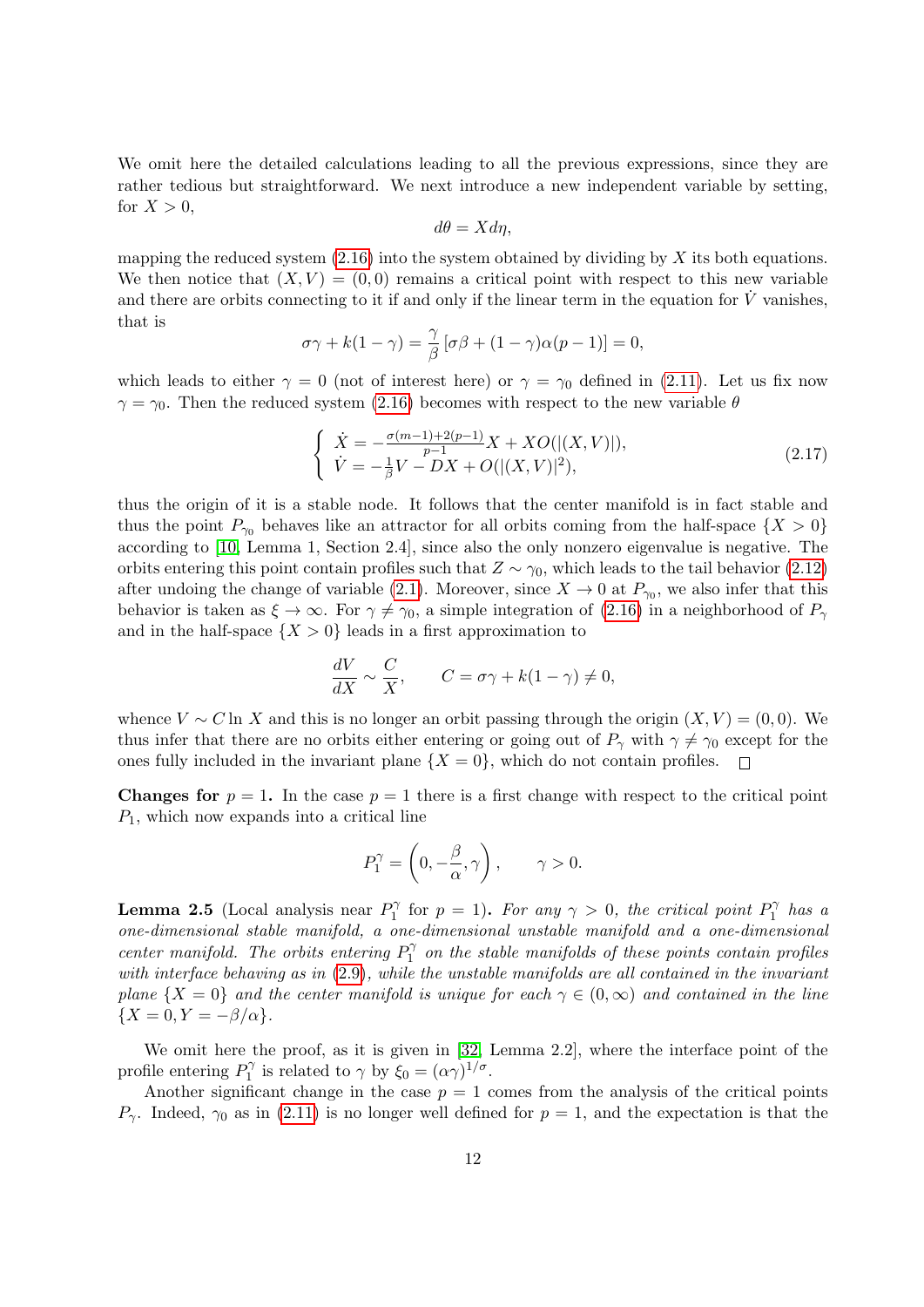attractor moves to the infinity of the phase space, a fact already noticed in [\[32,](#page-45-7) Lemma 2.10] in dimension  $N = 1$ . This specific case will be addressed in Section [3.](#page-12-0) This also means that, for  $p = 1$  and any  $\gamma \in (0, \infty)$ , the critical points  $P_{\gamma}$  do not contain interesting orbits, according to the proof of Lemma [2.4.](#page-9-2)

### <span id="page-12-0"></span>3 Local analysis of the critical points at infinity

In order to understand all the possible local behaviors of the profiles, a local analysis of the critical points of the system [\(2.3\)](#page-6-2) lying at infinity is also required. For this analysis we follow the theory in  $[42, Section 3.10]$  $[42, Section 3.10]$  by passing to the Poincaré hypersphere through the new variables  $(\overline{X}, \overline{Y}, \overline{Z}, W)$  defined as

$$
X=\frac{\overline{X}}{W},\qquad Y=\frac{\overline{Y}}{W},\qquad Z=\frac{\overline{Z}}{W}
$$

and obtaining that the critical points at space infinity solve the following system

$$
\begin{cases}\n\overline{X}(\overline{XZ} + (N-2)\overline{XY} + m\overline{Y}^2) = 0, \\
\overline{XZ}[(\sigma+2)\overline{X} + (p-m)\overline{Y}] = 0, \\
\overline{Z}[p\overline{Y}^2 + (\sigma+N)\overline{XY} + \overline{XZ}] = 0,\n\end{cases}
$$
\n(3.1)

together with the condition of belonging to the equator of the hypersphere, which leads to the additional equation  $\overline{X}^2 + \overline{Y}^2 + \overline{Z}^2 = 1$ . Taking into account that we are considering only points with coordinates  $\overline{X} \ge 0$  and  $\overline{Z} \ge 0$  and that we are working in dimension  $N \ge 2$  (or  $N = 1$  with  $\sigma > -1$ , we find the following critical points on the Poincaré hypersphere:

$$
Q_1 = (1, 0, 0, 0), \quad Q_{2,3} = (0, \pm 1, 0, 0), \quad Q_4 = (0, 0, 1, 0),
$$

$$
Q_5 = \left(\frac{m}{\sqrt{(N-2)^2 + m^2}}, -\frac{N-2}{\sqrt{(N-2)^2 + m^2}}, 0, 0\right).
$$

For the main part of this section, and in order to avoid exceptional cases, we assume (unless specified something else) that  $N \geq 3$  and  $p > 1$ . Under these assumptions, we analyze one by one the critical points below.

**Local analysis near**  $Q_1$  and  $Q_5$ . In order to analyze the flow of the system [\(2.3\)](#page-6-2) near these points, we introduce a new change of variable following [\[42,](#page-46-12) Theorem 5(a), Section 3.10] in order to translate them into the finite part of a new phase space topologically equivalent to the original one. We thus let

<span id="page-12-2"></span>
$$
y = \frac{Y}{X}, \qquad z = \frac{Z}{X}, \qquad w = \frac{1}{X}, \tag{3.2}
$$

to obtain the system

<span id="page-12-1"></span>
$$
\begin{cases}\n\dot{y} = -(N-2)y - z + w - my^2 - \frac{\beta}{\alpha}yw, \\
\dot{z} = (\sigma + 2)z + (p - m)yz, \\
\dot{w} = 2w - (m - 1)yw,\n\end{cases}
$$
\n(3.3)

where the minus sign has been chosen in the general framework of [\[42,](#page-46-12) Theorem 5, Section 3.10], since in the equation for  $\dot{X}$  in the original system [\(2.3\)](#page-6-2) it occurs that  $\dot{X} < 0$  in a neighborhood of  $Q_1$  (which is obvious since  $|X/Y| \to +\infty$  near this point). We thus notice that in the new system [\(3.3\)](#page-12-1) the critical point  $Q_1$  is mapped into its origin  $(y, z, w) = (0, 0, 0)$  and the critical point  $Q_5$  into the point  $(y, z, w) = (-(N-2)/m, 0, 0)$ .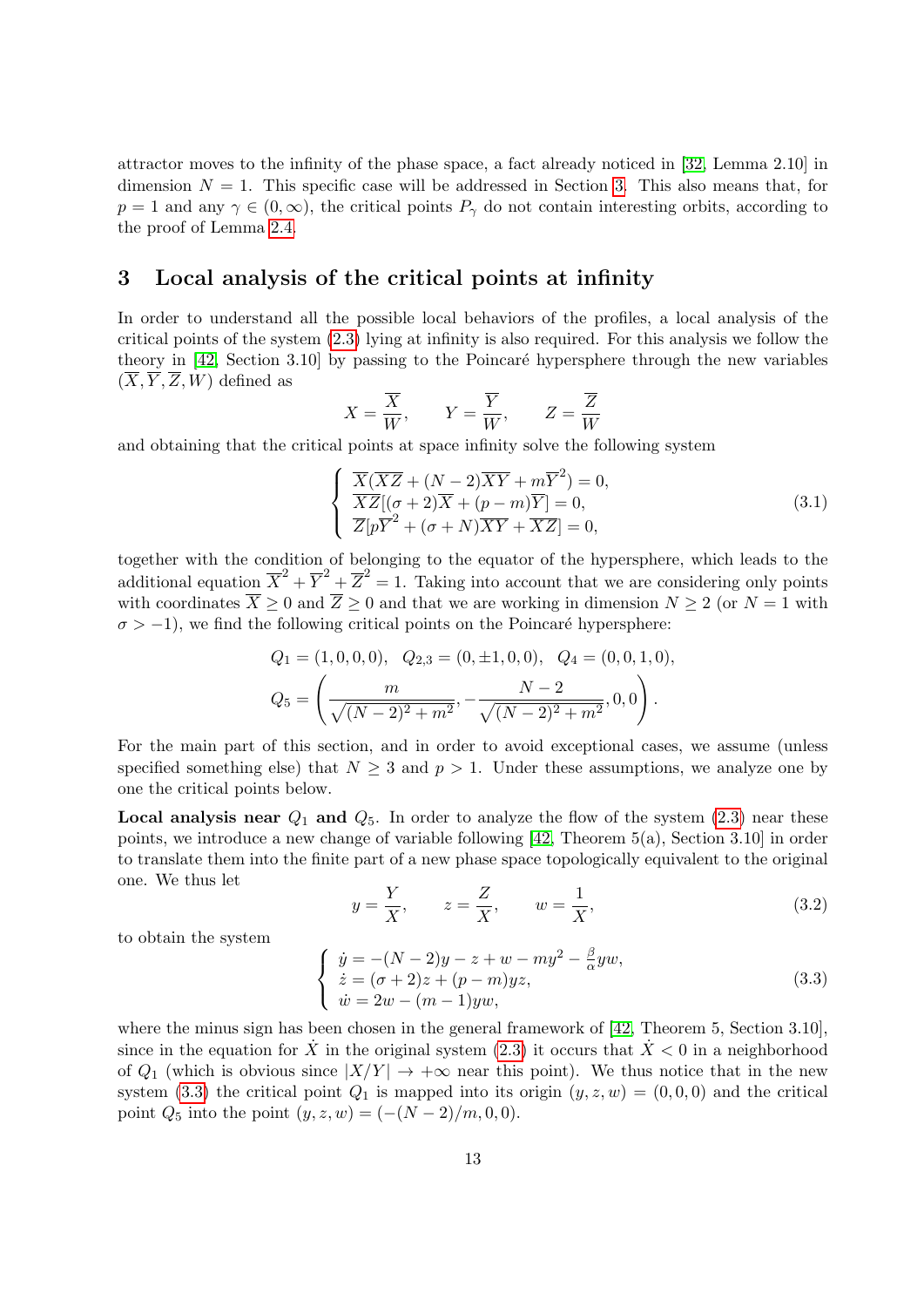<span id="page-13-3"></span>**Lemma 3.1** (Local analysis near  $Q_1$ ). Let  $N \geq 3$ . The system [\(3.3\)](#page-12-1) in a neihghborhood of  $Q_1$  has a two-dimensional unstable manifold and a one-dimensional stable manifold. The orbits going out on the unstable manifold contain profiles with the local behavior [\(1.6\)](#page-3-5) as  $\xi \to 0$ .

*Proof.* The linerization of the system [\(3.3\)](#page-12-1) in a neighborhood of  $(y, z, w) = (0, 0, 0)$  has the matrix

$$
M(Q_1) = \left( \begin{array}{rrr} -(N-2) & -1 & 1 \\ 0 & \sigma+2 & 0 \\ 0 & 0 & 2 \end{array} \right),
$$

with two positive eigenvalues and one negative eigenvalue. The stable manifold is contained in the plane  $\{w=0\}$ , corresponding to  $X=\infty$ . The orbits going out on the unstable manifold satisfy  $dz/dw \sim (\sigma + 2)z/2w$ , which after integration reads  $z \sim Cw^{(\sigma+2)/2}$ . By undoing the change of variable [\(3.2\)](#page-12-2) we find that  $Z \sim K X^{-\sigma/2}$ ,  $K > 0$ , which in terms of profiles gives  $f(\xi) \sim K$  for some  $K > 0$ , and this asymptotic behavior is taken as  $\xi \to 0$  since  $X \to \infty$  at  $Q_1$ . The analysis splits now into three cases with respect to the range of  $\sigma$  as follows:

• if  $\sigma < 0$ , we have  $z/w \sim Cw^{\sigma/2} \rightarrow +\infty$  in a neighborhood of  $Q_1$ , thus in a first approximation the w term in the first equation in  $(3.3)$  is dominated by the z term and the following asymptotic approximation holds true

$$
\frac{dy}{dz} \sim -\frac{N-2}{\sigma+2} \frac{y}{z} - \frac{1}{\sigma+2}.
$$

This can be integrated to deduce next that

<span id="page-13-0"></span>
$$
y \sim -\frac{z}{N+\sigma} + Kz^{-(N-2)/(\sigma+2)}.
$$
\n(3.4)

We have to take  $K = 0$  in [\(3.4\)](#page-13-0), since we are looking for orbits passing through the origin, hence  $y/z = Y/Z \sim -1/(N + \sigma)$ . Translating this in terms of profiles via [\(2.1\)](#page-6-1) and integrating the resulting differential equation, we are led to the local behavior given by [\(1.6\)](#page-3-5) with  $\sigma < 0$ .

• if  $\sigma > 0$ , we have  $z/w \sim Cw^{\sigma/2} \to 0$  in a neighborhood of  $Q_1$ , thus in a first approximation the z term in the first equation in  $(3.3)$  is dominated by the w term and the following asymptotic approximation holds true

<span id="page-13-1"></span>
$$
\frac{dy}{dw} \sim -\frac{N-2}{2} \frac{y}{w} + \frac{1}{2},
$$
  

$$
y \sim \frac{w}{N} + Kw^{-(N-2)/2}.
$$
 (3.5)

which gives after integration

We have to take again  $K = 0$  in [\(3.5\)](#page-13-1), as we are looking for orbits passing through the origin, hence  $y/w = Y \sim 1/N$  in a neighborhood of  $Q_1$ . Recalling the definition of Y in [\(2.1\)](#page-6-1) and integrating, we obtain the local behavior [\(1.6\)](#page-3-5) with  $\sigma > 0$ .

• if  $\sigma = 0$ , we observe that  $z \sim Cw$  in a neighborhood of  $Q_1$ , and the constant  $C > 0$  is connected at the level of profiles with the value of  $f(0)$ . Indeed, we get  $z/w = Z \rightarrow C$  as  $\xi \rightarrow 0$ , and recalling that we are in the case  $\sigma = 0$ , we get  $f(0) = (\alpha C)^{1/(p-1)}$ . We furthermore deduce from the first and third equations of the system [\(3.3\)](#page-12-1) and the local approximation  $z = Cw$  that

$$
\frac{dy}{dw} \sim -\frac{N-2}{2}\frac{y}{w} + \frac{1-C}{2},
$$

which gives by integration

<span id="page-13-2"></span>
$$
y \sim \frac{(1 - C)w}{N} + Kw^{-(N-2)/2}.
$$
\n(3.6)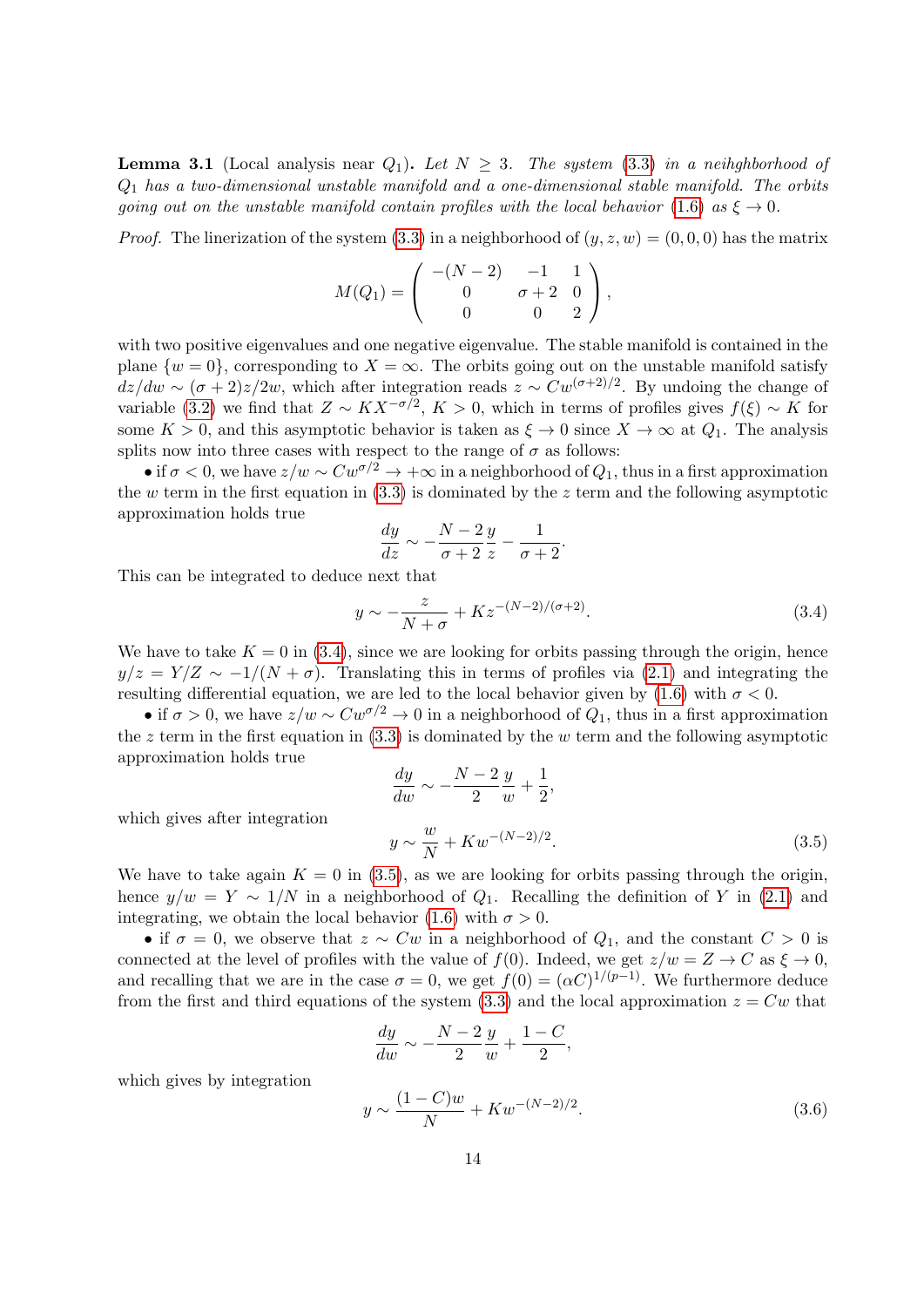We notice again that we have to take  $K = 0$  in [\(3.6\)](#page-13-2) and then undoing the change of variable, we are left with  $Y \sim (1 - C)/N$ . A final integration step gives the local behavior [\(1.6\)](#page-3-5) in this case. In particular, for  $C = 1$  we obtain a profile included in the plane  ${Y = 0}$  leading to the constant solution mentioned in the Introduction.  $\Box$ 

**Remark.** Let us emphasize here that in a neighborhood of  $Q_1$  and with  $\sigma > 0$ , we have found that  $Y \sim 1/N$ . This information will be very important in the last section of the paper.

**Lemma 3.2** (Local analysis near  $Q_5$ ). Let  $N \geq 3$ . The critical point  $Q_5$  is an unstable node. The orbits going out of it into the finite part of the phase space contain profiles with a vertical asymptote at  $\xi = 0$  and the local behavior

$$
f(\xi) \sim C\xi^{-(N-2)/m}, \qquad \text{as } \xi \to 0, \qquad C > 0 \text{ free constant.} \tag{3.7}
$$

Since the local analysis near  $Q_5$  does not depend on  $\sigma$ , the proof is completely identical to the one of [\[30,](#page-45-8) Lemma 3.2].

**Bifurcation in dimension**  $N = 2$ . We notice that the points  $Q_1$  and  $Q_5$  coincide in dimension  $N = 2$ . Keeping for convenience the label  $Q_1$  for this mixed point, its local analysis is different.

**Lemma 3.3** (Local analysis near  $Q_1$  for  $N = 2$ ). Let  $N = 2$ . Then the critical point  $Q_1$  is a saddle-node in the sense of the theory in [\[22,](#page-45-10) Section 3.4]. There exists a two-dimensional unstable manifold on which the orbits contain good profiles with local behavior given by  $(1.6)$  as  $\xi \to 0$ . All the rest of the orbits going out of  $Q_1$  contain profiles with a vertical asymptote at  $\xi = 0$  given by

<span id="page-14-0"></span>
$$
f(\xi) \sim K \left(-\ln \xi\right)^{1/m}, \quad \text{as } \xi \to 0, \quad K > 0 \text{ free constant.}
$$
 (3.8)

Sketch of the proof. It is immediate to see that at  $N = 2$  the critical point  $Q_1 = Q_5$  is a saddlenode and  $M(Q_1)$  has eigenvalues  $\lambda_1 = 0$ ,  $\lambda_2 = \sigma + 2$  and  $\lambda_3 = 2$ . The two-dimensional unstable manifold tangent to the vector space spanned by the eigenvectors  $e_2 = (-1, \sigma + 2, 0)$  and  $e_3 =$  $(1, 0, 2)$  (corresponding to the eigenvalues  $\lambda_2$  and  $\lambda_3$ ) contains orbits whose analysis leads to the local behavior [\(1.6\)](#page-3-5) exactly as in Lemma [3.1.](#page-13-3) All the other orbits go out tangent to the direction of the eigenvector  $e_1 = (1, 0, 0)$  corresponding to the zero eigenvalue, according to the theory in [\[22,](#page-45-10) Section 3.4]. This implies that  $|y/w| \to \infty$  and  $|y/z| \to \infty$  on these orbits in a neighborhood of  $Q_1$ . With the aid of this limit behavior, one can show in a first step that along these orbits one has  $Y \to -\infty$  and  $Y/Z \to -\infty$  in a neighborhood of the point  $Q_1$  and then use this information to prove that the last three terms in Eq. [\(1.5\)](#page-3-0) are negligible with respect to the terms involving  $(f<sup>m</sup>)''$  and  $(f<sup>m</sup>)'$ . Hence, the local behavior as  $\xi \to 0$  of the profiles contained in these orbits is given by equating

$$
(f^{m})''(\xi) + \frac{1}{\xi}(f^{m})'(\xi) \sim 0,
$$

leading to [\(3.8\)](#page-14-0) after an integration. A detailed proof is given in [\[31,](#page-45-12) Lemma 3.5].  $\Box$ 

As a remark, if we think of the dimension N as a parameter in the system  $(3.3)$ , we are dealing with a transcritical bifurcation of this system at  $N = 2$  in the sense of [\[48,](#page-46-13) [22\]](#page-45-10).

Differences for  $N = 1$  with  $-1 < \sigma < 0$ . Letting  $N = 1$ , one can easily observe that  $Q_1$ becomes an unstable node (as an effect of the previously analyzed bifurcation at  $N = 2$ ) while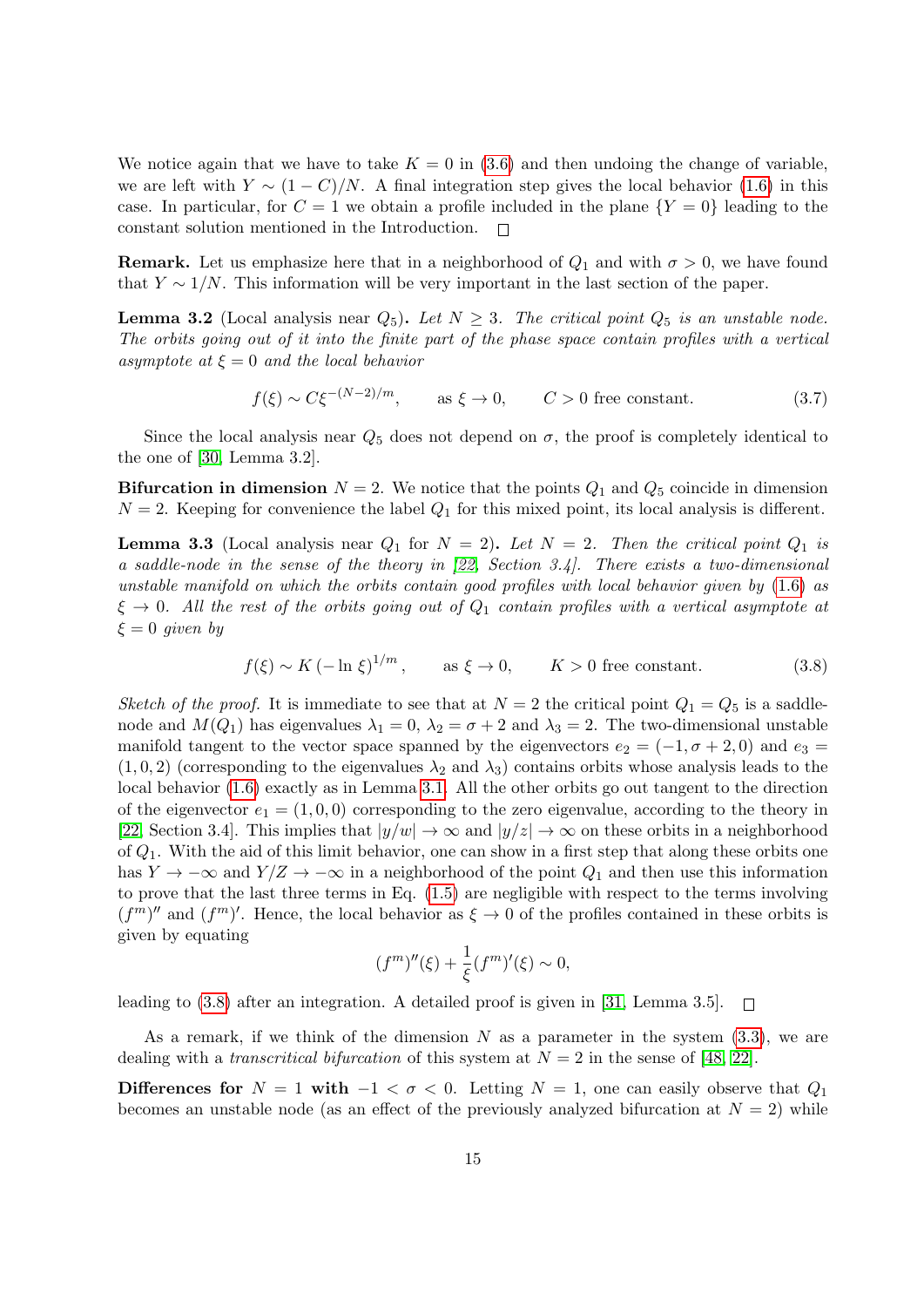$Q_5$  passes to have a two-dimensional unstable manifold. The orbits going out of  $Q_1$  contain profiles with  $f(0) = K > 0$  and with any possible value for  $f'(0) \in \mathbb{R}$ , while the orbits going out of Q<sup>5</sup> contain profiles with the local behavior

$$
f(\xi) \sim K \xi^{1/m}, \qquad \text{as } \xi \to 0,
$$
\n(3.9)

with  $K > 0$  arbitrary constant. This is proved in detail in [\[30,](#page-45-8) Section 6], where an analysis of the more complicated situation that appears in dimension  $N = 1$  and with  $\sigma \in (-2, -1]$  (introducing a new bifurcation and a new critical point) is also performed.

**Local analysis near**  $Q_2$  and  $Q_3$ . We translate these points into the finite part of a phase space following [\[42,](#page-46-12) Theorem 5(b), Section 3.10]. We thus set

$$
x = \frac{X}{Y}, \qquad z = \frac{Z}{Y}, \qquad w = \frac{1}{Y}
$$

and obtain the new system in variables  $(x, z, w)$ 

<span id="page-15-0"></span>
$$
\begin{cases}\n\pm \dot{x} = -mx - (N-2)x^2 - \frac{\beta}{\alpha}xw + x^2w - x^2z, \\
\pm \dot{z} = -pz - \frac{\beta}{\alpha}zw - (N+\sigma)xz - xz^2 + xzw, \\
\pm \dot{w} = -w - \frac{\beta}{\alpha}w^2 + xw^2 - Nxw - xzw,\n\end{cases}
$$
\n(3.10)

where the signs have to be chosen according to the direction of the flow as follows: in a neighborhood of  $Q_2$  one has to choose the minus sign in [\(3.10\)](#page-15-0), while in a neighborhood of  $Q_3$  one has to choose the plus sign, since  $\dot{Y}$  is negative near both  $Q_2$  and  $Q_3$  but the direction of the flow is reversed. We thus identify  $Q_2$  with the origin of  $(3.10)$  when taken the minus sign and  $Q_3$  with the origin of  $(3.10)$  when taken the plus sign. We next deduce that  $Q_2$  is an unstable node, while  $Q_3$  is a stable node and the local behavior is given in the next lemma.

**Lemma 3.4** (Local analysis near  $Q_2$  and  $Q_3$ ). The orbits going out of  $Q_2$  to the finite part of the phase space contain profiles  $f(\xi)$  which change sign at some  $\xi_0 \in (0,\infty)$  in the sense that  $f(\xi_0) = 0$ ,  $(f^m)'(\xi_0) > 0$ . The orbits entering the point  $Q_3$  from the finite part of the phase space contain profiles  $f(\xi)$  which change sign at some  $\xi_0 \in (0,\infty)$  in the sense that  $f(\xi_0) = 0$ ,  $(f^m)'(\xi_0) < 0.$ 

We omit here the proof of this Lemma, since it follows the proof of the similar Lemma in previous works such as for example [\[34,](#page-45-0) Lemma 2.6].

No connections to or from  $Q_4$  for  $p > 1$ . We are left with the analysis of the critical point  $Q_4$ . The general theory is not helpful for this study, since an intent to use [\[42,](#page-46-12) Theorem 5(b), Section 3.10] in order to translate this point to the origin of an equivalent phase space produces a critical point whose linearization has all the eigenvalues equal to zero and an analysis of it would be extremely involved. We thus prove that there are no interesting orbits connecting (in any way) to this point in a direct way, working with Eq. [\(1.5\)](#page-3-0).

**Lemma 3.5.** Let  $p > 1$ . Then there are no profiles  $f(\xi)$  contained in any orbit either going out or entering the critical point  $Q_4$ .

*Proof.* Assume for contradiction that there are orbits connecting to  $Q_4$  and containing solutions to Eq. [\(1.5\)](#page-3-0). On such an orbit, the component Z is dominating, thus we have  $Z \to \infty$ ,  $X/Z \to 0$ and  $Y/Z \rightarrow 0$  when approaching  $Q_4$ . These limits read in terms of profiles

<span id="page-15-1"></span>
$$
\xi^{\sigma} f(\xi)^{p-1} \to \infty, \qquad \xi^{-2-\sigma} f(\xi)^{m-p} \to 0, \qquad \xi^{-1-\sigma} f(\xi)^{m-p-1} f'(\xi) \to 0. \tag{3.11}
$$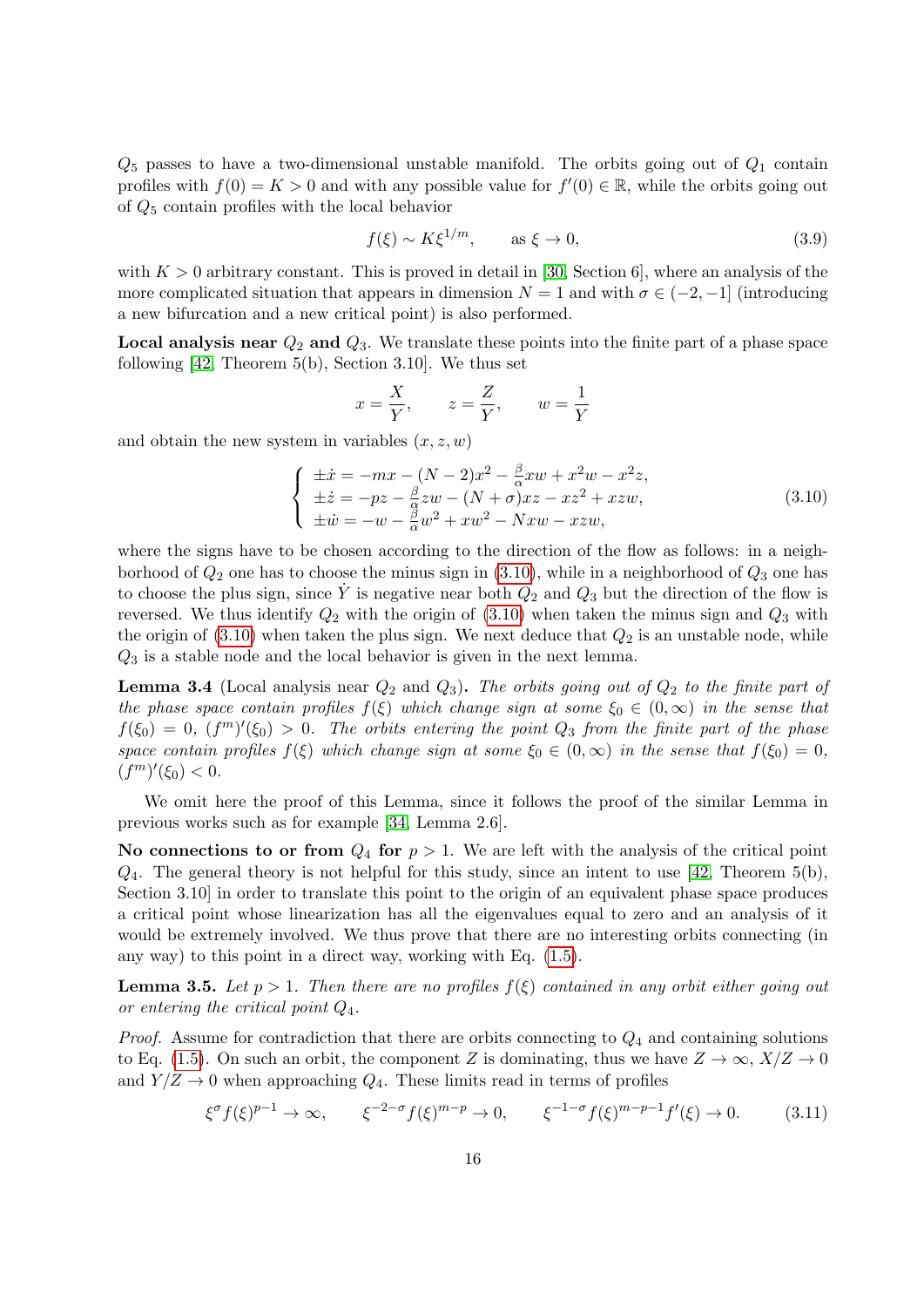The limits in [\(3.11\)](#page-15-1) can be taken simultaneously either as  $\xi \to 0$ , or as  $\xi \to \infty$ , or as a third option as  $\xi \to \xi_0 \in (0,\infty)$ . We will rule out one by one all these possibilities below.

**Case 1:**  $\xi \to 0$ . If  $\sigma \ge 0$ , we infer on the one hand from the first limit in [\(3.11\)](#page-15-1) and the fact that  $p > 1$  that  $f(\xi) \to \infty$ . On the other hand, the second limit in [\(3.11\)](#page-15-1) readily gives that  $f(\xi) \to 0$ , since  $m > p$ , and we reach a contradiction. If  $\sigma < 0$ , we again infer from the first two limits in [\(3.11\)](#page-15-1) that there exists  $\epsilon \in (0,1)$  sufficiently small such that

$$
\xi^{-\sigma/(p-1)} < f(\xi) < \xi^{(\sigma+2)/(m-p)}, \qquad \text{for } \xi \in (0, \epsilon).
$$

This in particular implies that

$$
\xi^{-\sigma/(p-1)}<\xi^{(\sigma+2)/(m-p)}
$$

and, taking into account that  $\xi \in (0,1)$ , we further find that

$$
-\frac{\sigma}{p-1} < \frac{\sigma+2}{m-p},
$$

which leads to a contradiction with the fact that in our range [\(1.2\)](#page-1-0) we have  $\sigma(m-1)+2(p-1) > 0$ .

**Case 2:**  $\xi \to \xi_0 \in (0,\infty)$ . This is very easy to be ruled out, since we infer immediately from the first two limits in [\(3.11\)](#page-15-1) and the fact that  $\xi \to \xi_0$  that on the one hand  $f(\xi)^{p-1} \to \infty$  and on the other hand  $f(\xi)^{m-p} \to 0$ , leading to a contradiction since both  $p-1$  and  $m-p$  are positive.

**Case 3:**  $\xi \to \infty$ . This last case is more involved, and its discussion will be split into several steps for the reader's convenience.

**Case 3, Step 1.** We prove first that there exists  $R > 0$  sufficiently large such that  $f(\xi)$  is monotone on  $(R, +\infty)$ . Assume for contradiction that there exists a sequence of local minima  $\xi_{0,n}$ of the profile  $f(\xi)$  such that  $\xi_{0,n} \to \infty$  as  $n \to \infty$ . We then have  $f'(\xi_{0,n}) = 0$  and  $(f^m)'(\xi_{0,n}) = 0$ for any  $n$ , and also

$$
(f^{m})''(\xi_{0,n}) = m(m-1)f(\xi_{0,n})^{m-2}f'(\xi_{0,n})^2 + mf(\xi_{0,n})^{m-1}f''(\xi_{0,n}) \ge 0.
$$

By evaluating [\(1.5\)](#page-3-0) at  $\xi = \xi_{0,n}$  we find

$$
f(\xi_{0,n})(\xi_{0,n}^{\sigma}f(\xi_{0,n})^{p-1}-\alpha) = -(f^m)''(\xi_{0,n}) \leq 0,
$$

which is a contradiction with the fact that

$$
\lim_{n \to \infty} \xi_{0,n}^{\sigma} f(\xi_{0,n})^{p-1} = \infty.
$$

It thus follows that the profile  $f(\xi)$  must be monotone on some interval  $(R, +\infty)$  and thus have a limit as  $\xi \to \infty$ , which we denote by  $L \in [0, \infty]$ .

**Case 3, Step 2**. Assume now for contradiction that  $L = \lim_{\xi \to \infty} f(\xi) \in (0, \infty)$ . We apply twice a calculus result stated rigorously as [\[28,](#page-45-11) Lemma 2.9], in a first step to the function

$$
h(\xi) = \begin{cases} f(\xi) - L, & \text{if } f \text{ is increasing,} \\ L - f(\xi), & \text{if } f \text{ is decreasing,} \end{cases}
$$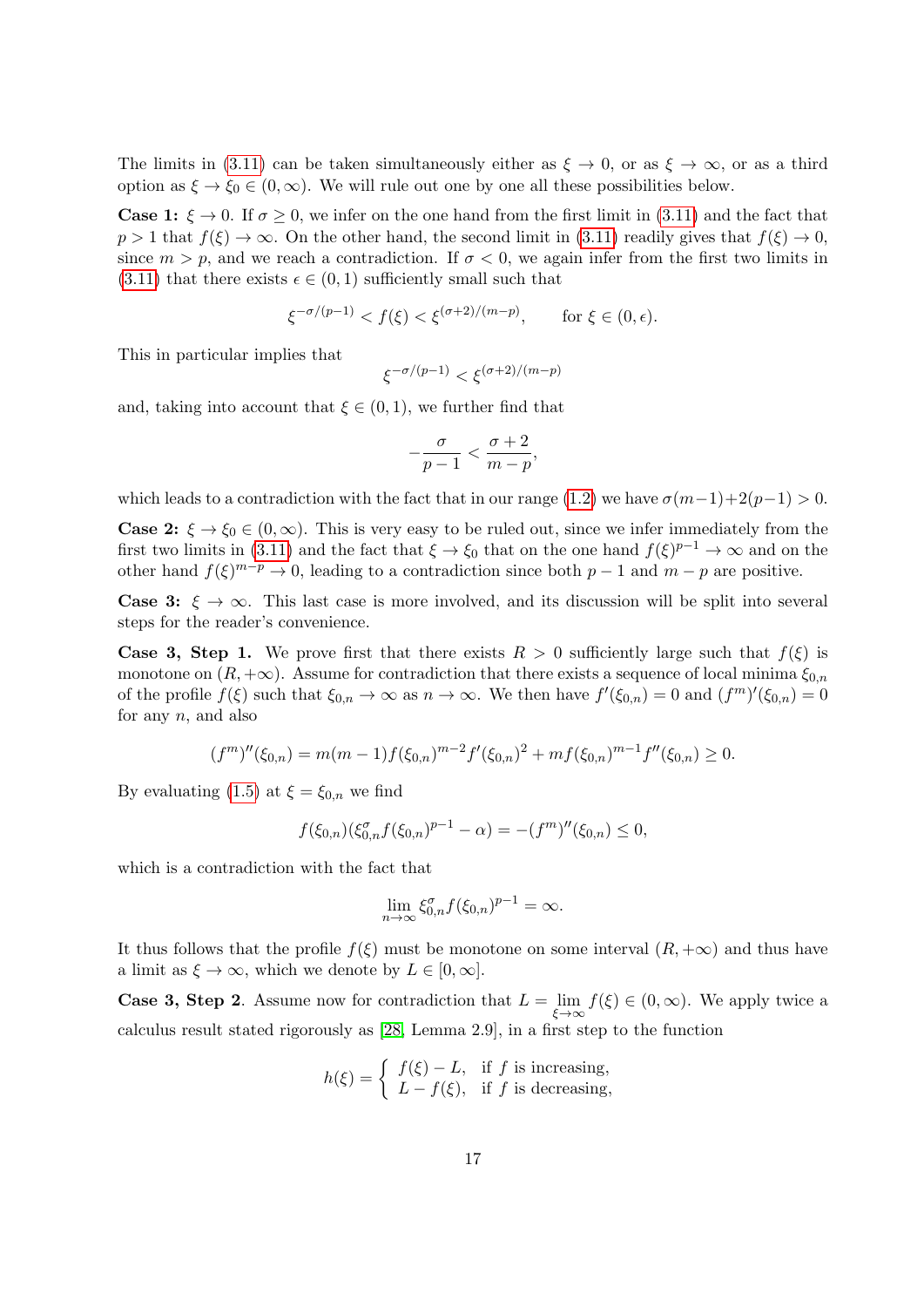in order to deduce that there is a subsequence  $\xi_k$  such that  $\xi_k \to \infty$  and  $\xi_k h'(\xi_k) \to 0$  as  $k \to \infty$ , and then to the function  $\xi h'(\xi)$ , showing that there exists a subsequence (relabeled as  $\xi_k$  for simplicity) such that at the same time we have

$$
\lim_{k \to \infty} \xi_k = +\infty, \qquad \lim_{k \to \infty} h(\xi_k) = \lim_{k \to \infty} \xi_k h'(\xi_k) = \lim_{k \to \infty} \xi_k^2 h''(\xi_k) = 0,
$$

which gives in terms of the initial function  $f$  that

<span id="page-17-0"></span>
$$
\lim_{k \to \infty} f(\xi_k) = L, \qquad \lim_{k \to \infty} \xi_k f'(\xi_k) = \lim_{k \to \infty} \xi_k^2 f''(\xi_k) = 0.
$$
\n(3.12)

In particular, we also infer from [\(3.12\)](#page-17-0) that

$$
\lim_{k \to \infty} (f^{m})''(\xi_k) = \lim_{k \to \infty} \frac{N-1}{\xi_k} (f^{m})'(\xi_k) = 0,
$$

whence, by evaluating [\(1.5\)](#page-3-0) at  $\xi = \xi_k$ , we are left with

$$
\lim_{k \to \infty} f(\xi_k) [\xi_k^{\sigma} f(\xi_k)^{p-1} - \alpha] = 0,
$$

which is a contradiction to the first limit in [\(3.11\)](#page-15-1).

**Case 3, Step 3**. Assume now for contradiction that  $\lim_{\xi \to \infty} f(\xi) = \infty$ . A previous step in the proof gives that f is in this case increasing on some interval  $(R, \infty)$ , that is,  $f'(\xi) > 0$  and  $(f^m)'(\xi) > 0$ for any  $\xi \in (R, \infty)$ . We then infer from [\(1.5\)](#page-3-0) and the first limit in [\(3.11\)](#page-15-1) that

$$
(f^{m})''(\xi) \le f(\xi)[\alpha - \xi^{\sigma}f(\xi)^{p-1}] \to -\infty \quad \text{as } \xi \to \infty,
$$

for any  $\xi \in (R, \infty)$ . There exists thus some  $R_1 > R$  such that  $(f^m)''(\xi) < -1$  for any  $\xi \in [R_1, \infty)$ . The mean-value theorem then gives

$$
(f^{m})'(\xi) < (f^{m})'(R_1) - (\xi - R_1),
$$
 for any  $\xi > R_1$ ,

and by letting  $\xi$  very large we reach a contradiction with the fact that  $(f^m)'(\xi) > 0$  for any  $\xi \in (R_1, \infty).$ 

**Case 3, Step 4**. Assume now for contradiction that  $\lim_{\xi \to \infty} f(\xi) = 0$ , and from the previous steps we also obtain that f is in this case decreasing on some interval  $(R, \infty)$ . If  $\sigma \leq 0$  we get that  $\xi^{\sigma} f(\xi)^{p-1} \to 0$  as  $\xi \to \infty$ , contradicting the first limit in [\(3.11\)](#page-15-1). Let now  $\sigma > 0$ . We then write Eq. [\(1.5\)](#page-3-0) in the following form

<span id="page-17-1"></span>
$$
(f^{m})''(\xi) + \frac{N-1}{\xi}(f^{m})'(\xi) + \left[\frac{\xi^{\sigma}f(\xi)^{p-1}}{2} - \alpha\right]f(\xi) + \frac{\xi^{\sigma}f(\xi)^{p}}{2} + \beta\xi f'(\xi) = 0.
$$
 (3.13)

The first limit in [\(3.11\)](#page-15-1) implies that

<span id="page-17-2"></span>
$$
\left[\frac{\xi^{\sigma} f(\xi)^{p-1}}{2} - \alpha\right] f(\xi) > 0
$$
\n(3.14)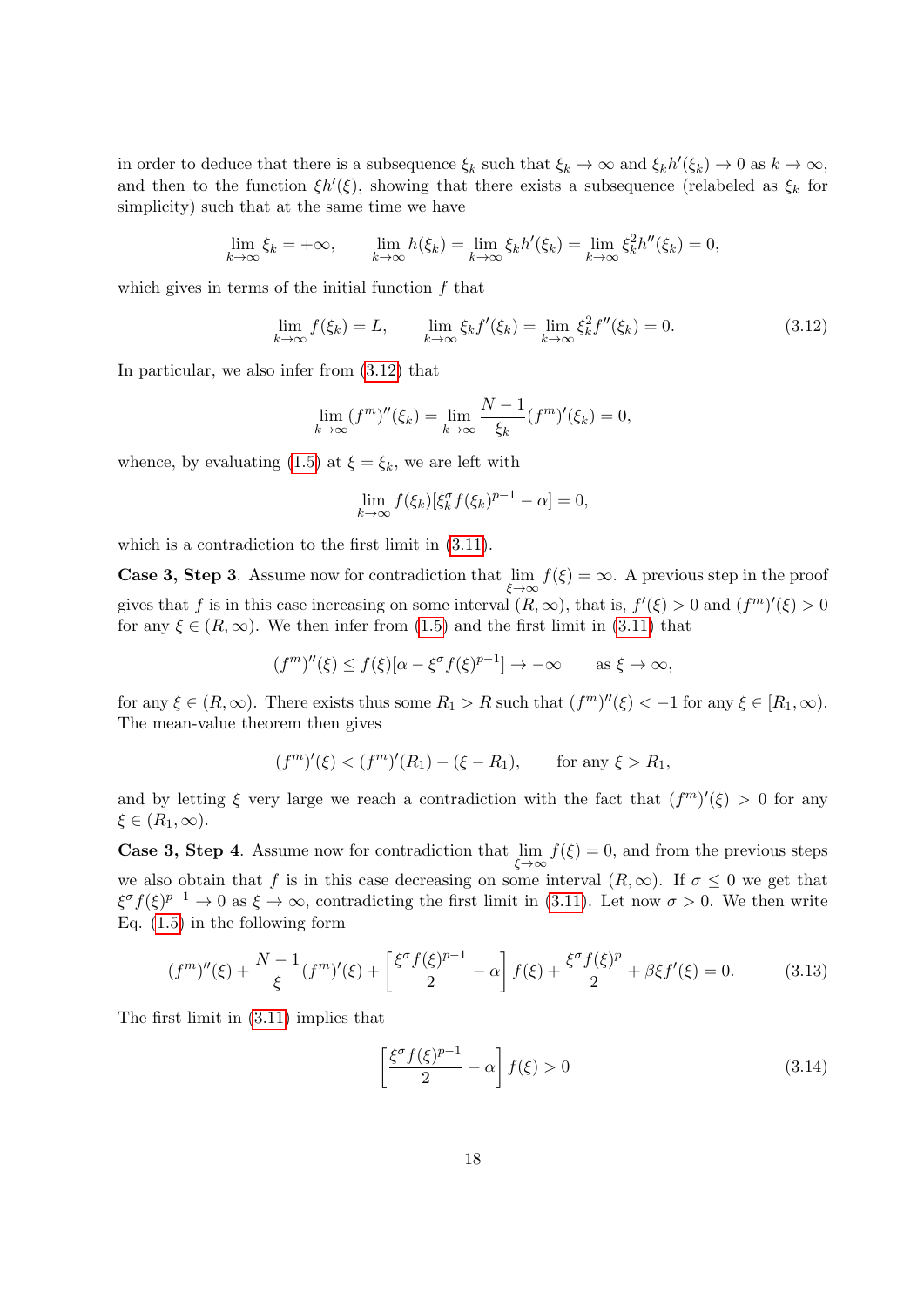<span id="page-18-0"></span>for  $\xi$  sufficiently large, while the third limit in  $(3.11)$  gives that

$$
\frac{N-1}{\xi}(f^{m})'(\xi) + \frac{\xi^{\sigma}f(\xi)^{p}}{2} + \beta\xi f'(\xi)
$$
\n
$$
= \xi^{\sigma}f(\xi)^{p} \left[ \frac{1}{4} + m(N-1)\xi^{-1-\sigma}f(\xi)^{m-p-1}f'(\xi) \right]
$$
\n
$$
+ f(\xi) \left[ \frac{1}{4}\xi^{\sigma}f(\xi)^{p-1} + \frac{\beta\xi f'(\xi)}{f(\xi)} \right] = f(\xi)(T_{1} + T_{2}),
$$
\n(3.15)

where

$$
T_1 := \xi^{\sigma} f(\xi)^{p-1} \left[ \frac{1}{4} + m(N-1)\xi^{-1-\sigma} f(\xi)^{m-p-1} f'(\xi) \right]
$$

and

$$
T_2 := \frac{1}{4} \xi^{\sigma} f(\xi)^{p-1} + \frac{\beta \xi f'(\xi)}{f(\xi)}.
$$

We immediately infer from the first and third limits in [\(3.11\)](#page-15-1) that  $T_1(\xi) \to +\infty$  as  $\xi \to \infty$ , while a calculus exercise based on the first limit in [\(3.11\)](#page-15-1) and the definition of the limit readily gives that  $T_2$  is non-negative in a neighborhood of  $+\infty$ . We thus conclude from [\(3.13\)](#page-17-1), [\(3.14\)](#page-17-2), [\(3.15\)](#page-18-0) and the previous considerations that  $(f<sup>m</sup>)''(\xi) < 0$  in some interval  $(R, \infty)$  for sufficiently large R, which is an obvious contradiction with the fact that the function  $f<sup>m</sup>$  has  $y = 0$  as a horizontal asymptote.  $\Box$ 

The critical point  $Q_4$  for  $p = 1$ . This is a special case which introduces important changes, in line with the analysis performed in dimension  $N = 1$  for the case  $p = 1$  in [\[32,](#page-45-7) Lemma 2.10]. We will generalize this analysis to the N-dimensional case below. Notice first that for  $p = 1$  we are restricted only to  $\sigma > 0$ , according to [\(1.2\)](#page-1-0).

**Lemma 3.6.** Let  $p = 1$  and  $\sigma > 0$ . The critical point  $Q_4$  behaves like a stable node for the orbits coming from the finite part of the phase space associated to the system [\(2.3\)](#page-6-2). The orbits entering this critical point contain profiles presenting a tail at infinity with the decay rate

<span id="page-18-2"></span>
$$
f(\xi) \sim K\xi^{(\sigma+2)/(m-1)}e^{-\xi^{\sigma}}, \qquad \text{as } \xi \to \infty.
$$
 (3.16)

Sketch of the proof. Notice first that, since  $p = 1$ , we have  $Z = \xi^{\sigma} \to \infty$  on all the orbits connecting to  $Q_4$ , thus this point can be reached only by orbits entering it as  $\xi \to \infty$ . The proof of their local behavior follows very closely the proofs of [\[32,](#page-45-7) Lemma 2.9 and Lemma 2.10] to which we refer, and we only give here the differences with respect to the above mentioned proofs. In a first step, it is shown that if  $f(\xi)$  is a solution to Eq. [\(1.5\)](#page-3-0) with  $p = 1$  and such that  $f(\xi) > 0$ for any  $\xi > 0$ , then there exists  $R > 0$  and  $K(R) > 0$  such that

<span id="page-18-1"></span>
$$
f(\xi) \le K(R)\xi^{(\sigma+2)/(m-1)}e^{-\xi^{\sigma}}, \qquad \text{for any } \xi > R. \tag{3.17}
$$

In order to prove the estimate  $(3.17)$ , one can follow verbatim the proof of [\[32,](#page-45-7) Lemma 2.9] to show that necessarily a profile such that  $f(\xi) > 0$  for any  $\xi > 0$  has to decrease to zero in an interval  $(R, \infty)$  for some  $R > 0$  large. Moreover, by an argument of contradiction with sequence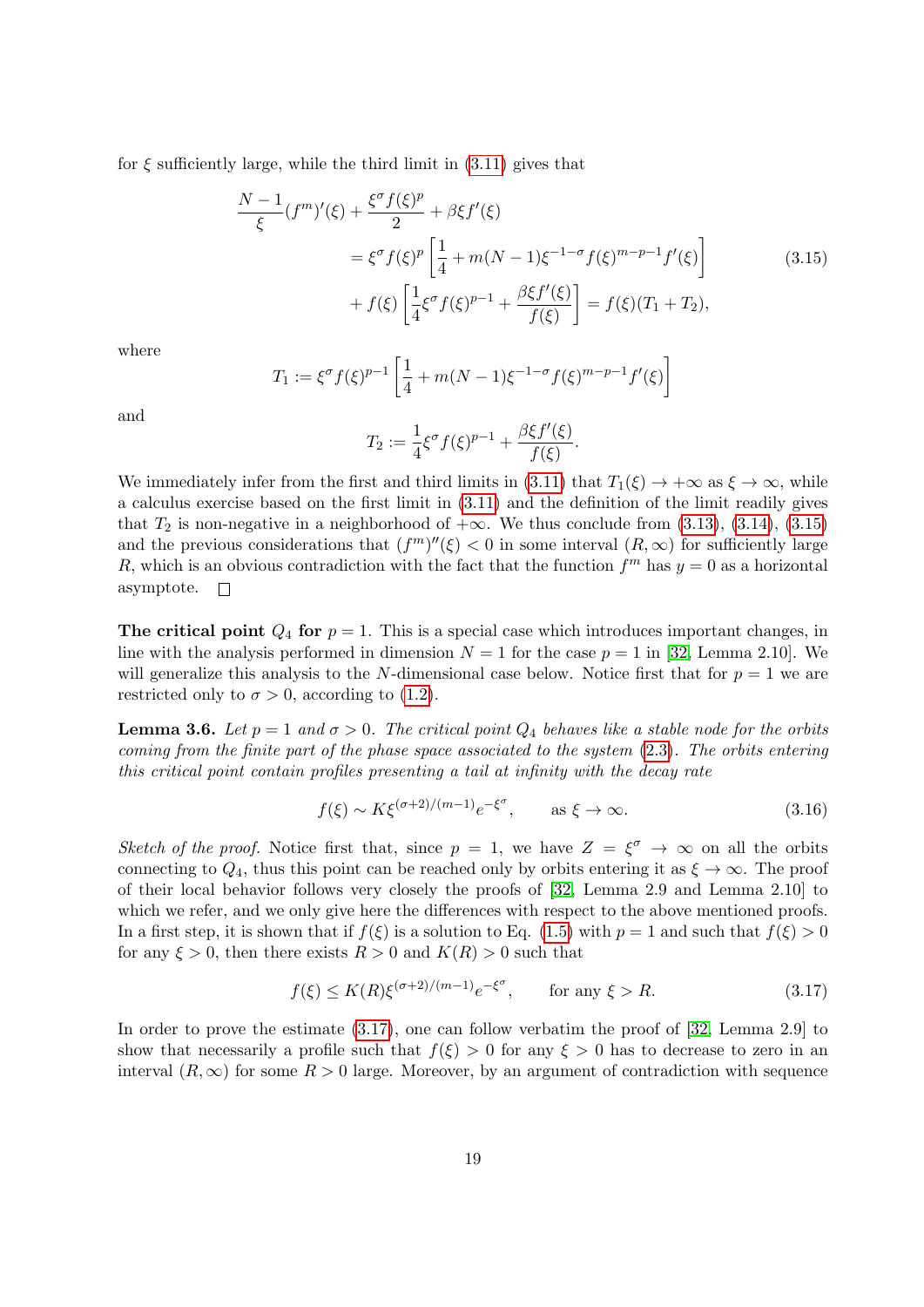of zeros also given in [\[32,](#page-45-7) Lemma 2.9], one can also get that  $(f<sup>m</sup>)''(\xi) \ge 0$  for any  $\xi \in (R, \infty)$  (by taking R larger in order to fulfill both conditions). We infer from [\(1.5\)](#page-3-0) that

<span id="page-19-1"></span>
$$
(\xi^{\sigma} - \alpha) f(\xi) + \beta \xi f'(\xi) + \frac{N - 1}{\xi} (f^{m})'(\xi) \le 0, \qquad \xi \in (R, \infty).
$$
 (3.18)

Fixing  $\epsilon > 0$  sufficiently small, we can increase  $R > 0$  further in order to have

$$
-\frac{(N-1)m(f^{m-1})'(\xi)}{(m-1)\beta} < \epsilon, \qquad \xi > R,
$$

and the estimate [\(3.18\)](#page-19-1) can (by dividing it by  $\beta \xi f(\xi)$ ) be written in an equivalent form as

$$
\frac{f'(\xi)}{f(\xi)} \le -\sigma \xi^{\sigma-1} + \frac{\sigma+2}{(m-1)\xi} + \frac{\epsilon}{\xi^2},
$$

which leads after an integration on  $(\xi_0, \xi)$ ,  $\xi_0 > R$  fixed, to

$$
f(\xi) \le K(\xi_0) \xi^{(\sigma+2)/(m-1)} e^{-\xi^{\sigma}} e^{\epsilon/\xi},
$$

for any  $\xi > R$ . The inequality [\(3.17\)](#page-18-1) follows then by noticing that, for  $\xi > R$  large enough,  $e^{\epsilon/\xi}$  < 2 and thus doubling the constant  $K(\xi_0)$ . In a second step, we show that the local behavior  $(3.16)$  is actually taken on orbits entering  $Q_4$ . To this end, we proceed as in [\[32,](#page-45-7) Lemma 2.10] by performing the change of variable  $W = XZ$  to find a new dynamical system

<span id="page-19-2"></span>
$$
\begin{cases}\n\dot{X} = X[(m-1)Y - 2X],\\ \n\dot{Y} = -Y^2 - \frac{\beta}{\alpha}Y + X - NXY - W,\\ \n\dot{W} = W[(m-1)Y + (\sigma - 2)X].\n\end{cases}
$$
\n(3.19)

Notice that with this change of variable the point  $Q_4$  "moves" at the origin. More precisely, we infer from the estimate  $(3.17)$  that any orbit entering  $Q_4$  in the phase space associated to the system [\(2.3\)](#page-6-2) will now enter the origin of the system [\(3.19\)](#page-19-2) as

$$
W = XZ \sim \xi^{\sigma - 2} f(\xi)^{m - 1} \to 0, \quad \text{as } \xi \to \infty.
$$

The local analysis of the flow of the system [\(3.19\)](#page-19-2) in a neighborhood of the origin is completely similar to the analysis performed in [\[32,](#page-45-7) Lemma 2.10] in dimension  $N = 1$ , since a simple inspection of the proof shows that the term  $NXY$  in the second equation of  $(3.19)$  is completely irrelevant for the flow on the center manifold in a neighborhood of the origin. We thus refer the reader to the proof of [\[32,](#page-45-7) Lemma 2.10] for the rest of the argument.  $\square$ 

## <span id="page-19-0"></span>4 Existence of good profiles with interface

This section is devoted to the proof of Theorem [1.2,](#page-3-4) based on a shooting technique in backward sense from the interface point. Such a technique has been used also in the one-dimensional case with  $\sigma > 0$  [\[34,](#page-45-0) Section 3], but based on continuity arguments with respect to parameters directly for the solutions to Eq. [\(1.5\)](#page-3-0). This approach is no longer valid here at least for  $\sigma < 0$  due to the singular coefficient at  $\xi = 0$ , then we will perform all the shooting argument in the phase space. We are thus interested in monitoring where do the orbits entering the critical point  $P_1$ come from.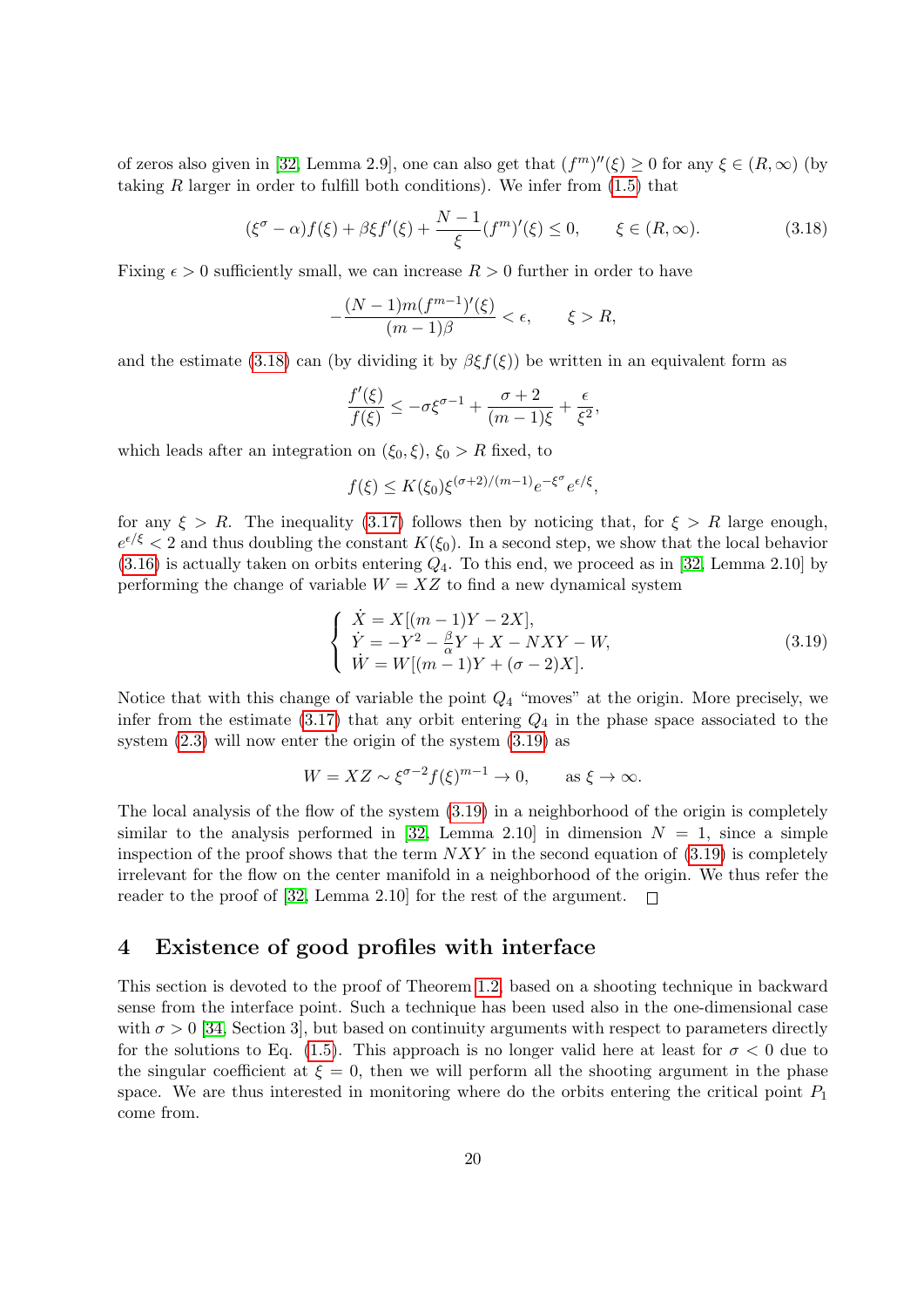Proof of Theorem [1.2.](#page-3-4) We divide the proof into several steps.

Step 1. The two-dimensional manifold. As we know from Lemma [2.2,](#page-8-1) there exists a twodimensional stable manifold of orbits entering  $P_1$  generated by the eigenvalues corresponding to the first and third equation in the system  $(2.3)$ . Since  $P_1$  is a hyperbolic critical point, the Hartman-Grobman theorem implies that the orbits entering  $P_1$  on the stable manifold are tangent to the directions of the system obtained by keeping only the linear terms. Thus, recalling that  $Y = -\beta/\alpha$  at  $P_1$ , we can write

$$
\frac{dZ}{dX} \sim \frac{(p-1)YZ}{(m-1)XY} = \frac{p-1}{m-1}\frac{Z}{X},
$$

thus the orbits enter  $P_1$  tangent to the curves obtained by integration, that is

<span id="page-20-2"></span>
$$
Z = K X^{(p-1)/(m-1)}, \qquad K \in (0, \infty), \tag{4.1}
$$

having thus two limits: one included in the invariant plane  $\{Z=0\}$  corresponding to  $K=0$  and one included in the invariant plane  $\{X = 0\}$  corresponding to the limit  $K \to \infty$ .

Step 2. Limit in the plane  $\{Z = 0\}$ . When restricted to the invariant plane  $\{Z = 0\}$ , the system [\(2.3\)](#page-6-2) reduces to

<span id="page-20-0"></span>
$$
\begin{cases}\n\dot{X} = X[(m-1)Y - 2X],\\ \n\dot{Y} = -Y^2 - \frac{\beta}{\alpha}Y + X - NXY,\n\end{cases}
$$
\n(4.2)

and it is easy to see that the critical point  $P_1 = (0, -\beta/\alpha)$  is a saddle point, thus there exists a unique orbit entering this point in the phase plane associated to the system [\(4.2\)](#page-20-0). We show that this orbit remains always negative and in fact it stays in the half-plane  $\{Y \leq -\beta/\alpha\}$ . To this end, we first notice that the flow of the system [\(4.2\)](#page-20-0) on the line  ${Y = -\beta/\alpha}$  is given by the sign of the expression

$$
X\left(1+\frac{N\beta}{\alpha}\right)>0,
$$

thus this line can be only crossed from left to right (in the positive direction with respect to  $Y$ ) by orbits of the system. But we know that the orbit entering  $P_1$  arrives tangent to the eigenvector corresponding to the negative eigenvalue  $\lambda_1 = -(m-1)\beta/\alpha$  of the critical point  $P_1$ , which is

$$
e_1 = (m\beta, -(\alpha + N\beta)),
$$

hence it enters the point from the half-plane  ${Y < -\beta/\alpha}$  and thus it lies forever in this halfplane. Coming back to the global analysis of the space, it follows that this orbit comes either from the unstable node  $Q_5$  (for  $N \geq 3$ ) or from the node-sector of the saddle-node  $Q_1$  (for  $N = 2$ ).

**Step 3. Limit in the plane**  $\{X = 0\}$ . Let us introduce the change of variable  $\overline{Z} = XZ$  in the system [\(2.3\)](#page-6-2), before restricting ourselves to the plane  $\{X = 0\}$ , similarly to the analysis in [\[34,](#page-45-0) Proposition 3.4]. Letting then  $X = 0$  in the newly obtained system, we are left with the following reduced system

<span id="page-20-1"></span>
$$
\begin{cases}\n\dot{Y} = -Y^2 - \frac{\beta}{\alpha}Y - \overline{Z}, \\
\dot{\overline{Z}} = (m+p-2)Y\overline{Z},\n\end{cases}
$$
\n(4.3)

which is (modulo a rescaling of the coefficients) exactly the same system as in Step 1 of [\[34,](#page-45-0) Proposition 3.4, as it does not depend on the dimension  $N$ . The analysis of this system has been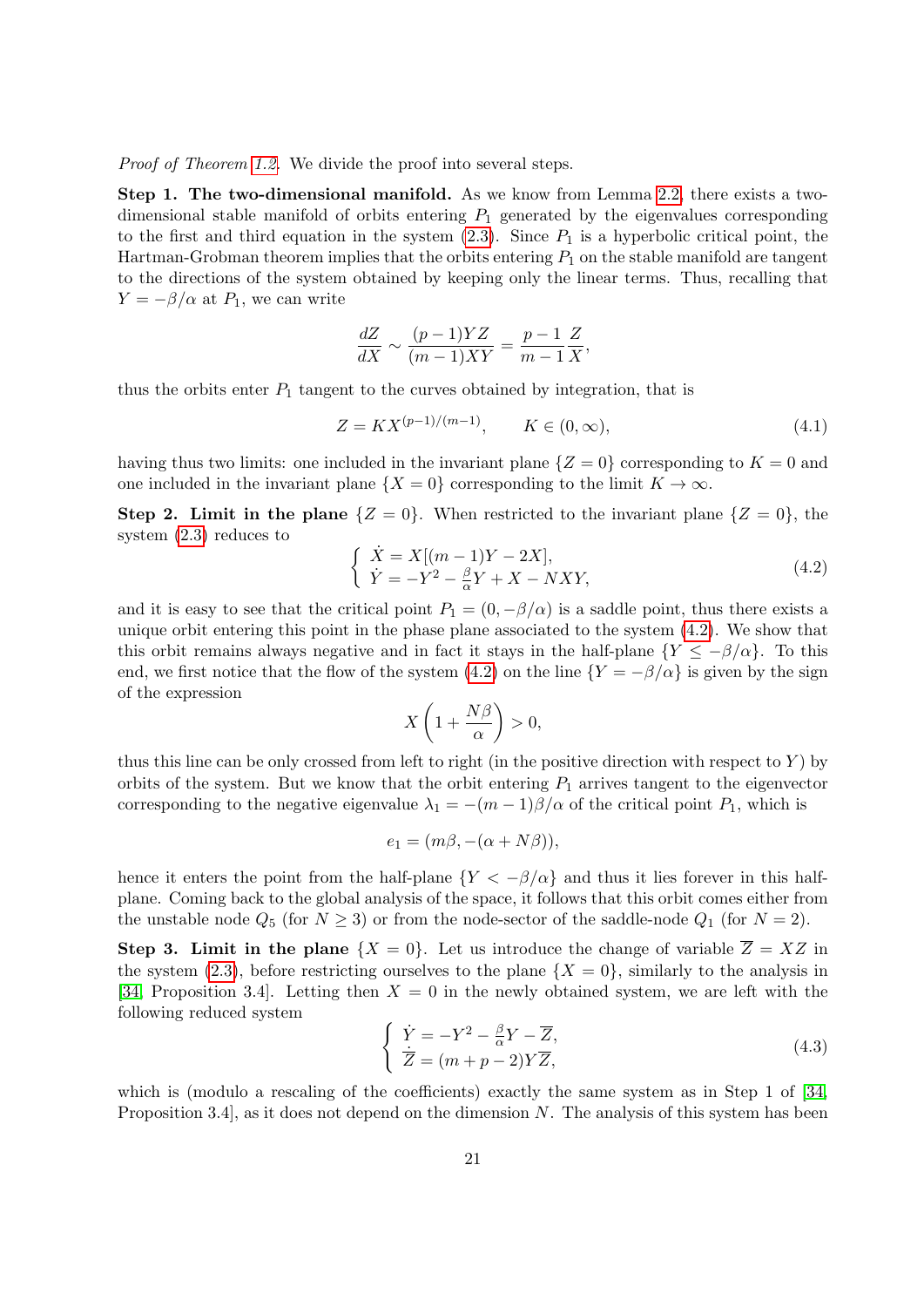performed in the proof of the above quoted result, to which we refer for details. Its outcome is that there exists a unique orbit of the system  $(4.3)$  entering the saddle point  $P_1$ , and this unique orbit comes from the critical point  $Q_2$ .

Step 4. The three-sets argument. Recalling that all the orbits entering  $P_1$  on the stable manifold are tangent to the one-parameter family of curves in [\(4.1\)](#page-20-2), we define the following three sets

 $\mathcal{A} = \{K \in (0, \infty) : \text{the orbit with parameter } K \text{ in (4.1) comes from } Q_5\},\$  $\mathcal{A} = \{K \in (0, \infty) : \text{the orbit with parameter } K \text{ in (4.1) comes from } Q_5\},\$  $\mathcal{A} = \{K \in (0, \infty) : \text{the orbit with parameter } K \text{ in (4.1) comes from } Q_5\},\$ 

 $\mathcal{C} = \{K \in (0, \infty) : \text{the orbit with parameter } K \text{ in (4.1) comes from } Q_2\},\$  $\mathcal{C} = \{K \in (0, \infty) : \text{the orbit with parameter } K \text{ in (4.1) comes from } Q_2\},\$  $\mathcal{C} = \{K \in (0, \infty) : \text{the orbit with parameter } K \text{ in (4.1) comes from } Q_2\},\$ 

 $\mathcal{B} = \{K \in (0, \infty) : \text{the orbit with parameter } K \text{ in (4.1) does neither come from } Q_5 \text{ nor } Q_2\},\$  $\mathcal{B} = \{K \in (0, \infty) : \text{the orbit with parameter } K \text{ in (4.1) does neither come from } Q_5 \text{ nor } Q_2\},\$  $\mathcal{B} = \{K \in (0, \infty) : \text{the orbit with parameter } K \text{ in (4.1) does neither come from } Q_5 \text{ nor } Q_2\},\$ 

with the obvious adaptation of the node-sector of  $Q_1$  instead of  $Q_5$  if  $N = 2$ . Since both  $Q_5$  and  $Q_2$  are unstable nodes, the sets A and C are both open. The orbit entering  $P_1$  and contained in the invariant plane  $\{Z = 0\}$  comes from  $Q_5$  which is an unstable node, thus we infer from standard continuity arguments that A is non-empty and contains an interval of the form  $(0, K_*)$ for some  $K_* > 0$ . A similar argument using the orbit included in the plane  $\{X = 0\}$  coming from  $Q_2$  proves that C is also non-empty and contains an interval of the form  $(K^*,\infty)$  for some  $K^* > K_* > 0$ . We deduce that the set B is non-empty (and closed) by standard topology. Thus, there exists at least a parameter  $K \in \mathcal{B}$ . The orbit tangent to the curves in [\(4.1\)](#page-20-2) with parameters  $K \in \mathcal{B}$  cannot come from either  $Q_5$  or  $Q_2$ , thus they should go out from one of the remaining critical points  $Q_1$ ,  $P_2$  or  $P_0$ , or from an  $\alpha$ -limit set.

Step 5. End of the proof. We are left with ruling out the possibility of an  $\alpha$ -limit set as the origin of the orbits entering  $P_1$  with parameters  $K \in \mathcal{B}$ . To this end, we derive from [\[42,](#page-46-12) Theorem 1, Section 3.2 that any  $\alpha$ -limit set has to be a compact set in the phase space. We show first that a profile  $f(\xi)$  solution to Eq [\(1.5\)](#page-3-0) and contained in an orbit starting from an  $\alpha$ -limit set may only have damped oscillations. Assume for contradiction that this is not true. We can thus extract convergent subsequences of minima, respectively maxima, of  $f(\xi)$ 

$$
\xi_{n,\min} \to \xi_{\min}, \qquad \xi_{n,\max} \to \xi_{\max} \in [0,\infty), \qquad \text{as } n \to \infty,
$$

such that their terms are alternated (that is, a maximum point lies between two minima and viceversa) and  $\xi_{\text{min}} \neq \xi_{\text{max}}$ . We then deduce that there exist points

$$
\xi_n \in (\xi_{n,\max}, \xi_{n,\min}), \qquad (f^m)''(\xi_n) = 0, \qquad \xi_n \to \xi_0,
$$

where the latter is obtained by eventually restricting ourselves to a subsequence. Evaluating Eq.  $(1.5)$  at  $\xi = \xi_n$  we get

<span id="page-21-0"></span>
$$
\lim_{n \to \infty} \left[ \frac{m(N-1)}{\xi_n} f(\xi_n)^{m-1} + \beta \xi_n \right] f'(\xi_n) = \alpha f(\xi_0) - \xi_0^{\sigma} f(\xi_0)^p \in \mathbb{R}.
$$
 (4.4)

Since  $\xi_{\text{min}} \neq \xi_{\text{max}}$ , we readily obtain from the mean-value theorem that  $f'(\xi_n) \to \pm \infty$  and  $(f<sup>m</sup>)<sup>'</sup>(\xi_n) \to \pm \infty$  as  $n \to \infty$  (the sign depending on whether the function oscillates from minima to maxima or viceversa when passing through  $\xi_n$ ) and this leads to a contradiction with the limit in [\(4.4\)](#page-21-0). We find that the oscillations that a profile  $f(\xi)$  may present are either finite or damped.

Let us now go back to the phase space associated to the system  $(2.3)$  and assume for contradiction that there exists an orbit entering  $P_1$  with parameter  $K \in \mathcal{B}$  and starting from an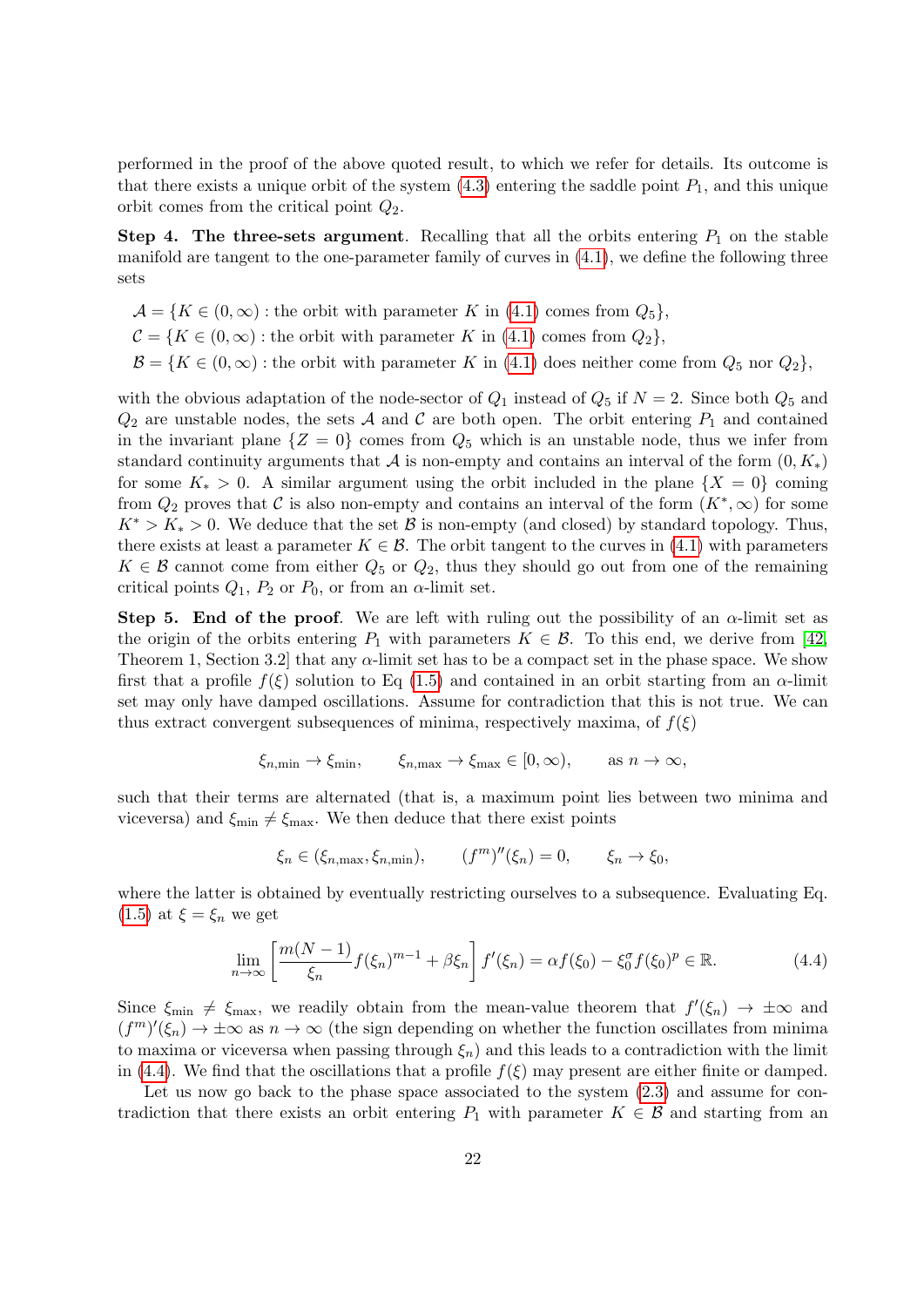$\alpha$ -limit set which is not reduced to a critical point. It is easy to show that, if both X and Z have a limit as  $\eta \to -\infty$  along this orbit and only the Y coordinate oscillates in a compact interval [a, b], then the extremal points with  $Y = a$  and  $Y = b$  (together with the limits of X and Z) are critical points. A detailed argument, based on subsequences of maxima and minima of Y on the trajectory converging to a and b, can be found in [\[29,](#page-45-13) Proposition 4.10]. But this is impossible, as there are no different critical points in the system, with different finite values of Y and unstable local behavior, hence the  $\alpha$ -limit is reduced to a single point. We are now left with the following two possibilities:

• There exist  $X_{\text{min}} < X_{\text{max}} \in [0, \infty)$  such that

$$
\liminf_{\eta \to -\infty} X(\eta) = X_{\min}, \qquad \limsup_{\eta \to -\infty} X(\eta) = X_{\max}.
$$

Expressing the above in terms of profiles and going back to the independent variable  $\xi$ , it follows that

<span id="page-22-0"></span>
$$
\frac{\alpha}{m}X_{\min}\xi^2 \le f(\xi)^{m-1} \le \frac{\alpha}{m}X_{\max}\xi^2,\tag{4.5}
$$

and the extremal values in [\(4.5\)](#page-22-0) are taken along subsequences. We then conclude from the fact that oscillations must be damped in terms of  $f(\xi)$  that the  $\alpha$ -limit is taken as  $\xi \to 0$ . This fact, together with the definition of Z in [\(2.1\)](#page-6-1) and the range of  $\sigma$  in [\(1.2\)](#page-1-0), readily implies that  $Z \to 0$  along the orbit going out of the α-limit. The invariance of the plane  $\{Z = 0\}$  then entails that the compact  $\alpha$ -limit set lies in the plane  $\{Z = 0\}$ , and we further infer from the Poincaré-Bendixon's Theorem [\[42,](#page-46-12) Theorem 1, Section 3.7] that the  $\alpha$ -limit set must be either a closed union of orbits between finite critical points (which is obviously impossible) or a periodic orbit inside the invariant plane  $\{Z = 0\}$ . We prove next that this is not possible by using the Dulac's Criteria [\[42,](#page-46-12) Theorem 2, Section 3.9]. Indeed, if we restrict ourselves to the invariant plane  $\{Z=0\}$ , where the system [\(2.3\)](#page-6-2) reduces to [\(4.2\)](#page-20-0) and we set  $\theta = (3-m)/(m-1)$ , we find by direct calculation that the divergence of the vector field of the system [\(4.2\)](#page-20-0) multiplied by  $X^{\theta}$ , namely

$$
\operatorname{div} X^{\theta}(\dot{X}, \dot{Y}) = -\frac{\beta}{\alpha} X^{\theta} - \left[ N + \frac{2(m+1)}{m-1} \right] X^{\theta+1}
$$

is strictly negative on all the half-plane  $\{X > 0, Z = 0\}$ , thus no periodic orbits may exist in this region.

• There exist  $Z_{\text{min}} < Z_{\text{max}} \in [0, \infty)$  such that

$$
\liminf_{\eta \to -\infty} Z(\eta) = Z_{\min}, \qquad \limsup_{\eta \to -\infty} Z(\eta) = Z_{\max}.
$$

Expressing the above in terms of profiles and going back to the independent variable  $\xi$ , it follows that

<span id="page-22-1"></span>
$$
\alpha Z_{\min} \xi^{-\sigma} \le f(\xi)^{p-1} \le \alpha Z_{\max} \xi^{-\sigma},\tag{4.6}
$$

and the extremal values in [\(4.6\)](#page-22-1) are taken along subsequences. We then conclude from the fact that oscillations must be damped in terms of  $f(\xi)$  that the  $\alpha$ -limit is taken as  $\xi \to 0$  (and it may only happen when  $\sigma < 0$ ). This fact, together with the definition of X in [\(2.1\)](#page-6-1) and the range of  $\sigma$  in [\(1.2\)](#page-1-0), readily implies that  $X \to \infty$  along the orbit going out of the  $\alpha$ -limit. We can thus translate ourselves to the system [\(3.3\)](#page-12-1) which maps the limit  $X \to \infty$  onto  $w \to 0$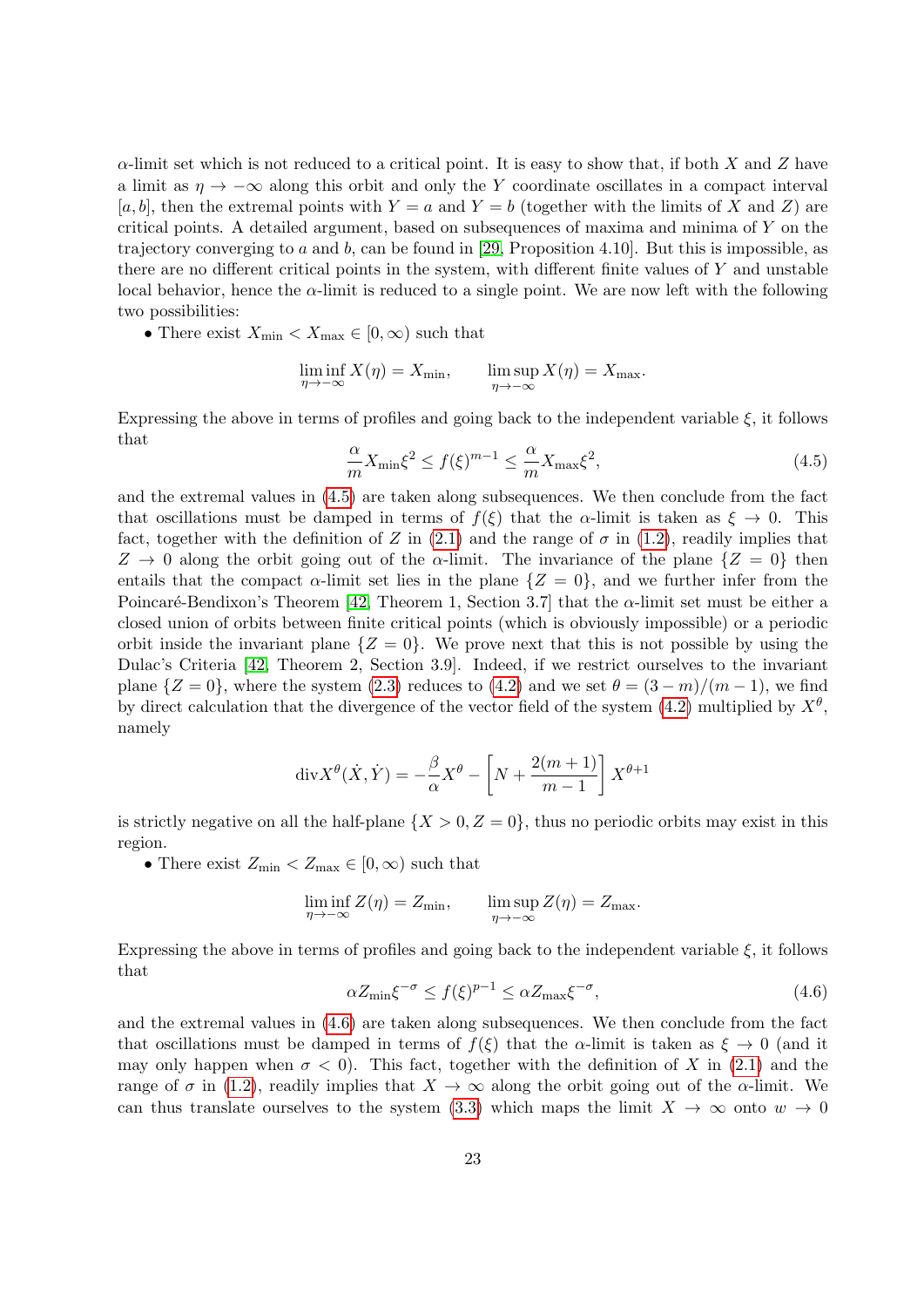and argument as above to conclude from the Poincaré-Bendixon's Theorem that there should be either a countable union of closed orbits between finitely many critical points or a periodic orbit inside the invariant plane  $\{w = 0\}$  of the system [\(3.3\)](#page-12-1). But the system (3.3) reduces in the plane  $\{w=0\}$  to

$$
\begin{cases} \n\dot{y} = -(N-2)y - z - my^2, \\ \n\dot{z} = (\sigma + 2)z + (p - m)yz, \n\end{cases} \n\tag{4.7}
$$

which has no critical points in the half-plane  $\{z > 0\}$  of it. Since, according to [\[42,](#page-46-12) Theorem 5, Section 3.7], any periodic orbit must contain a critical point in the interior region of it, both a closed union of orbits between critical points or a periodic orbit cannot exist and thus the  $\alpha$ -limit is reduced to a point, as desired.  $\Box$ 

#### <span id="page-23-0"></span>5 Classification of the profiles:  $\sigma$  small

In this section we prove the first part of Theorem [1.3,](#page-4-0) the rest of its proof being completed in the next Section [6.](#page-37-0) We will thus show in this section that there exists  $\sigma_0 > 0$  such that for any  $\sigma \in (-2, \sigma_0)$ , the orbits going out of both  $P_2$  and  $P_0$  cannot reach the critical point  $P_1$  (and in fact they have to enter the critical point  $P_{\gamma}$ ). This proof as a whole is probably the most technical one in the present work, thus, before entering into precise details, we will explain here its strategy for a better understanding. We will change our look during this proof by fixing  $\sigma$ and moving  $p$ , more precisely letting

$$
-2 < \sigma \le 0, \qquad 1 - \frac{\sigma(m-1)}{2} < p < m.
$$

The main difficulty, as we see in Figure [1,](#page-23-1) is that for p closer to 1, the orbits going out of  $P_2$ enter the critical point  $P_{\gamma}$  in a monotone way, while as p approaches m, oscillations of them start to occur.



<span id="page-23-1"></span>Figure 1: Orbits from  $P_2$  going to  $P_\gamma$  for p is close to 1 and p close to m. Experiments for  $m=3$ ,  $N = 3, \sigma = 0.2$  and  $p = 2$ , respectively  $p = 2.99$ .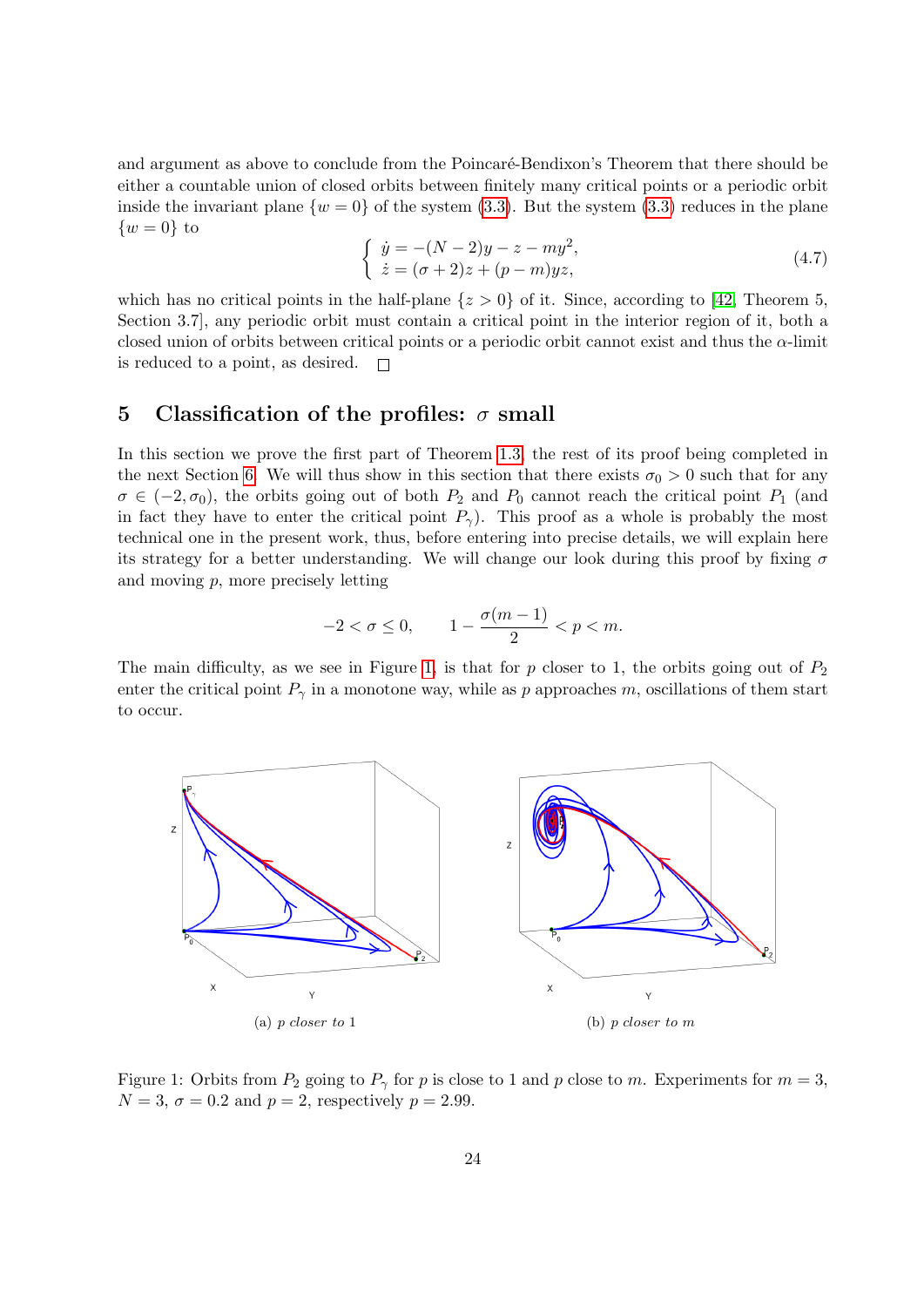Owing to this fact, we are unable to cover the whole interval of  $p$  with a single geometrical construction in the phase space, thus our strategy in the proof is tending a bridge from  $p \sim 1$ to  $p \sim m$ . More precisely, when p is small, we will employ as barrier for the flow in the phase space associated to the system [\(2.3\)](#page-6-2) a similar construction to the one that proved successful when dealing with  $p \leq 1$  in [\[32,](#page-45-7) [31\]](#page-45-12), while for p closer to m, we will use a different and much more involved construction, limiting the orbits by means of a special surface that was very successful exactly in the limit case  $p = m$ , see [\[35\]](#page-45-14). The joining point of the "bridge" built with the two estimates from both sides lies at the following exponent

<span id="page-24-2"></span>
$$
p_c(\sigma) := \frac{mN + \sigma + 2}{N + \sigma + 2}.
$$
\n(5.1)

It is now the moment to go to the detailed proof, which starts with a general, preparatory lemma.

<span id="page-24-0"></span>**Lemma 5.1.** At any point different from  $P_2$  lying on any of the orbits going out of  $P_2$  and of  $P_0$ in the phase space associated to the dynamical system  $(2.3)$ , it holds true that  $X < X(P_2)$  and  $Y < Y(P_2)$ .

*Proof.* Let us consider the region  $\mathcal{R}_1 = \{X < X(P_2), Y < Y(P_2)\}$  in the phase space associated to the system  $(2.3)$ . On the one hand, the direction of the flow of the system across the plane  ${X = X(P_2)}$  is given by the sign of the expression

$$
X(P_2)[(m-1)Y - 2X(P_2)] < 0,
$$

provided  $Y \lt Y(P_2)$ . On the other hand, the direction of the flow of the system across the plane  ${Y = Y(P_2)}$  is given by the sign of the expression

$$
F(X,Z) = -Y(P_2)^2 - \frac{\beta}{\alpha}Y(P_2) + X - NXY(P_2) - XZ < X[1 - NY(P_2)] - Y(P_2)\left[Y(P_2) + \frac{\beta}{\alpha}\right] < 0,
$$

provided  $X < X(P_2)$ . This shows that an orbit entering the region  $\mathcal{R}_1$  cannot go out of it later on. Since the unique orbit going out of  $P_2$  follows the direction of the eigenvector  $e_3$  with components given by  $(2.10)$ , it goes into the interior of the region  $\mathcal{R}_1$  and will stay there forever. The same happens in a more obvious way to all the orbits going out of  $P_0$ .  $\overline{\phantom{a}}$ 

The next step in the proof is the first part of the "bridge", that is, to prove that for  $p \in \mathbb{R}$  $(1, p_c(\sigma))$  the orbits starting from  $P_2$  and  $P_0$  cannot reach  $P_1$ .

<span id="page-24-3"></span>**Lemma 5.2.** Let  $N \geq 2$ . There exists  $\sigma_s > 0$  such that for any  $\sigma \in (-2, \sigma_s)$  and any  $p \in$  $(1 - \sigma(m-1)/2, p_c(\sigma))$ , the orbits going out of  $P_0$  and of  $P_2$  cannot enter the critical point  $P_1$ .

Proof. The proof is divided into several steps for easiness. Notice that, in what follows, the fact that  $N + \sigma > 0$  is fundamental, thus we have to let  $N \geq 2$ .

**Step 1. Analysis for**  $\sigma \in (-2, 0]$ . We already know from Lemma [5.1](#page-24-0) that  $X < X(P_2)$  and  $Y < Y(P_2)$  on these orbits. We next consider the plane

<span id="page-24-1"></span>
$$
Y + \frac{1}{N + \sigma} Z = \frac{1}{N}.\tag{5.2}
$$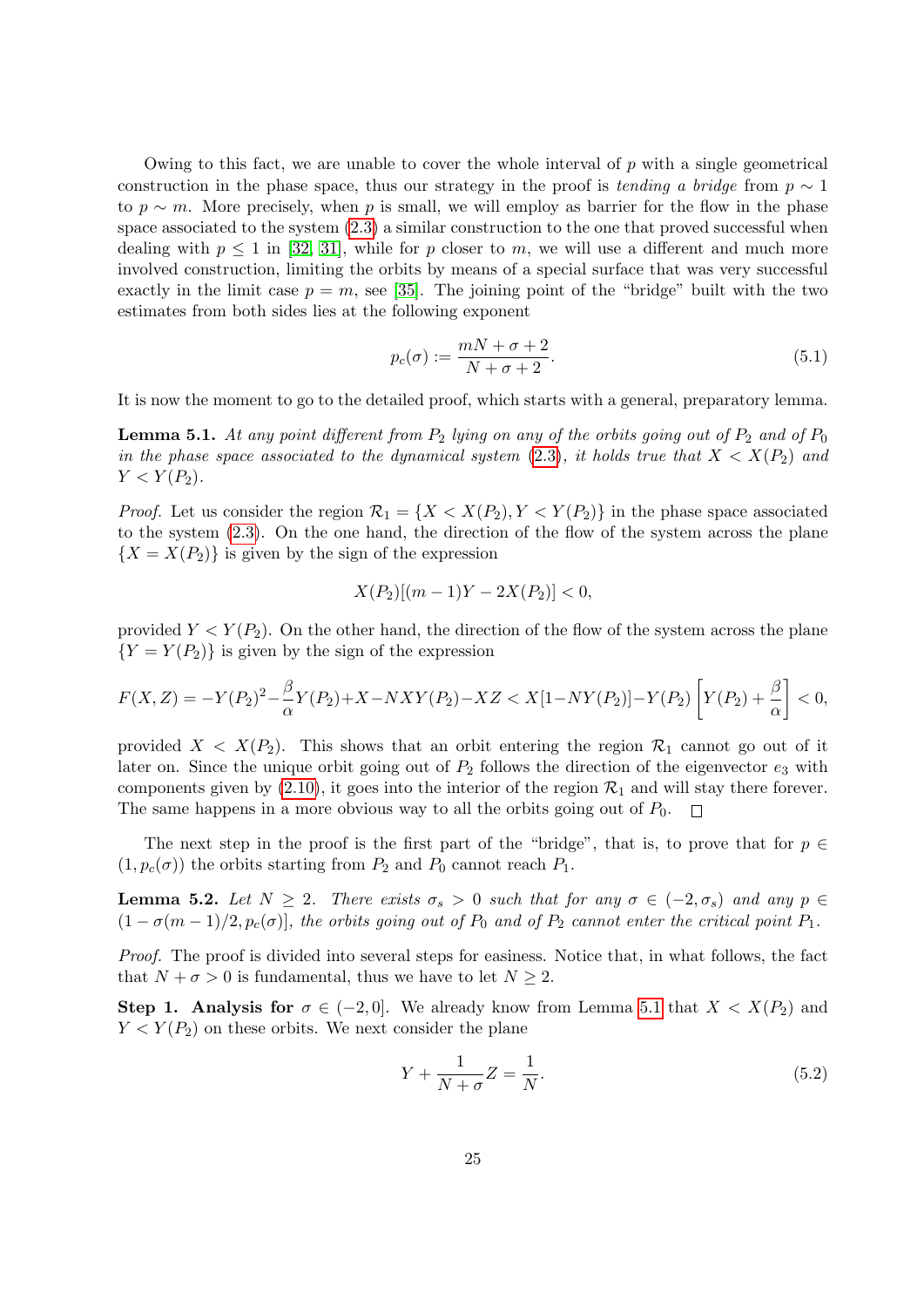in the phase space associated to the system  $(2.3)$ . The direction of the flow of the system across this plane is given by the sign of the expression

$$
G(Z) = -\frac{p}{(N+\sigma)^2}Z^2 + \frac{N(m-p) + (\sigma+2)(p+2)}{N(N+\sigma)(\sigma+2)}Z - \frac{N(m-p) + \sigma+2}{\sigma+2},
$$
(5.3)

which is a parabola with negative dominating coefficient and having the following roots

$$
Z_1 = \frac{N+\sigma}{N}, \qquad Z_2 = \frac{(N+\sigma)[N(m-p)+\sigma+2]}{Np(\sigma+2)}.
$$

We readily notice that, on the one hand, the root  $Z_1$  corresponds in the plane [\(5.2\)](#page-24-1) exactly to Y = 0, and on the other hand, that  $Z_1 \leq Z_2$  provided  $1 < p \leq p_c(\sigma)$ , where  $p_c(\sigma)$  has been defined in [\(5.1\)](#page-24-2). It follows that  $G(Z) \leq 0$  for  $Y \geq 0$  and  $1 < p \leq p_c(\sigma)$  and thus the flow of the system  $(2.3)$  through the plane  $(5.2)$  has negative direction. Taking into account that  $Y(P_2) < 1/N$  by [\(2.5\)](#page-6-3), it follows that the orbit going out of  $P_2$  (and the same happens with all the orbits going out of  $P_0$ , as they enter first the half-space  $\{Y > 0\}$  as proved in Lemma [2.1\)](#page-7-2) starts in the half-space  ${Y + Z/(N + \sigma) < 1/N}$  and it will remain there at least until it crosses the plane  ${Y = 0}$  as it cannot cross the plane [\(5.2\)](#page-24-1) from below. In particular, this implies that if this orbit crosses the plane  ${Y = 0}$ , it must do it at a point with coordinate  $Z < (N + \sigma)/N$ . We notice that, for  $\sigma \in (-2,0]$ ,  $(N+\sigma)/N \leq 1$ , and since the plane  $\{Y=0\}$  can be crossed only in the region  $\{Z > 1\}$  according to the direction of the flow on it (given by the sign of  $X(1-Z)$ ), it follows that all the orbits going out of  $P_0$  and  $P_2$  will remain forever in the half-space  $\{Y \geq 0\}$ if  $\sigma \leq 0$ .

Step 2.  $\sigma > 0$  small. The next step in the proof is to consider  $\sigma > 0$  but sufficiently small and work in the region  ${Y < 0}$ . Consider the surface of equation

<span id="page-25-0"></span>
$$
X(Z-1) = k_1^2, \qquad k_1 = \frac{\beta}{2\alpha}.
$$
\n(5.4)

The normal vector to this surface is  $\bar{n} = (Z-1,0,X)$  and the direction of the flow of the system [\(2.3\)](#page-6-2) on the surface [\(5.4\)](#page-25-0) is given by the sign of

$$
H(X,Y) = (\dot{X}, \dot{Y}, \dot{Z}) \cdot \overline{n} = \left[\sigma X + \frac{(\sigma - 2)\beta^2}{4\alpha^2}\right]X + \left[(p - 1)X + \frac{(m + p - 2)\beta^2}{4\alpha^2}\right]Y.
$$

From now on, we will always compute the flow across planes or surfaces as the scalar product between the vector field of the system and the normal vector. Since we work now in the region  ${Y \leq 0}$ , it is easy to see that the second term in the expression of  $H(X, Y)$  is always negative, while the first term in the expression of  $H(X, Y)$  is also negative provided  $X < X(P_2)$  and

<span id="page-25-1"></span>
$$
0 < \sigma < \frac{2\beta^2}{4\alpha^2 X(P_2) + \beta^2},\tag{5.5}
$$

an inequality that is compatible on some interval  $\sigma \in (0, \sigma_s)$  despite the fact that the right-hand side also depends on  $\sigma$  but has a positive minimum on some interval  $(0, \sigma_s)$  with  $\sigma_s > 0$  sufficiently small. Thus, for such interval of  $\sigma$ , the flow on the surface [\(5.4\)](#page-25-0) has negative direction. Moreover, since we have shown in the previous step that any orbit going out of  $P_0$  or  $P_2$  has to cross the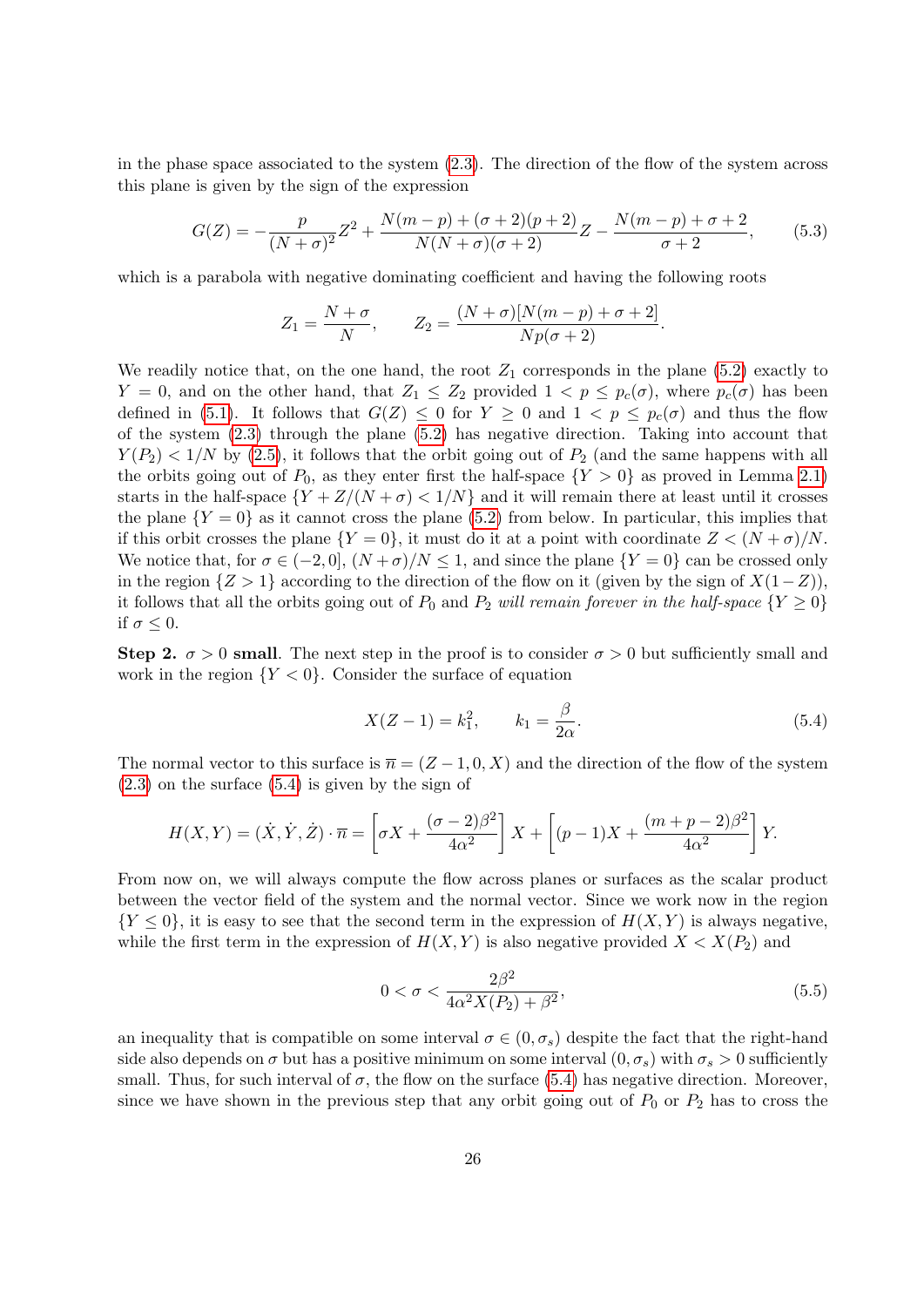plane  ${Y = 0}$  at a height  $Z \le (N + \sigma)/N$ , that is  $Z - 1 \le \sigma/N$ , it follows that if we let  $\sigma > 0$ sufficiently small such that it satisfies the estimate [\(5.5\)](#page-25-1), we infer that also

$$
0<\sigma<\frac{N\beta^2}{4\alpha^2X(P_2)}
$$

and thus  $X(Z-1) < k_1^2$ , which implies that the orbit we are analyzing will enter the region  ${Y < 0}$  (and thus remain forever) below the surface [\(5.4\)](#page-25-0) due to its negative direction of the flow.

Step 3. Barrier by vertical plane. Finally, considering the plane  $Y = -k_1$ , the direction of the flow on this plane is given by the sign of the expression

$$
L(X, Z) = -X(Z - 1) + \frac{\beta^2}{4\alpha^2} + \frac{N\beta}{2\alpha}X > 0,
$$

in the region lying below the surface [\(5.4\)](#page-25-0), where our orbits lie for  $\sigma$  as in [\(5.5\)](#page-25-1). This gives that the orbits going out of  $P_2$  and  $P_0$  cannot cross the plane  $Y = -\beta/2\alpha$  and thus cannot reach the critical point  $P_1$ .  $\Box$ 

The main problem comes with noticing that, for  $p > p_c(\sigma)$ , the plane [\(5.2\)](#page-24-1) is no longer a good barrier for the flow, as then  $Z_2 < Z_1$  and orbits can escape in the interval  $(Z_2, Z_1)$  while still in the half-space  ${Y > 0}$ . This is why, we need a different construction, which comes from a surface that was very successful in the limiting case  $p = m$ . Let us perform first the change of variable  $W = XZ$  in [\(2.3\)](#page-6-2) to obtain the following system we will work with in the rest of this section

<span id="page-26-1"></span>
$$
\begin{cases}\n\dot{X} = X[(m-1)Y - 2X], \\
\dot{Y} = -Y^2 - \frac{\beta}{\alpha}Y + X - NXY - W, \\
\dot{W} = W[(m+p-2)Y + (\sigma - 2)X].\n\end{cases}
$$
\n(5.6)

We define in these variables the following surface, similar to the one that has been used as a barrier for the flow in the case  $p = m$  in [\[35\]](#page-45-14):

<span id="page-26-0"></span>
$$
W = \left(-N - \frac{\sigma}{2} + 1\right)XY - mY^2 - \frac{(2N + \sigma - 2)(\sigma + 2)}{8m}X^2 + \frac{2m}{m+1}X\tag{5.7}
$$

with normal vector

$$
\overline{n}(X,Y,W)=\left(\frac{\partial W}{\partial X},\frac{\partial W}{\partial Y},-1\right),
$$

where the partial derivatives correspond to the right hand side of the expression [\(5.7\)](#page-26-0). The reader can see a picture of this surface in Figure [2.](#page-36-0) The main technical step in the proof of Theorem [1.3,](#page-4-0) part 1, is the following

<span id="page-26-2"></span>**Lemma 5.3.** Let  $N \geq 2$ . Then for any  $-2 < \sigma \leq 0$  and for any  $p \in (p_c(\sigma), m)$ , the direction of the flow of the system [\(5.6\)](#page-26-1) through the portion of the surface [\(5.7\)](#page-26-0) with  $X < X(P_2)$  is in the decreasing direction with respect to the W coordinate.

Some of the calculations in the following proof of Lemma [5.3](#page-26-2) have been performed with the aid of a symbolic computing software.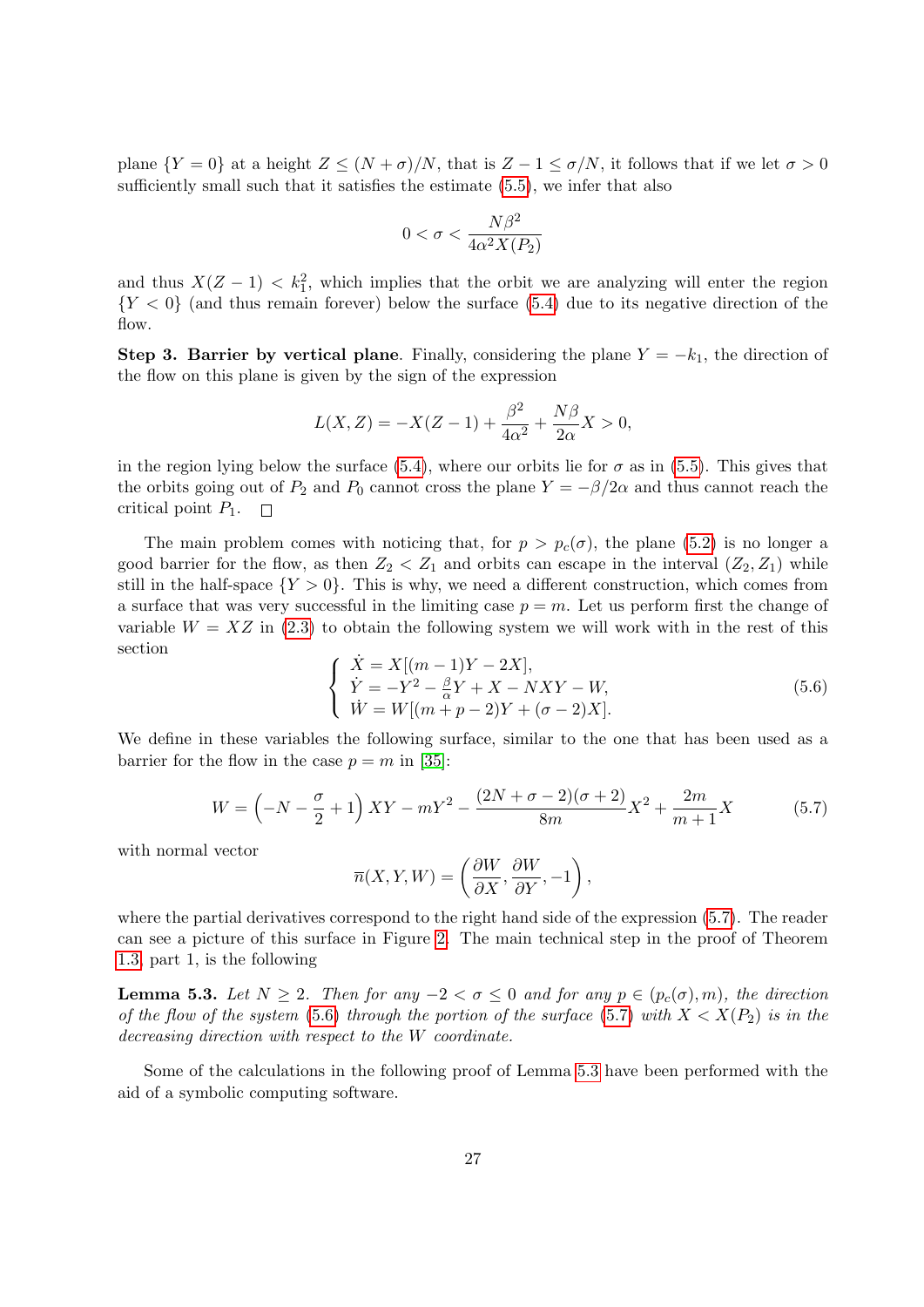Proof. Somehow tedious but direct calculations give that the direction of the flow of the system [\(5.6\)](#page-26-1) over the surface [\(5.7\)](#page-26-0) is given by the following seven-term expression

<span id="page-27-0"></span>
$$
F(X,Y) = -m(m-p)Y^3 - \frac{1}{2}(m-p)(2N+\sigma-2)XY^2 + \frac{2m(m-p)}{\sigma+2}Y^2
$$
  
 
$$
- \frac{(m-p)(\sigma+2)(2N+\sigma-2)}{8m}X^2Y + \frac{(m-p)(2mN+2N+5m\sigma+6m+\sigma-2)}{2(\sigma+2)(m+1)}XY
$$
  
 
$$
- \frac{(2N+\sigma-2)(\sigma+2)(2N-\sigma-6)}{16m}X^3 + \frac{2(N-1)(m-1)-(3m+1)\sigma}{2(m+1)}X^2.
$$
 (5.8)

The rest of the proof will consist of a careful compensation between terms in [\(5.8\)](#page-27-0) in order to show that  $F(X, Y) > 0$  for any  $(X, Y)$  such that  $0 \leq X < X(P_2)$  and  $Y < Y(P_2)$ , of course with  $\sigma$  and  $p$  as in the statement of Lemma [5.3.](#page-26-2) The analysis will be also split on the regions  ${Y > 0}$  and  ${Y < 0}$  of the surface we consider, the latter being more involved. We divide it into a number of technical steps for the easiness of the reading.

Step 1. Terms in  $X^2$  and  $X^3$ , taking a half of the term in  $X^2$ . We deal with the last two terms in [\(5.8\)](#page-27-0). In fact, optimizing a bit, we will show that it is enough to take only a half of the term in  $X^2$ . By dividing by  $X^2$ , the sign of their combination is the same as the sign of the expression

$$
E_1(X) = -\frac{(2N + \sigma - 2)(\sigma + 2)(2N - \sigma - 6)}{16m}X + \frac{2(N-1)(m-1) - (3m+1)\sigma}{4(m+1)}.
$$

Notice that for  $\sigma \in (-2,0]$  the free term in  $E_1(X)$  (which is the same as  $E_1(0)$ ) is positive, and it is then sufficient to show that  $E_1(X(P_2)) > 0$  to complete the proof, since  $E_1(X)$  is a linear function. We then have

$$
E_1(X(P_2)) = -\frac{L_1(m, p, N, \sigma)}{32m(m+1)(mN-N+2)},
$$

where  $L_1(m, p, N, \sigma)$  is an expression that can be written as a third degree polynomial with respect to  $\sigma$  as follows

$$
L_1(m, p, N, \sigma) = -(m+1)(m-1)^2 \sigma^3 - 2(m-1)(m+1)(2m+p-3)\sigma^2
$$
  
+ 
$$
[4(m+1)(m-1)^2 N^2 + 8(m-1)(m^2+m+2)N + 12m^3 - 8m^2p + 44m^2 + 4m + 8p + 4]\sigma
$$
  
- 
$$
8(m-1)(N-1)[((m+1)(m-p) + (m-1)^2)N + 3mp + m + 3(p-1)].
$$

We notice that for  $\sigma \in (-2, 0)$ , all the summands are negative except for the first one. But it is very easy to see that we obtain a negative result by coupling the first two terms in  $L_1(m, p, N, \sigma)$ , namely

$$
-(m+1)(m-1)\sigma^2[(m-1)(\sigma+2)+2(m+p-2)] < 0.
$$

We then infer that  $E_1(X(P_2)) > 0$ , as desired.

Step 2. Region  $\{Y > 0\}$ , terms in  $X^2Y$  and XY. The idea is the same as in the previous step, noticing that we can divide by  $XY > 0$  and the sign of this combination of terms in [\(5.8\)](#page-27-0) is the same as the sign of the following expression

$$
E_2(X) = -\frac{(m-p)(\sigma+2)(2N+\sigma-2)}{8m}X + \frac{(m-p)(2mN+2N+5m\sigma+6m+\sigma-2)}{2(\sigma+2)(m+1)}
$$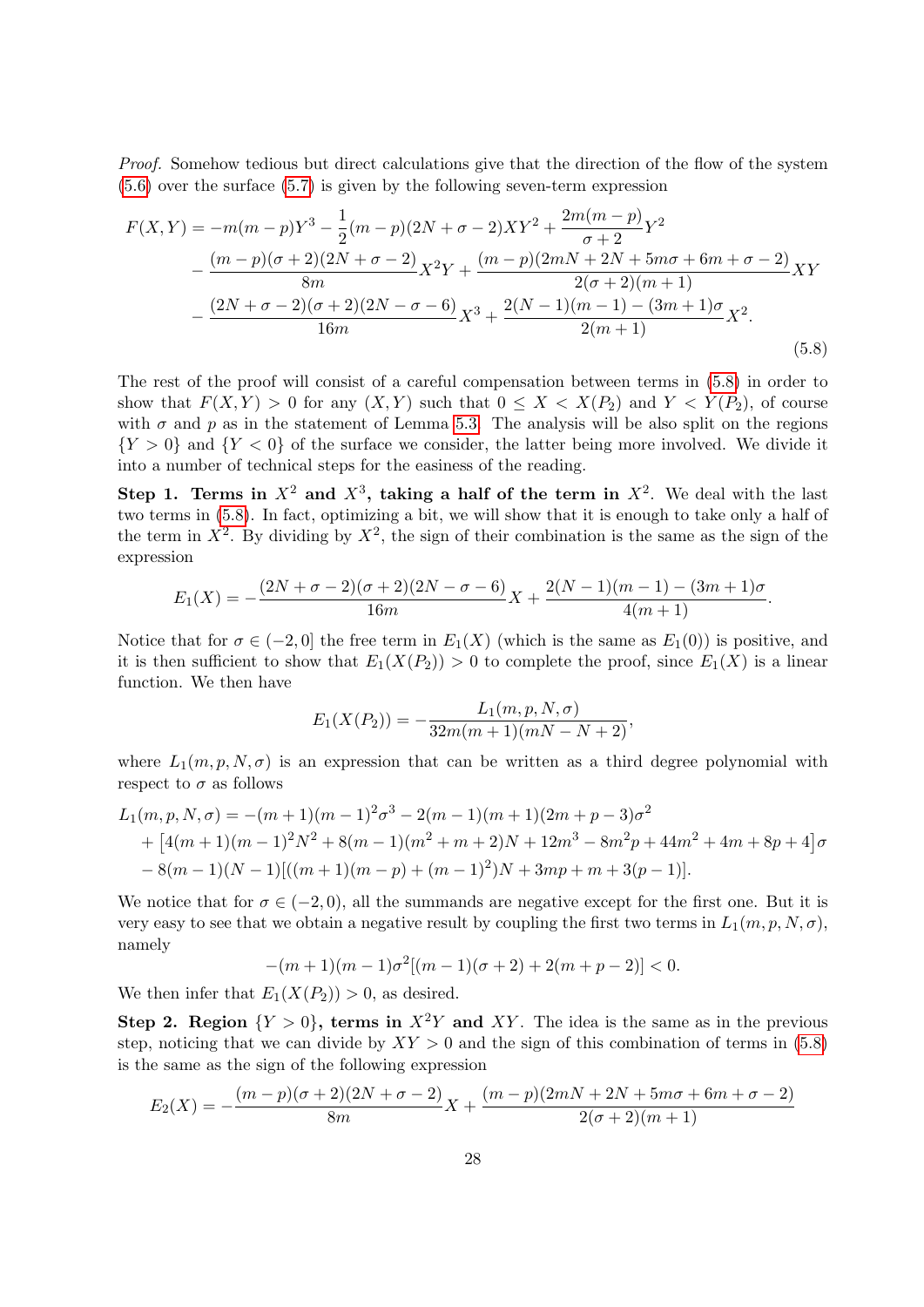This is again a linear function in X with  $E_2(0) > 0$  in an obvious way, thus it suffices to prove that also  $E(X(P_2)) \geq 0$ . We have

$$
E(X(P_2)) = \frac{(m-p)L_2(m, p, N, \sigma)}{16m(mN - N + 2)(m+1)(\sigma+2)},
$$

where  $L_2(m, p, N, \sigma)$  is linear with respect to p. It is then enough to show that it is positive for  $p = m$  and  $p = 1$ . In the former case, we have

$$
L_2(m, m, N, \sigma) = -(m+1)(m-1)^2 \sigma^3 - (2(m+1)(m-1)^2 N + 2(m+1)(m-1)^2) \sigma^2
$$
  
+  $(8(m-1)(4m^2 + m + 1)N + 4m^3 + 76m^2 + 12m + 4)\sigma$   
+  $16m(m-1)(m+1)N^2 + (40m^3 - 24m^2 + 56m - 8)N + 8m^3 + 88m^2 - 40m + 8,$ 

which is a cubic polynomial with respect to  $\sigma$ . We readily find that at  $\sigma = 0$  it gives

$$
L_2(m, m, N, 0) = 16m(m-1)(m+1)N^2 + (40m^3 - 24m^2 + 56m - 8)N + 8m^3 + 88m^2 - 40m + 8 > 0,
$$

while its evaluation at  $\sigma = -2$  gives

$$
L_2(m, m, N, -2) = 16m(m + 1)(N - 2)(Nm - N + 2) \ge 0,
$$

for  $N \geq 2$ . Moreover, its second derivative with respect to  $\sigma$  has the following expression

$$
-2(m+1)(m-1)^{2}[2(N+\sigma)+2+\sigma] < 0, \quad \text{for } \sigma \in (-2,0),
$$

thus by basic calculus arguments we infer that  $L_2(m, m, N, \sigma) \geq 0$  for any  $\sigma \in (-2, 0]$ . A similar analysis holds true for  $p = 1$ , where

$$
L_2(m, 1, N, \sigma) = -(m+1)(m-1)^2 \sigma^3 - 2(m+1)(m-1)^2 N \sigma^2
$$
  
+ 
$$
(4(m-1)(9m^2 + 2m + 1)N + 4m^3 + 76m^2 + 12m + 4)\sigma
$$
  
+ 
$$
16m(m-1)(m+1)N^2 + 16m(3m^2 - 2m + 3)N + 32m(3m - 1).
$$

We then have

$$
L_2(m, 1, N, 0) = 16m(m - 1)(m + 1)N^2 + 16m(3m^2 - 2m + 3)N + 32m(3m - 1) > 0,
$$

while

$$
L_2(m, 1, N, -2) = 16m(m+1)(N-2)(Nm - N + 2) \ge 0, \quad \text{for } N \ge 2.
$$

Moreover, the second derivative of the polynomial  $L_2(m, 1, N, \sigma)$  with respect to  $\sigma$  is

$$
-2(m+1)(m-1)^2(3\sigma+2N)
$$

which is obviously negative for  $N \geq 3$  in our range of  $\sigma$ . Finally, for the case  $N = 2$  we consider the first derivative with respect to  $\sigma$  of  $L_2(m, 1, 2, \sigma)$ , which is a second degree polynomial in  $\sigma$ with dominating negative coefficient, and observe that

$$
\frac{\partial L_2}{\partial \sigma}\Big|_{\sigma=-2} = 16m^2(5m+1) > 0, \ \frac{\partial L_2}{\partial \sigma}\Big|_{\sigma=0} = 76m^3 + 20m^2 + 4m - 4 > 0,
$$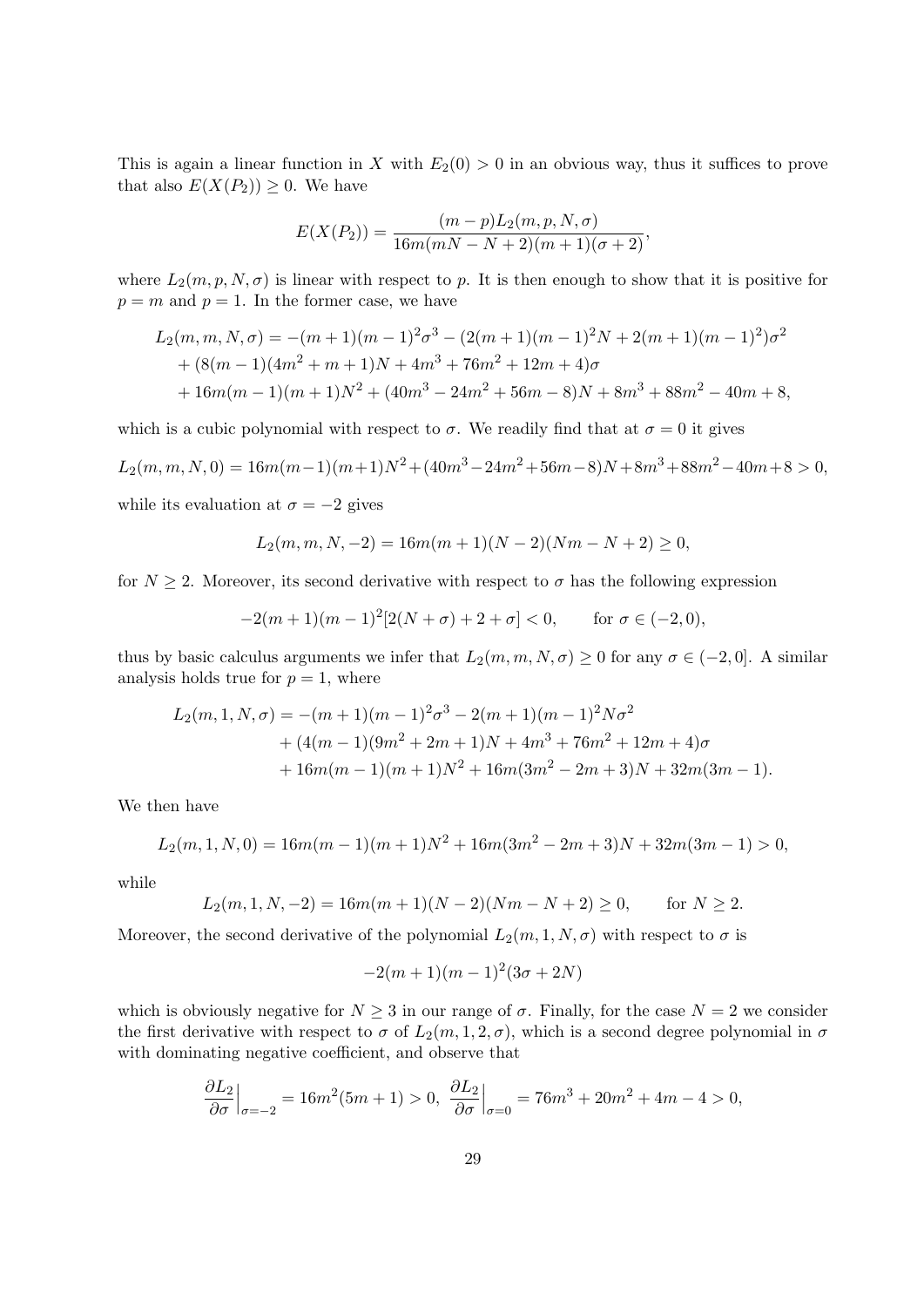whence  $L_2(m, 1, 2, \sigma)$  is increasing for  $\sigma \in (-2, 0]$  for  $N = 2$ , which leads to its positivity.

Step 3. Region  $\{Y > 0\}$ , terms in  $Y^3$ ,  $Y^2$  and  $XY^2$ . We are left with the sign of the combination of the first three terms in  $(5.8)$ , which after dividing by  $Y^2$ , is the same as the sign of the expression

$$
E_3(X,Y) = -\frac{m-p}{2(\sigma+2)}[(2N+\sigma-2)(\sigma+2)X + 2m(\sigma+2)Y - 4m]
$$

and since the term in brackets is linearly increasing in both  $X$  and  $Y$ , it is sufficient to show that  $E_3(X(P_2), Y(P_2)) > 0$ . To this end, we find that

$$
E_3(X(P_2), Y(P_2)) = -\frac{m-p}{2(\sigma+2)} \frac{[2(m-1)^2\sigma - 4(m-1)(2m-p+1)]N + L_3(m, p, \sigma)}{2(mN-N+2)},
$$

where

$$
L_3(m, p, \sigma) = (m-1)^2 \sigma^2 + 2(m-1)(m+p)\sigma + 4mp - 20m + 4p - 4.
$$

Notice that the numerator of  $E_3(X(P_2), Y(P_2))$  is a linearly decreasing expression of N, thus it suffices to prove that this numerator is negative for  $N = 1$ . And this is achieved by standard calculus tools, noticing that the expression giving the sign can be written, for  $N = 1$ , as

$$
P(\sigma) = (m-1)^2 \sigma^2 + 2(m-1)(2m-1+p)\sigma - 8m(m-p+2),
$$

which is a second degree polynomial with dominating positive coefficient and such that

$$
P(0) = -8m(m - p + 2) < 0, \qquad P(-2) = -4(3m - p)(m + 1) < 0,
$$

thus  $P(\sigma) < 0$  for any  $\sigma \in (-2, 0)$ . It then follows that  $E_3(X(P_2), Y(P_2)) > 0$  and thus  $E_3(X, Y) > 0$  in the region we are interested in. The analysis of the case  $Y > 0$  is completed, since the remaining half of the term in  $X^2$  in [\(5.8\)](#page-27-0) is obviously positive for  $\sigma \in (-2,0]$ .

Step 4. Compensation of the term in  $X^3$  in [\(5.8\)](#page-27-0) by one third of the term in  $X^2$ , for  $m \geq 3$ . This is a technical improvement over Step 1 above (where we were taking a half of the term in  $X^2$ ) needed in order to deal with the region of the surface [\(5.7\)](#page-26-0) lying in the half-space  ${Y < 0}$ , but only works for  $m \geq 3$ . We proceed as in Step 1, and deduce that the sign of this combination of terms is given by the following expression

$$
\tilde{E}_1(X) = -\frac{(2N + \sigma - 2)(\sigma + 2)(2N - \sigma - 6)}{16m}X + \frac{2(N - 1)(m - 1) - (3m + 1)\sigma}{6(m + 1)},
$$

and once more we wish to show that  $\tilde{E}_1(X(P_2)) > 0$ . We then have

$$
\tilde{E}_1(X(P_2)) = -\frac{\tilde{L}_1(m, p, N, \sigma)}{96m(mN - N + 2)(m + 1)},
$$

where  $\tilde{L}_1(m, p, N, \sigma)$  can be written as a third degree polynomial in  $\sigma$  as follows:

$$
\tilde{L}_1(m, p, N, \sigma) = -3(m+1)(m-1)^2 \sigma^3 - 6(m-1)(m+1)(2m+p-3)\sigma^2 \n+ [12(m+1)(m-1)^2 N^2 + 16(m+3)(m-1)N + 36m^3 - 24m^2 p + 84m^2 - 4m + 24p + 12]\sigma \n- 8(m-1)(N-1)[(4m^2 - (3p+1)m - 3p + 3)N + (9p-1)m + 9(p-1)].
$$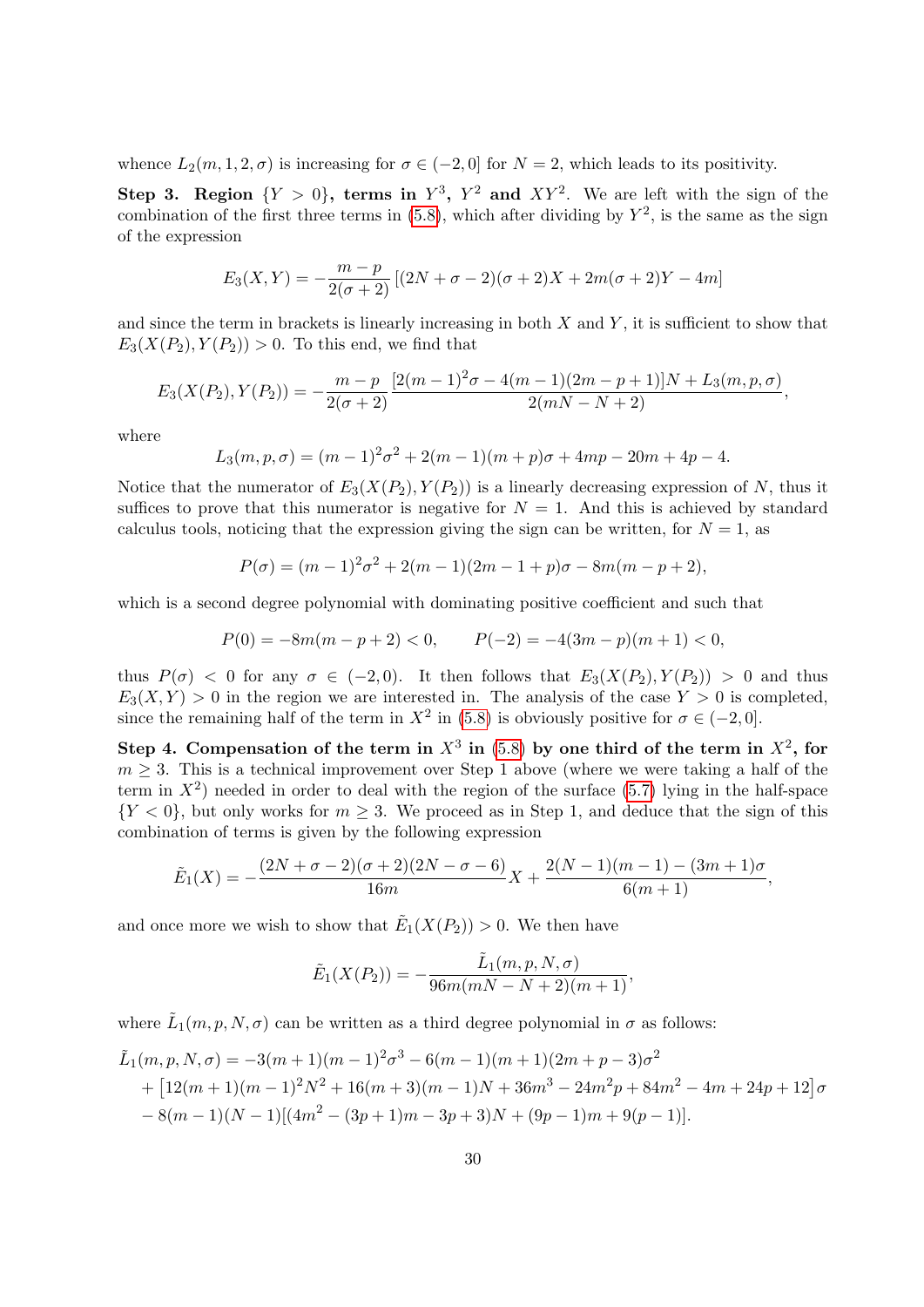We easily observe that, for  $\sigma = 0$ , we are left with the free term in the expression of  $\tilde{L}_1$  and this is a linear function of p. Letting  $p = m$ , respectively  $p = 1$ , we get

$$
\frac{\tilde{L}_1(m,m,N,0)}{8(m-1)(N-1)} = -(m-1)(m-3)N - 9m^2 - 8m + 9, \qquad \frac{\tilde{L}_1(m,1,N,0)}{8(m-1)(N-1)} = -4m(m-1)N - 8m
$$

and both are negative provided that  $m \geq 3$ . By linearity, we infer that  $\tilde{L}_1(m, p, N, 0) < 0$ . On the other hand, similar calculations for  $\sigma = -2$ , respectively  $p = m$  and  $p = 1$  give

$$
\tilde{L}_1(m, m, N, -2) = -32m(Nm - N + 2m + 2)(Nm - N + 2) < 0
$$

and

$$
\tilde{L}_1(m,1,N,-2) = -8(7m+3)(m-1)^2N^2 + 32(m-1)(m^2 - 4m - 3)N - 32(m+1)(3m^2 - 2m + 3)
$$

which is straightforward to see that it is negative for  $N > 1$ . We again infer by linearity that  $\tilde{L}_1(m,p,N,-2) < 0$ . The final argument is to see that  $\tilde{L}_1(m,p,N,\sigma)$  is monotone increasing with respect to  $\sigma$  for  $\sigma \in (-2, 0)$ . Indeed, its derivative with respect to  $\sigma$ 

$$
\frac{\partial \tilde{L}_1}{\partial \sigma} = -9(m+1)(m-1)^2 \sigma^2 - 12(m-1)(m+1)(2m+p-3)\sigma + 12(m+1)(m-1)^2 N^2 + 16(m+3)(m-1)N + 36m^3 - 24m^2p + 84m^2 - 4m + 24p + 12
$$

is a second degree polynomial in  $\sigma$  with negative dominating coefficient and such that it is positive at  $\sigma = 0$  and  $\sigma = -2$ . The former is obvious by examining the free term, while the latter follows from noticing that

$$
\frac{\partial \tilde{L}_1}{\partial \sigma}(m, p, N, -2) = 12(m + 1)(m - 1)^2 N^2 + 16(m + 3)(m - 1)N + 48m^3 + 48m^2 - 16m + 48
$$

which is obviously positive.

Step 5. Region  $\{Y < 0\}$ , compensation of terms in  $XY^2$ ,  $Y^3$  and one half of the term in  $Y^2$  in [\(5.8\)](#page-27-0). We take the full terms in  $Y^3$  and  $XY^2$  in (5.8) and only a half of the term in  $Y^2$ in [\(5.8\)](#page-27-0). After dividing by  $Y^2$ , we notice that the sign of the combination of these terms is the same as the sign of

$$
E_4(X,Y) = -\frac{(m-p)[(2N+\sigma-2)(\sigma+2)X+2m(\sigma+2)Y-2m]}{2(\sigma+2)}.
$$

Since now  $Y < 0$ , it suffices to show that

$$
L_4(m, p, N, \sigma) = (2N + \sigma - 2)(\sigma + 2)X(P_2) - 2m < 0
$$

for any  $\sigma \in (-2,0)$ . We then have

$$
L_4(m, p, N, \sigma) = \frac{1}{2(mN - N + 2)} [(m - 1)^2 \sigma^2 + [2(m - 1)^2 N - 2(m - 1)(m - p)] \sigma
$$
  
-4(m - 1)(m - p + 1)N - 4mp - 4m + 4p - 4]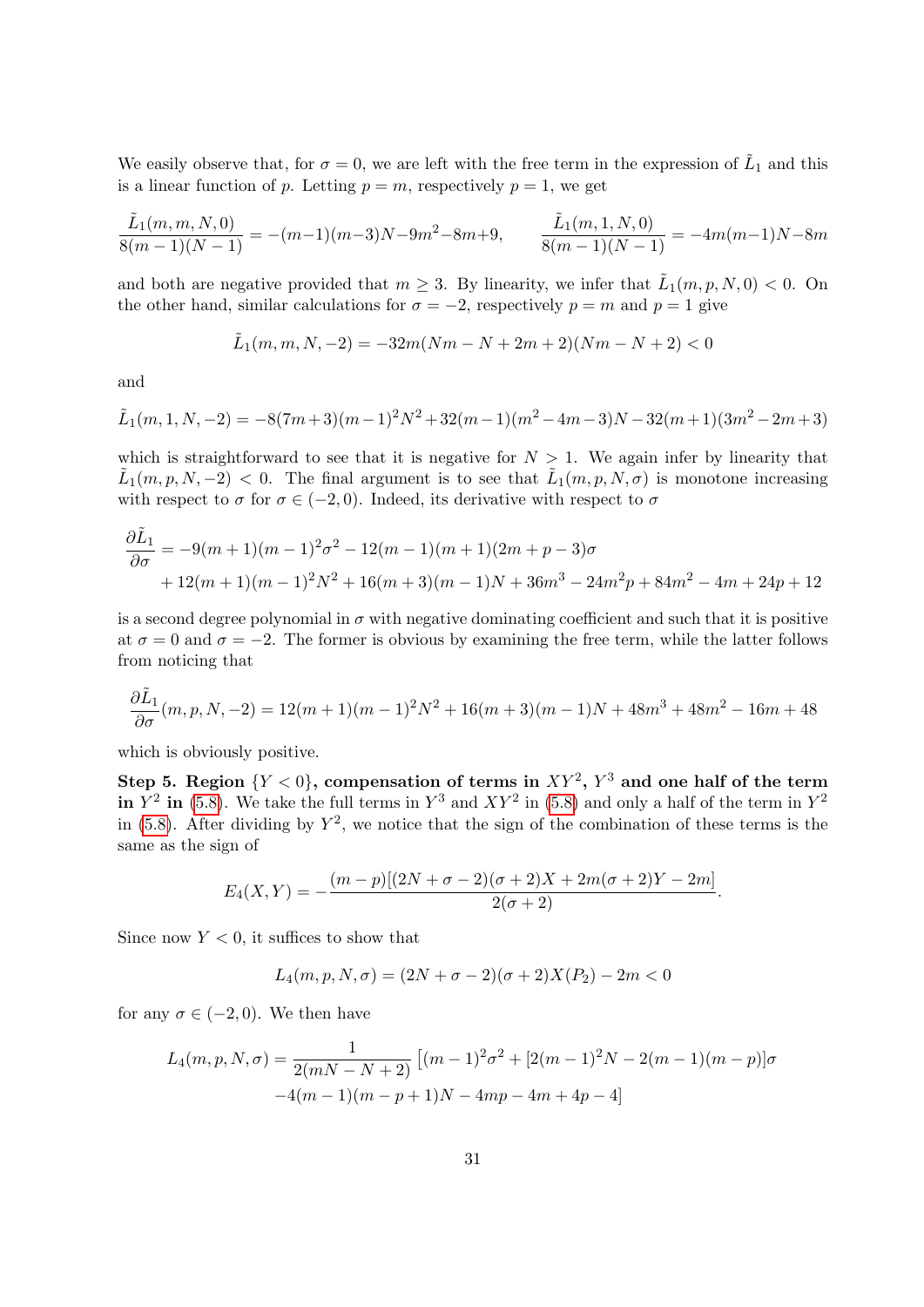which is again a second degree polynomial in  $\sigma$  with positive dominating coefficient. Noticing that at the endpoints one gets

$$
L_4(m, p, N, 0) = -\frac{2(m-1)(m-p+1)N + 2mp + 2m - 2p + 2}{mN - N + 2} < 0,
$$
  

$$
L_4(m, p, N, -2) = -\frac{2(m-1)(2m-p)N - 4m^2 + 4mp + 8m - 4p}{mN - N + 2},
$$

and that the numerator of  $L_4(m, p, N, -2)$  is a linear expression in N with negative coefficient such that at  $N = 1$  we have

$$
L_4(m, p, 1, -2) = -\frac{2mp + 4m - 2p}{m + 1} < 0,
$$

we infer that  $L_4(m, p, N, \sigma) < 0$  for any  $\sigma \in (-2, 0]$  and thus  $E_4(X, Y) > 0$ .

Step 6. Region  $\{Y < 0\},$  compensation of terms in  $XY^2,$   $Y^3$  and one third of the term in  $Y^2$  in [\(5.8\)](#page-27-0) if  $m \leq 3$ . In the same way as in the previous step, the sign of this combination of terms is the same as the sign of the expression

$$
\tilde{E}_4(X,Y) = -\frac{(m-p)[3(2N+\sigma-2)(\sigma+2)X+6m(\sigma+2)Y-4m]}{6(\sigma+2)}
$$

and we are interested to prove that the expression

$$
\tilde{L}_4(m, p, N, \sigma) = 3(2N + \sigma - 2)(\sigma + 2)X(P_2) - 4m < 0
$$

for any  $\sigma \in (-2,0)$ , provided that  $m \leq 3$ . We have

$$
\tilde{L}_4(m, p, N, \sigma) = \frac{1}{2(mN - N + 2)} \left[ 3(m - 1)^2 \sigma^2 + [6(m - 1)^2 N - 6(m - 1)(m - p)] \sigma \right. \\
\left. -4(m - 1)(2m - 3p + 3)N - 12mp - 4m + 12p - 12 \right],
$$

which is again a second degree polynomial in  $\sigma$  with positive dominating coefficient. At the endpoint  $\sigma = -2$  we notice that

$$
\tilde{L}_4(m, p, N, -2) = -\frac{4(m-1)(5m-3p)N - 24m^2 + 24mp + 40m - 24p}{2(mN - N + 2)}
$$

and this is negative for any  $N \geq 2$ , since its numerator is a linear expression with respect to N, with positive coefficient, and at  $N=2$  we readily have  $\tilde{L}_4(m,p,2,-2) = -4m < 0$ . Things are a bit more complicated at the endpoint  $\sigma = 0$ , since

$$
\tilde{L}_4(m, p, N, 0) = -\frac{4(m-1)(2m-3p+3)N + 12mp + 4m - 12p + 12}{2(mN - N + 2)}
$$

whose coefficient as a function of  $N$  might change sign. But we notice that its numerator is a linear function of p and that at  $p = m$  and at  $p = 1$ 

$$
\tilde{L}_4(m,m,N,0) = \frac{4(m-1)(m-3)N - 12m^2 + 8m - 12}{2(mN - N + 2)}, \ \tilde{L}_4(m,1,N,0) = \frac{-8(m-1)mN - 16m}{2(mN - N + 2)}
$$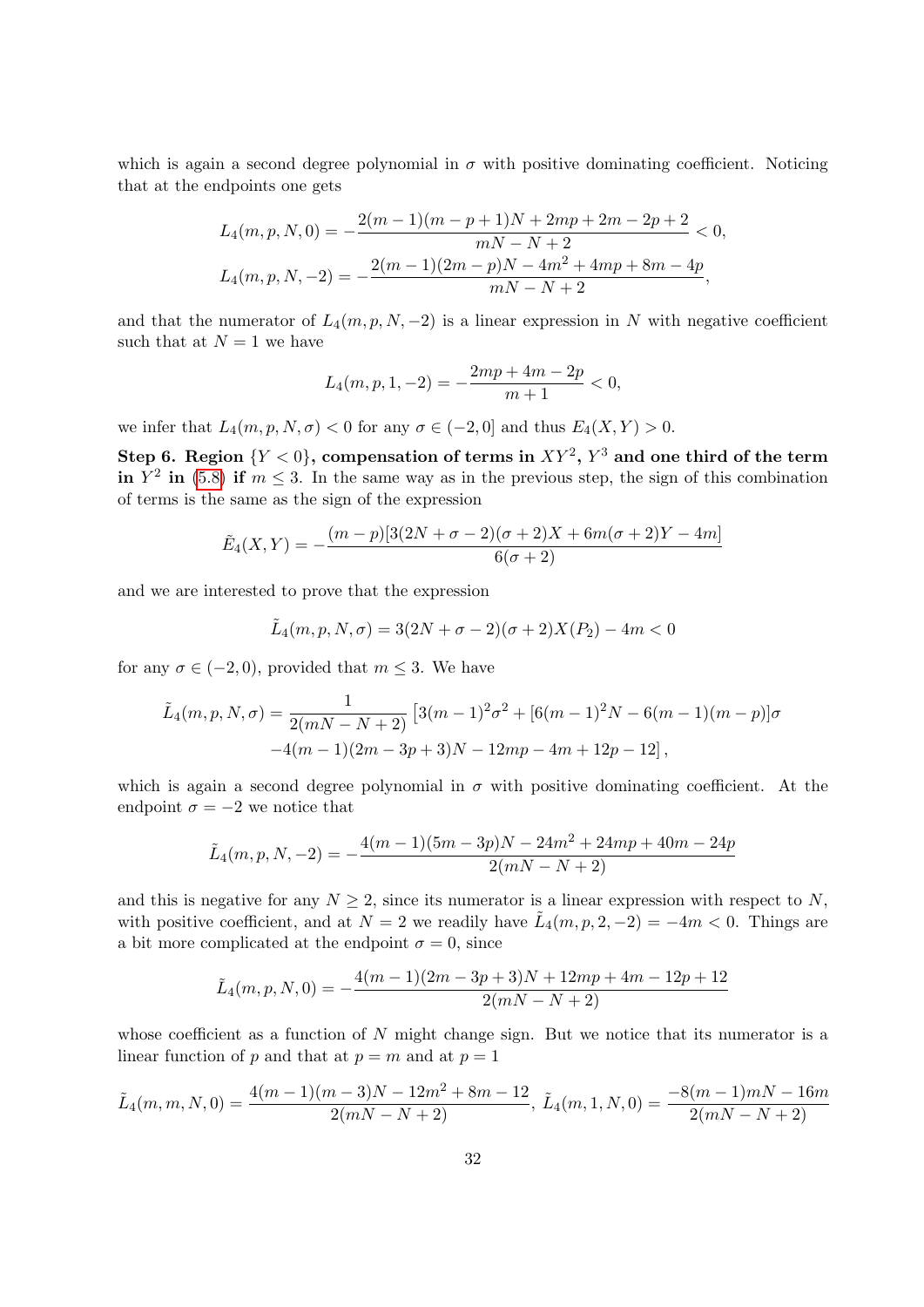both expressions have negative signs. It then follows that  $\tilde{L}_4 < 0$  for any  $\sigma \in (-2, 0]$  and thus  $\tilde{E}_4(X, Y) > 0$  for any  $m \in [1, 3]$ .

Step 7. Compensation of the terms in  $X^2$ ,  $Y^2$  and  $XY$  in [\(5.8\)](#page-27-0). End of the proof for  $N \geq 5$ . From previous steps, we were left with some parts of the terms in  $X^2$  and  $Y^2$ , as either one half or one third of them (according to each step) have been used in different other balances of terms. We are thus interested in showing that an expression of the form

<span id="page-32-0"></span>
$$
a \frac{2m(m-p)}{\sigma+2} Y^2 + \frac{(m-p)(2Nm+5m\sigma+2N+6m+\sigma-2)}{2(\sigma+2)(m+1)} XY + b \frac{2(N-1)(m-1)-(3m+1)\sigma}{2(m+1)} X^2 = \frac{(m-p)[(2Nm+5m\sigma+2N+6m+\sigma-2)X+8(m+1)amY]^2}{32am(m+1)^2(\sigma+2)} + b \left[ \frac{2(N-1)(m-1)-(3m+1)\sigma}{2(m+1)} X^2 - \frac{(m-p)(2Nm+5m\sigma+2N+6m+\sigma-2)^2}{32(\sigma+2)(m+1)^2 abm} X^2 \right] (5.9)
$$

with a and b to be fixed according to each case, has positive sign. Let us notice that the first term in the right hand side of the equality [\(5.9\)](#page-32-0) is a square, thus it is sufficient to prove that the terms in the final line of [\(5.9\)](#page-32-0) give a positive contribution. Noticing that this sign only depends on the value of the product ab, we begin with  $a = 1/2$  and  $b = 2/3$  and find that the combination of the terms in the last line of [\(5.9\)](#page-32-0) gives

$$
\frac{X^2}{48m(m+1)^2(\sigma+2)}L_5(m,p,N,\sigma),
$$

where  $L_5(m, p, N, \sigma)$  is a linear term with respect to p (whose expression we omit here for simplicity). It is then sufficient to show that it is negative at  $p = m$  and at  $p = p_c(\sigma)$  in order to conclude that it has negative sign in the middle, where we recall that  $p_c(\sigma)$  has been introduced in [\(5.1\)](#page-24-2). We indeed have

$$
L_5(m, m, N, \sigma) = 16[2(N-1)(m-1) - (3m+1)\sigma](\sigma + 2)(m+1)m > 0.
$$

It is right now where the lower limit  $p = p_c(\sigma)$  already established in Lemma [5.2](#page-24-3) comes into action. Indeed, evaluating  $L_5$  at  $p = 1$  does not lead to the desired positive sign, but instead, since we already covered the interval  $p \in [1, p_c(\sigma)]$ , we can work starting from  $p = p_c(\sigma)$ . We thus have

$$
L_5(m, p_c(\sigma), N, \sigma) = \frac{P(m, N, \sigma)(\sigma + 2)}{N + \sigma + 2},
$$

where  $P(m, N, \sigma)$  is a polynomial of second degree in  $\sigma$  as follows

$$
P(m, N, \sigma) = -(3m - 1)(41m^{2} + 20m + 3)\sigma^{2}
$$
  
- 
$$
[4(m + 1)(19m^{2} - 3)N + 308m^{3} - 76m^{2} + 12m + 12]\sigma
$$
  
+ 
$$
4(m - 1)[(5m - 3)(m + 1)N^{2} - 2(5m - 3)(m + 1)N - 43m^{2} + 2m - 3].
$$

Notice that  $P(m, N, \sigma)$  has negative dominating coefficient and by analyzing  $P(m, N, 0)$  which is the free term (as a polynomial with respect to  $N$ ) we easily notice that it is positive for any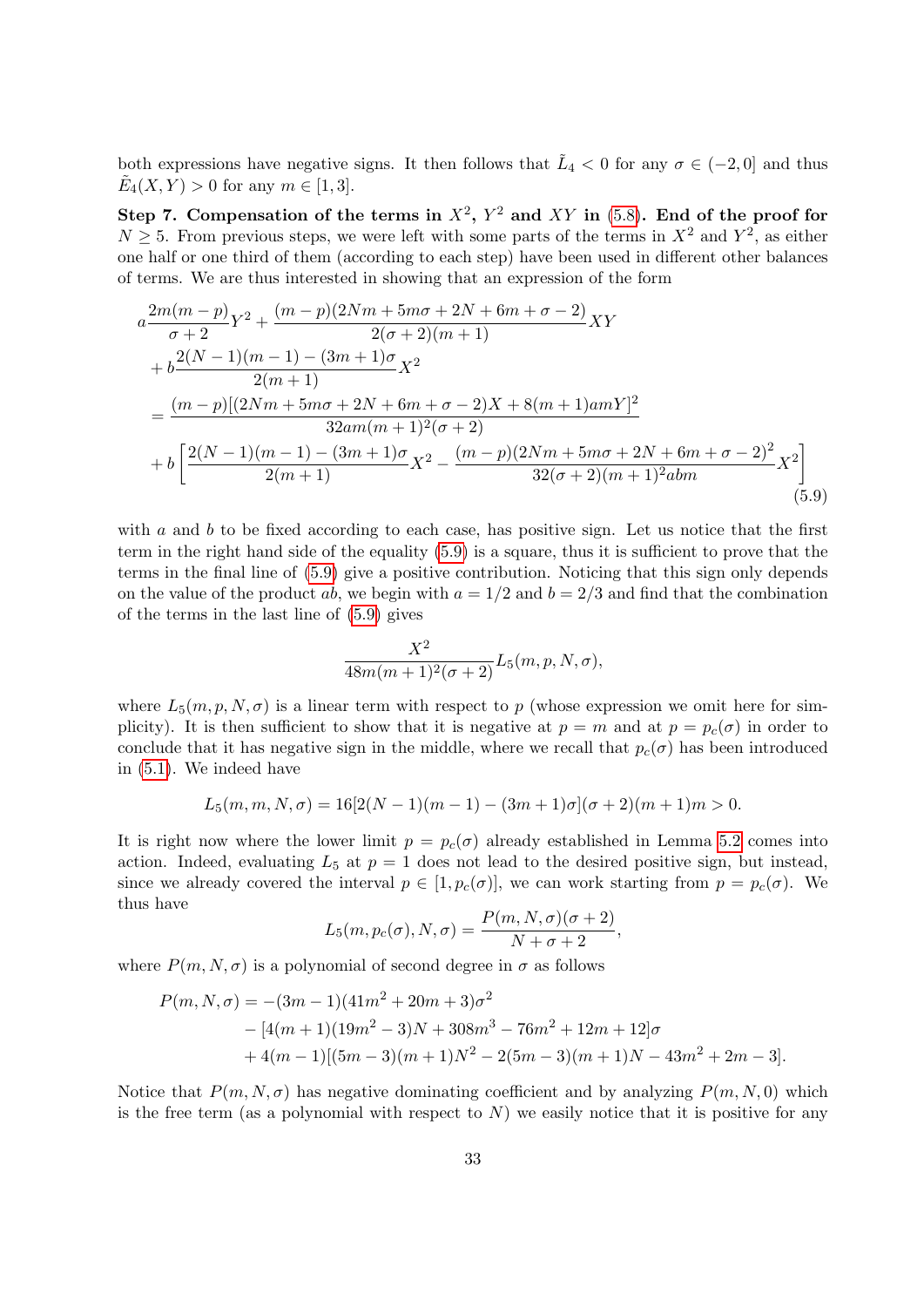$N > 5$  (but unfortunately not for  $N = 2, 3, 4$ , cases that have to be considered separately in forthcoming steps). Moreover,

$$
P(m, N, -2) = 4(m + 1)[(5m - 3)(m - 1)N2 + 4(m + 1)(7m - 3)N - 12(m - 1)(m + 1)]
$$

is obviously positive for  $N > 5$ . Thus  $P(m, N, \sigma) > 0$  for any  $\sigma \in (-2, 0]$ , which implies also the positivity of the combination of terms we started with in this step. Thus, for  $N \geq 5$ , if  $m \geq 3$  we complete the proof of the Lemma by using the fractions of terms as in Step 4, Step 5, together with  $a = 1/2$  and  $b = 2/3$  in the current step, while if  $m \leq 3$  we complete the proof by using the fractions of terms as in Step 1, Step 6 together with  $a = 2/3$  and  $b = 1/2$  in the current step.

Step 8. Dimensions  $N = 3, 4$ . Compensation of the terms in  $X^2$ ,  $Y^2$  and XY in [\(5.8\)](#page-27-0). We are left with dimensions  $N = 3$  and  $N = 4$  where Step 7 above did not work with the coefficients  $a = 1/2$  and  $b = 2/3$ . We thus work in a completely similar manner but letting  $a = 1/2$  and  $b = 9/10$  in [\(5.9\)](#page-32-0). In this case, the relevant term for the sign (given by the combination of terms in the last line of [\(5.9\)](#page-32-0)) gives

$$
-\frac{Q(m,p,N,\sigma)}{80m(m+1)^2(\sigma+2)}X^2,
$$

where  $Q(m, p, N, \sigma)$  is a linear function with respect to p and at the same time a second degree polynomial in  $\sigma$ . On the one hand, for  $p = m$  and  $\sigma \in (-2, 0]$ , we compute

$$
Q(m, m, N, \sigma) = -36m(m+1)(\sigma+2)[2(N-1)(m-1) - (3m+1)\sigma] < 0.
$$

On the other hand, if  $p = p_c(\sigma)$ , we get

$$
Q(m, p_c(\sigma), N, \sigma) = -\frac{\sigma + 2}{N + \sigma + 2} R(m, N, \sigma),
$$

where  $R(m, N, \sigma)$  is a second degree polynomial in  $\sigma$ , more precisely

$$
R(m, N, \sigma) = -(233m^3 + 69m^2 - 9m - 5)\sigma^2
$$
  
– (136Nm<sup>3</sup> + 164Nm<sup>2</sup> + 588m<sup>3</sup> + 8Nm - 52m<sup>2</sup> - 20N + 20m + 20)\sigma  
+ 4(m - 1)[(m + 1)(13m - 5)N<sup>2</sup> - 2(m + 1)(6m - 5)N - 81m<sup>2</sup> - 6m - 5].

It is easy to see that  $R(m, N, 0)$  (that is, the free term) is positive for  $N \geq 3$ . Moreover,

$$
R(m, N, -2) = 4(m + 1)[(13m - 5)(m - 1)N2 + 4(m + 1)(14m - 5)N - 20(m - 1)(m + 1)] > 0
$$

provided  $N > 3$ . It then follows that  $R(m, N, \sigma) > 0$  and thus  $Q(m, p, N, \sigma) < 0$  for any  $\sigma \in (-2,0]$ , as desired.

Step 9. Dimensions  $N = 3, 4$ . Compensation of the term in  $X<sup>3</sup>$  with one tenth of the term in  $X^2$  in [\(5.8\)](#page-27-0). Since we had to use  $b = 9/10$  in front of the term involving  $X^2$  in Step 8, we are only left with  $1/10$  of the term involving  $X^2$  in  $(5.8)$  in order to compensate the term in  $X^3$ , thus we need to improve Step 1 for dimensions  $N = 3$  and  $N = 4$ . We again divide by  $X<sup>2</sup>$  and then notice that it is sufficient to prove that the remaining term is positive evaluated at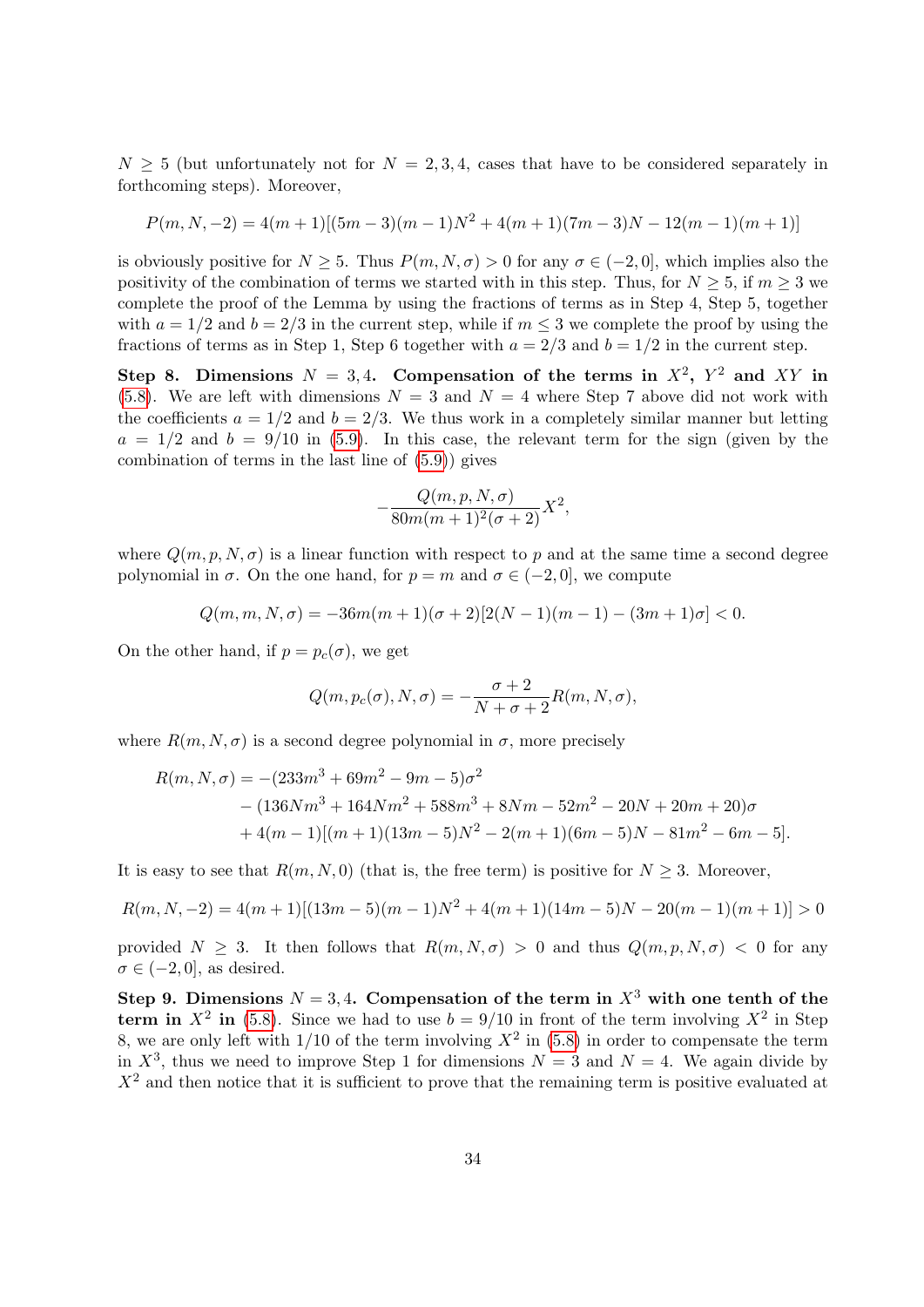$X = X(P_2)$ , as we did in Step 1. Proceeding exactly the same as in Step 1, we obtain that the term whose sign we have to study is given by

$$
P_3(m, p, \sigma) = 5(m+1)(m-1)^2 \sigma^3 + 10(m-1)(m+1)(2m+p-3)\sigma^2
$$
  
+  $(-72m^3 + 40m^2p - 40m^2 + 8m - 40p + 40)\sigma + 32m(3m-1)(m-1),$ 

for  $N = 3$  and

$$
P_4(m, p, \sigma) = 5(m+1)(m-1)^2 \sigma^3 + 10(m-1)(m+1)(2m+p-3)\sigma^2
$$
  
+ (-156m<sup>3</sup> + 40m<sup>2</sup>p + 36m<sup>2</sup> + 76m - 40p - 20)\sigma + 24(m-1)(8m<sup>2</sup> - 5p(m+1) + m + 5),

for  $N = 4$ . Since for  $p \in [1, m]$  we have

$$
8m2 - 5p(m - 1) + m + 5 \ge 8m2 - 5m(m - 1) + m + 5 = 3m2 - 4m + 5 > 0,
$$

we notice that all the summands but the first one are positive for  $\sigma \in (-2, 0]$  in both polynomials  $P_3$  and  $P_4$ , but the first term is dominated by the second term since

$$
5(m+1)(m-1)^{2}\sigma^{3} + 10(m-1)(m+1)(2m+p-3)\sigma^{2} = 5(m-1)(m+1)\sigma^{2}[(\sigma+4)(m-1)+2(p-1)]
$$

is a positive contribution. The proof is now complete also for dimensions  $N = 3$  and  $N = 4$ .

**Step 10. Dimension**  $N = 2$ . We are left with the case of dimension  $N = 2$ , which is easier than the previous ones. Let us notice that on the one hand Steps 2 and 3 (regarding the region  $\{Y > 0\}$  also hold true for  $N = 2$ , while on the other hand the term in  $X^3$  in [\(5.8\)](#page-27-0) is now positive, since  $2N - \sigma - 6 = -(\sigma + 2) < 0$  for  $N = 2$ . We are thus left with the region  $\{Y < 0\}$ , but as we shall see below, the argument now follows just by completing squares. Thus, the terms in  $Y^3$ ,  $XY^2$  and  $X^2Y$  in [\(5.8\)](#page-27-0) give for  $N=2$ 

$$
-\left[m(m-p)\left(Y + \frac{(\sigma+2)X}{4m}\right)^2 + \frac{(\sigma+2)^2(m-p)X^2}{16m}\right]Y > 0,
$$

since we are working on the region  ${Y < 0}$ . We are left with the terms in  $X^2$ ,  $Y^2$  and XY in [\(5.8\)](#page-27-0). Their joint contribution gives after completing squares the following term

$$
H(X,Y) = \frac{2m(m-p)}{\sigma+2} \left[ Y + \frac{5m\sigma + 10m + \sigma + 2}{8m(m+1)} X \right]^2 + \left[ \frac{2(m-1) - (3m+1)\sigma}{2(m+1)} - \frac{(m-p)(5m+1)}{32m(m+1)^2} \right] X^2.
$$
 (5.10)

<span id="page-34-0"></span>It is then enough to show that the coefficient multiplying  $X^2$  in [\(5.10\)](#page-34-0) is positive in order to complete the proof. This is obvious at  $p = m$  where the only negative term is canceled. Since this coefficient is a linear function of p, it suffices to prove its positivity also at  $p = p_c(\sigma)$ , where its expression is

$$
\frac{2(m-1)-(3m+1)\sigma}{2(m+1)}-\frac{(m-p_c(\sigma))(5m+1)}{32m(m+1)^2}=-\frac{R(m,\sigma)}{32m(m+1)^2(\sigma+4)},
$$

where

$$
R(m,\sigma) = (73m^3 + 49m^2 + 7m - 1)\sigma^2 + (260m^3 + 196m^2 + 60m - 4)\sigma - 4(m-1)(7m^2 + 22m - 1).
$$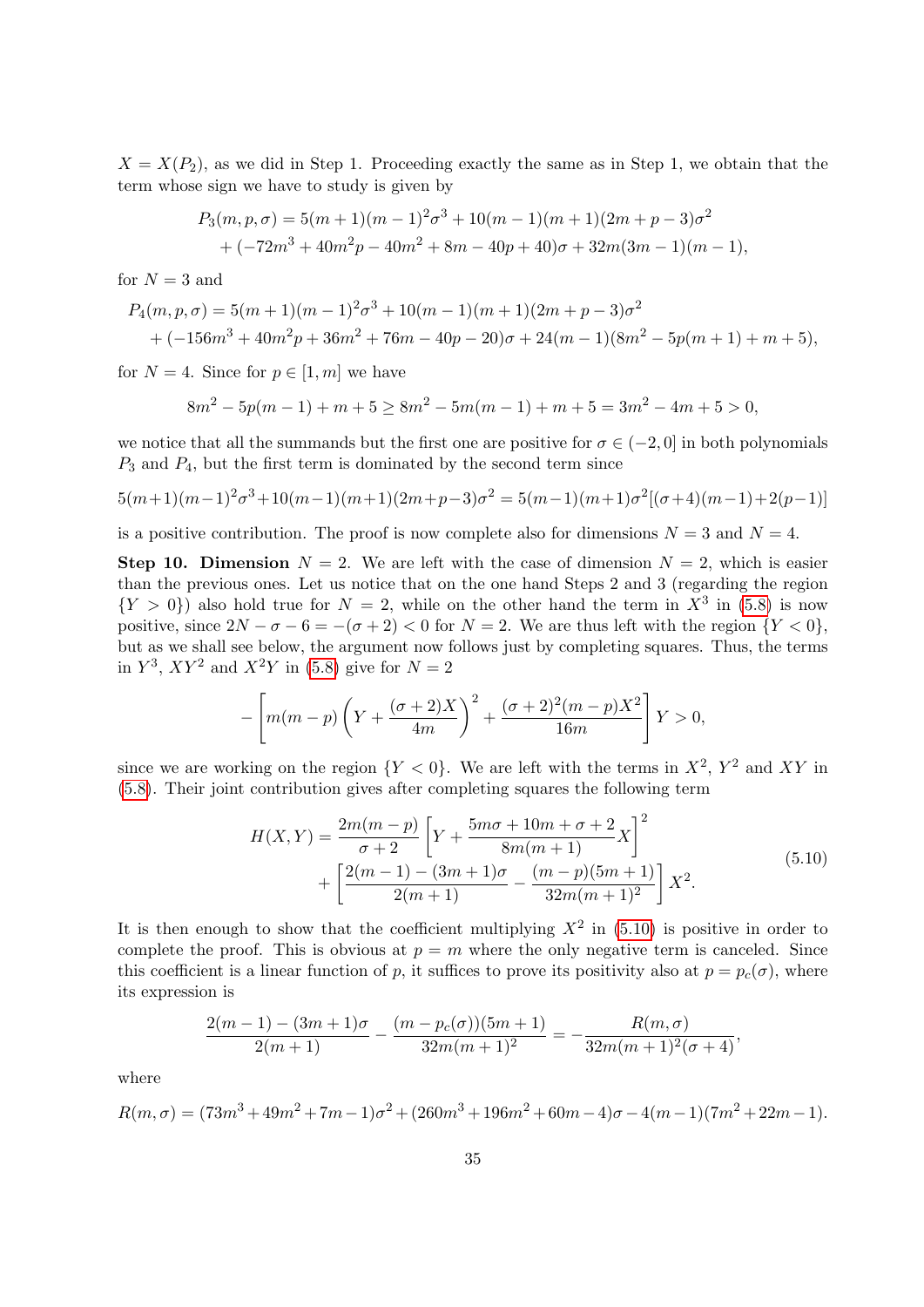We readily observe that

$$
R(m,0) = -4(m-1)(7m^2 + 22m - 1) < 0, \qquad R(m,-2) = -256m^2(m+1) < 0,
$$

hence  $R(m, \sigma) < 0$  for any  $\sigma \in (-2, 0]$  as a second degree polynomial with positive dominating coefficient. It thus follows that  $H(X, Y) > 0$  and the proof is complete.  $\Box$ 

We infer from Lemma [5.1](#page-24-0) and Lemma [5.3](#page-26-2) that, for  $\sigma \in (-2,0]$  and  $p \in (p_c(\sigma),m)$ , the region W limited by the planes  $X = X(P_2)$ ,  $Y = Y(P_2)$ ,  $W = 0$  and the surface [\(5.7\)](#page-26-0) is positively invariant for the flow of the system [\(5.6\)](#page-26-1): once an orbit enters it, it cannot go out afterwards. We then analyze the orbits going out of  $P_2$  and  $P_0$ .

<span id="page-35-1"></span>**Lemma 5.4.** Let  $N \geq 2$ ,  $\sigma \in (-2,0]$  and  $p_c(\sigma) \leq p < m$ . Then the orbits going out of  $P_2$  and  $P_0$  in the phase space associated to the system [\(5.6\)](#page-26-1) enter the region W.

*Proof.* We prove first that the critical point  $P_2$  lies itself "below" the surface [\(5.7\)](#page-26-0). To this end, it is enough to evaluate [\(5.7\)](#page-26-0) at  $(X, Y) = (X(P_2), Y(P_2))$  and show that  $W = W(X(P_2), Y(P_2)) >$  $0 = W(P_2)$ . We thus have at  $(X, Y) = (X(P_2), Y(P_2))$ 

$$
W = -\frac{S(m, p, N, \sigma)}{32m(m+1)(mN-N+2)^2(\sigma+2)^2},
$$

where  $S(m, p, N, \sigma)$  is a rather long expression (whose exact form we omit here for simplicity) which is linear in p. Moreover, we obtain at  $p = m$ 

$$
S(m, m, N, \sigma) = (m-1)^2(\sigma+2) [(m-1)(m+1)\sigma^2 +2(m+1)((m-1)N+4m)\sigma-4(m-1)(3m-1)(N-1)].
$$

and the factor in brackets is negative both at  $\sigma = 0$  and at  $\sigma = -2$ , where it gives  $-16m(mN - 1)$  $N + 2$  < 0. Since this factor is a second degree polynomial in  $\sigma$  with positive dominating coefficient, we infer that  $S(m, m, N, \sigma) < 0$  for any  $\sigma \in (-2, 0]$ . Evaluating now at  $p = 1$ , we get

$$
S(m, 1, N, \sigma) = (m+1)(m-1)^3 \sigma^3 + 2(m-1)^2 (m+1)[(m-1)N + 4m] \sigma^2
$$
  
- 4(m-1)(3m-1)(N-1)\sigma - 64(m-1)m^2(mN - N + 2),

which is a cubic polynomial in  $\sigma$  such that the values at the endpoints  $\sigma = 0$  and  $\sigma = -2$ 

$$
S(m,1,N,0) = -64(m-1)m^2(mN-N+2), S(m,1,N,-2) = -32m(m-1)(m+1)(mN-N+2),
$$

are both negative and its second derivative is positive for any  $\sigma \in [-2,0]$  (we leave to the reader the verification of this rather easy fact). By standard calculus results it follows that  $S(m, 1, N, \sigma) < 0$  and thus  $S(m, p, N, \sigma) < 0$  for any  $\sigma \in (-2, 0]$  and  $p \in (p_c(\sigma), m)$ . This proves that the point  $P_2$  lies below the surface [\(5.7\)](#page-26-0) and thus Lemmas [2.3](#page-8-2) and [5.1](#page-24-0) imply that the orbit from  $P_2$  goes out into W.

We draw now our attention to the orbits going our of  $P_0$ . We recall from Lemma [2.1](#page-7-2) that these orbits go out tangent to the center manifold  $(2.7)$ , which in variables  $(X, Y, W)$  writes

<span id="page-35-0"></span>
$$
W_0 = X - \frac{\beta}{\alpha} Y - \frac{\alpha}{\beta^2} [(N-2)\beta + m\alpha] X^2.
$$
\n(5.11)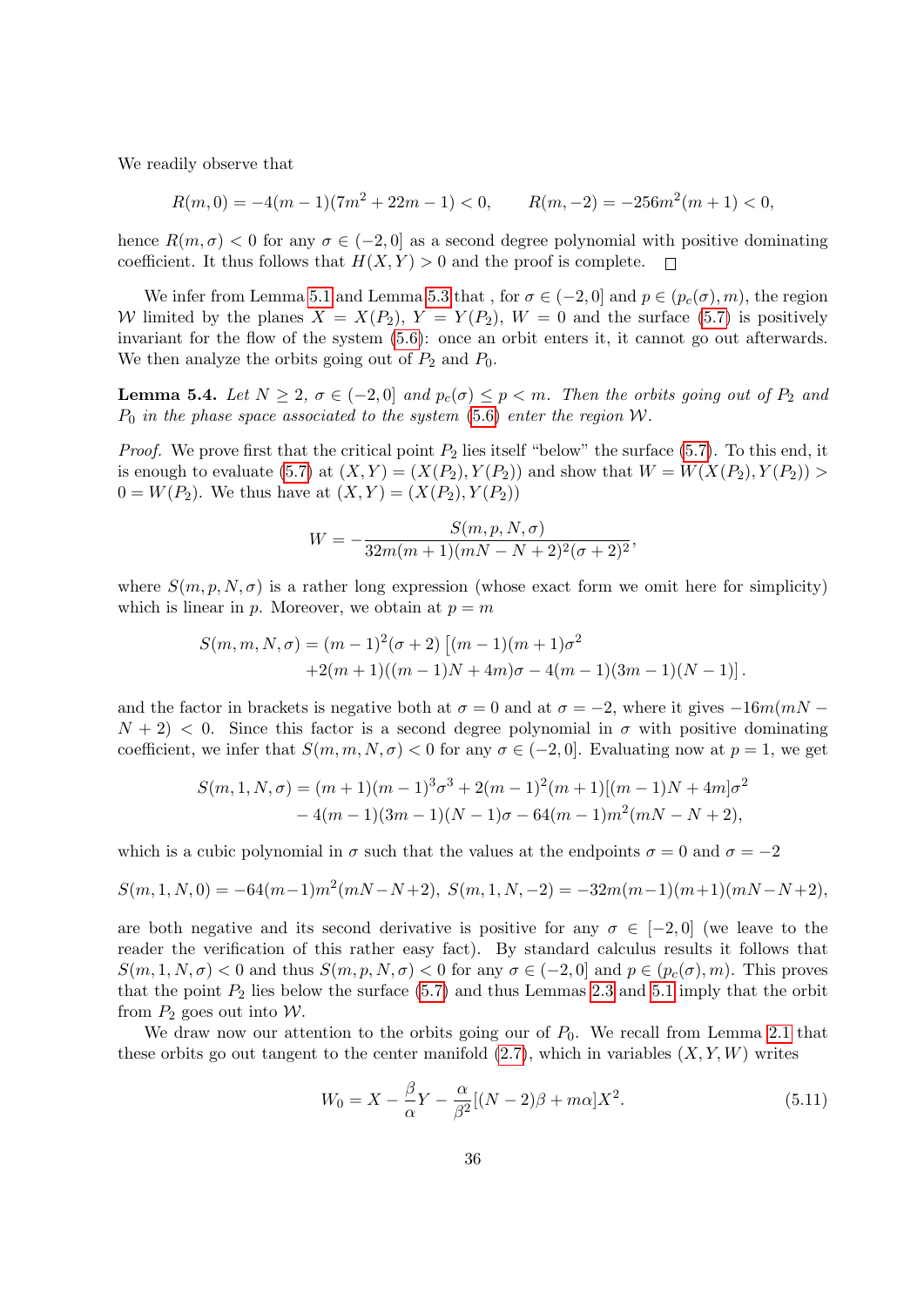We then notice that

$$
W - W_0 = \frac{m-1}{m+1}X + \frac{m-p}{\sigma+2}Y - \frac{2N+\sigma-2}{2}XY - mY^2 + \frac{\sigma+2}{8m(m-p)^2}A(m, p, N, \sigma)X^2,
$$
  

$$
A(m, p, N, \sigma) = (7m^2 + 2mp - p^2)\sigma + 2(3m+p)(m-p)N + 2m^2 + 12mp + 2p^2,
$$

hence in a small neighborhood of the critical point  $P_0$  we find  $W - W_0 > 0$ , since the orbits going out of  $P_0$  enter the positive half-space  $\{Y > 0\}$ . This shows that the orbits go out directly into  $W.$   $\Box$ 

We represent in the Figure [2](#page-36-0) the surface defined in [\(5.7\)](#page-26-0) and the center manifold given in  $(5.11)$ , and we see that for X sufficiently small, the center manifold lies in the region  $\mathcal{W}$ , as proved.



<span id="page-36-0"></span>Figure 2: The surface defined in [\(5.7\)](#page-26-0) and the center manifold [\(5.11\)](#page-35-0).

**Differences in dimension**  $N = 1$ . We are left with dimension  $N = 1$ , where the previous analysis does not work. In change, we introduce a different surface for this special case:

$$
W = -\frac{(m+p)\sigma(2m\sigma+3m+p)}{2m(3m+p)^2}X^2 - \frac{(m+p)\sigma}{3m+p}XY - \frac{m+p}{2}Y^2
$$
  
+ 
$$
\frac{2(m+p)[(m+p)\sigma+3m+p]}{(m+1)(3m+p)(\sigma+2)}X.
$$
 (5.12)

<span id="page-36-1"></span>The following result shows that the surface  $(5.12)$  does the desired job for  $N = 1$ .

<span id="page-36-2"></span>**Lemma 5.5.** Let  $N = 1$ . Then for any  $\sigma \in (-2, 0]$  and any  $p \in [1, m)$ , the region V limited by the planes  $X = X(P_2)$ ,  $Y = Y(P_2)$ ,  $W = 0$  and the surface [\(5.12\)](#page-36-1) is positively invariant for the flow of the system [\(5.6\)](#page-26-1) and the orbits going out of  $P_0$  and  $P_2$  enter this region.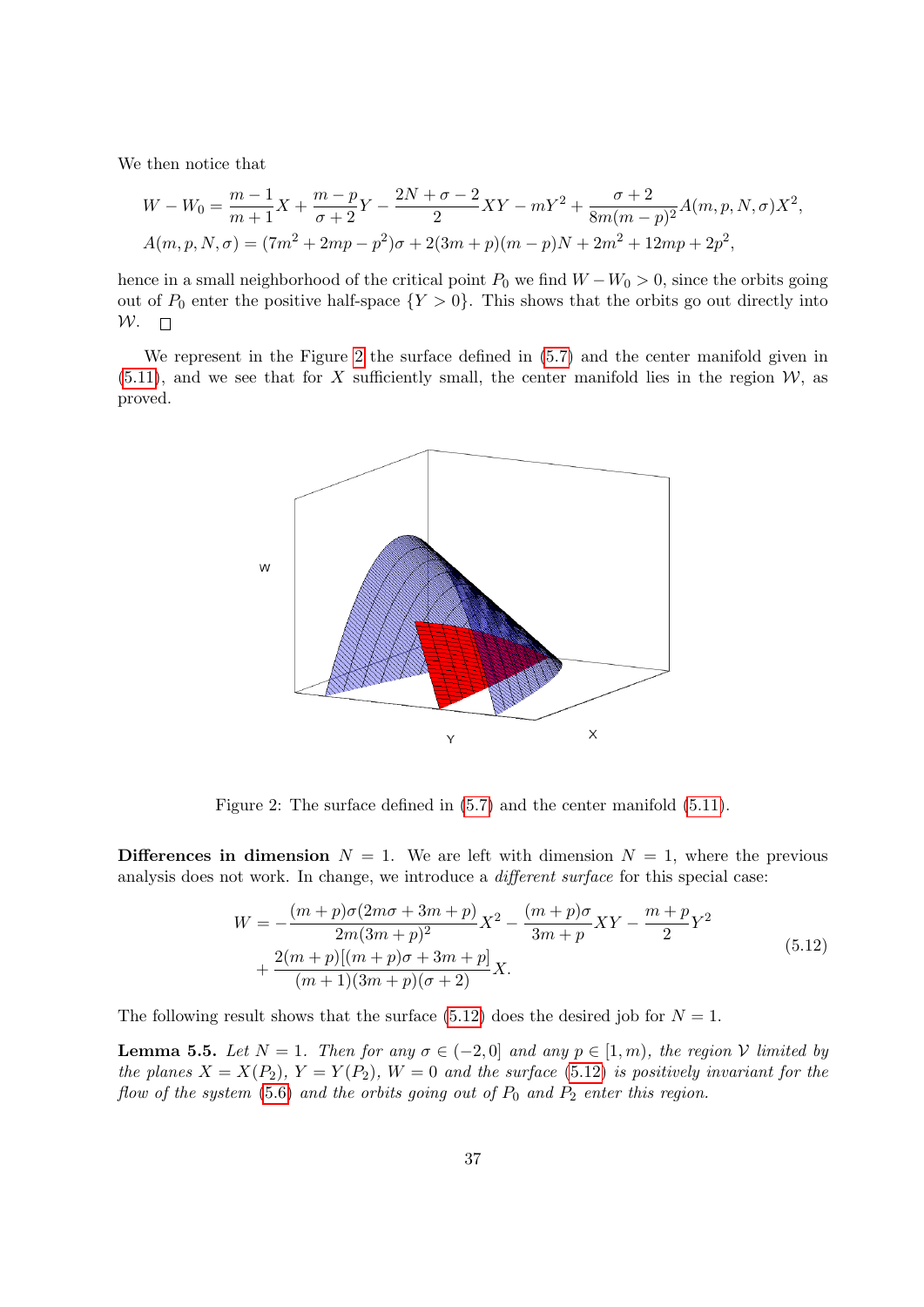Sketch of the proof. The flow of the system  $(2.3)$  on the surface  $(5.12)$  is given by the sign of the expression

<span id="page-37-1"></span>
$$
F_1(X,Y) = \frac{(m+p)(m-p)}{\sigma+2}Y^2 + \frac{(m+p)\sigma}{(3m+p)^2}X^2
$$
  
 
$$
\times \left[ \frac{(2m\sigma+3m+p)(m\sigma+3m+p)}{m(3m+p)}X - \frac{(7m^2+5mp+3m+p)\sigma+2(3m+1)(3m+p)}{(m+1)(\sigma+2)} \right]
$$
(5.13)

and in order to prove that the sign of  $F_1(X, Y)$  is positive for  $\sigma \in (-2, 0)$  it is sufficient to check that the factor in brackets in the second line of [\(5.13\)](#page-37-1) is negative, which is analyzed at  $X = X(P_2)$  in a similar way as in Step 1 in the proof of Lemma [5.3.](#page-26-2) Moreover, rather similar calculations as in the proof of Lemma [5.4](#page-35-1) give that  $P_2$  lies "below" the surface [\(5.12\)](#page-36-1), while the orbits going out of  $P_0$  tangent to the center manifold [\(2.7\)](#page-7-3) do it also inside the region  $\mathcal{V}$ , since the coefficients of the linear terms in  $X$  and  $Y$  in the difference of surfaces are still positive for any  $\sigma \in (-2, 0)$ . We omit here the technical details, since they follow the same arguments as in the proofs of Lemmas [5.3](#page-26-2) and [5.4.](#page-35-1)  $\Box$ 

We are finally in a position to complete the proof of Theorem [1.3,](#page-4-0) Part 1.

*Proof of Theorem [1.3,](#page-4-0) Part 1.* We infer from Lemmas [5.1,](#page-24-0) [5.2,](#page-24-3) [5.3,](#page-26-2) and [5.4](#page-35-1) in dimension  $N \geq 2$ , respectively Lemma [5.5](#page-36-2) in dimension  $N = 1$ , that for any  $p \in [1, m)$  and for any  $\sigma \in (-2, 0]$ , the orbits going out of both  $P_0$  and  $P_2$  have to remain forever inside the positively invariant regions W, respectively V and thus cannot reach the critical point  $P_1$ . Moreover, this property can be extended by standard continuity arguments up to some  $\sigma_0 > 0$ . We then infer from Theorem [1.2](#page-3-4) that the only orbits entering  $P_1$  and containing good profiles must necessarily come from the critical point  $Q_1$  and we are done.  $\Box$ 

Remarks. (a) In particular, we have given an alternative proof (to the one in [\[47,](#page-46-1) Theorem 2, Section 1.3, Chapter 4. of the existence of solutions stemming from the critical point  $Q_1$  (in our notation) for the non-weighted case  $\sigma = 0$ . Let us stress here that we also show that solutions with  $f(0) > 0$ ,  $f'(0) = 0$  are the *only* possible solutions for  $\sigma = 0$ .

(b) It is very likely that the orbits going out of  $P_0$  and  $P_2$  for  $\sigma \in (-2, \sigma_0)$  will actually enter the critical point  $P_{\gamma}$ . In order to prove rigorously this fact, we have to avoid the existence of limit cycles, which is not an easy problem in three-dimensional dynamical systems and when no coordinate among  $X, Y, Z$  (or W) is monotone along the orbits we are looking at. We have dealt with such a situation in the recent work [\[31,](#page-45-12) Section 2.3] and we believe that similar arguments might be used to avoid the existence of limit cycles, but we do not wish to enter this discussion here. We will go back to this question only for  $\sigma > 0$  (when some monotonicity is granted on the orbit going out of  $P_2$ ) at the end of the next section.

### <span id="page-37-0"></span>6 Classification of the profiles:  $\sigma$  large

In this final section, we complete the proof of Theorem [1.3](#page-4-0) by proving the remaining two items of it, dealing with values of  $\sigma$  much larger than zero. Some parts of the proof might look a bit tedious and some of the calculations were performed with the aid of a symbolic calculation tool. We first need a preparatory result.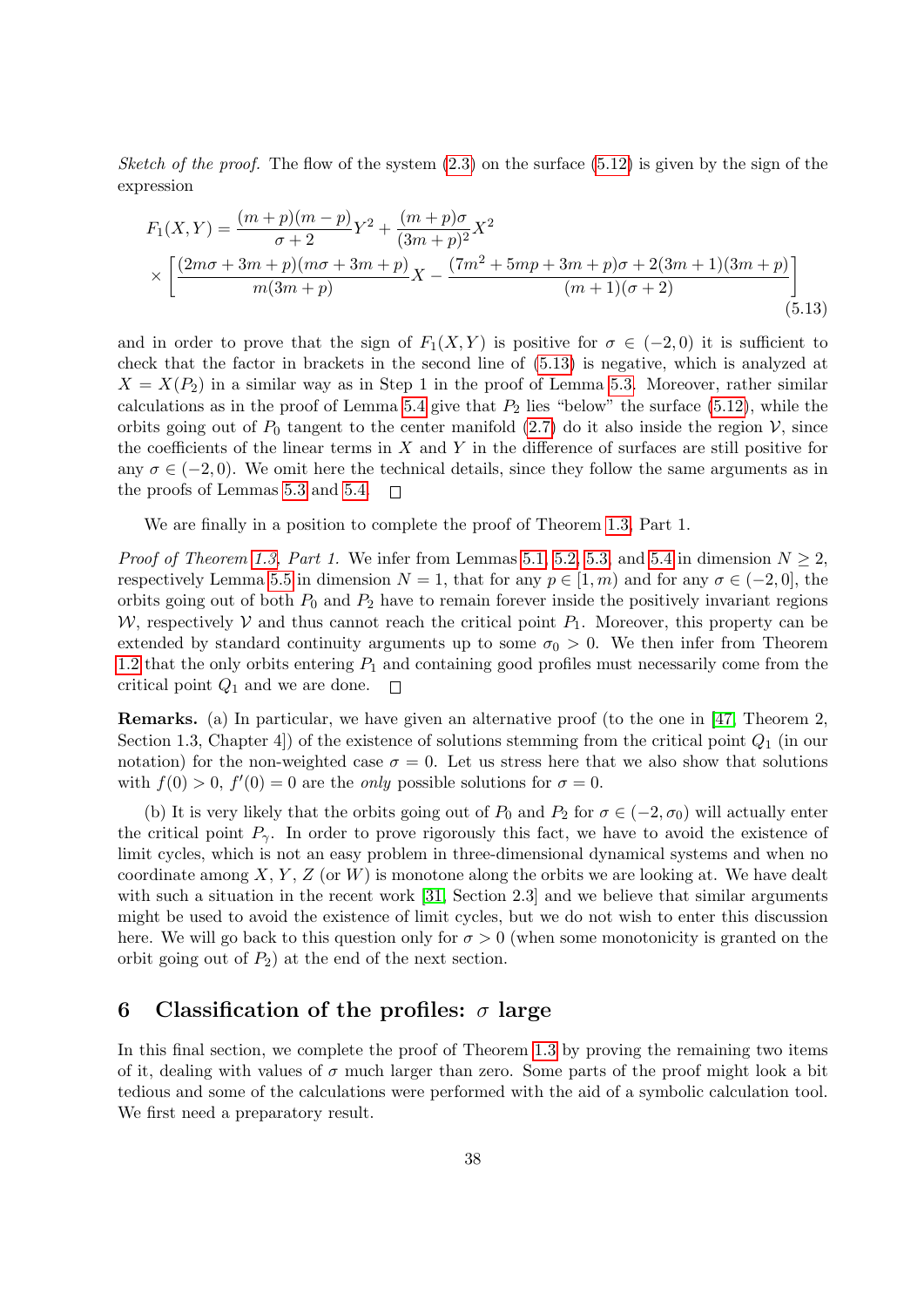<span id="page-38-3"></span>**Lemma 6.1.** Let  $\sigma > 0$ . Then the coordinate X is decreasing and the coordinate Y is also decreasing in the half-space  ${Y \geq 0}$  along the unique orbit going out of  $P_2$  in the phase space associated to the system [\(2.3\)](#page-6-2).

The proof is totally similar to the one of [\[34,](#page-45-0) Lemma 5.3] where the same result is proved in the case  $N = 1$ , or [\[31,](#page-45-12) Lemma 5.1]. We are now in a position to proceed to the proof of the remaining items of Theorem [1.3](#page-4-0) and we begin with the last one of them.

Proof of Theorem [1.3,](#page-4-0) Part 3. The proof is again divided into several steps for the reader's convenience. The scheme of the proof is based on constructing a region in the phase space, limited by two planes passing through  $P_2$ , such that any orbit entering this region has to go very far away in the sense of negative values of Y in order to get out of it, and thus be forced to connect to  $Q_3$ . We then show that all the orbits stemming from  $P_2$  and  $Q_1$  for sufficiently large  $\sigma$  cannot enter the critical point  $P_1$ , thus Theorem [1.2](#page-3-4) implies that the good profiles contained in orbits entering  $P_1$  must come from the remaining point  $P_0$ . Let us set  $Y_0 = (m-1)/2$ .

Step 1. Plane of no return. In this step, we show that, if an orbit of the system  $(2.3)$  crosses the plane  $\{Y = -Y_0\}$ , then it has to enter the critical point  $Q_3$ . The direction of the flow of the system across the plane  ${Y = -Y_0}$  is given by the sign of the expression

$$
R(X,Z) = \frac{mN - N + 2}{2}X - \frac{(m-1)[\sigma(m-1) + 2(p-1)]}{4(\sigma+2)} - XZ,
$$

and since  $0 \leq X \leq X(P_2)$  over the orbit going out of  $P_2$ , we observe that

$$
R(0,Z) = -\frac{(m-1)[\sigma(m-1) + 2(p-1)]}{4(\sigma+2)} < 0, \ R(X(P_2),Z) = -X(P_2)Z < 0,
$$

hence  $R(X, Z) < 0$  for any  $X \in [0, X(P_2)]$ . It follows that the plane  $\{Y = -Y_0\}$  cannot be crossed from the negative part, thus an orbit entering the region  ${Y < -Y_0}$  will stay there forever. We then infer from the first and the second equation in the system [\(2.3\)](#page-6-2) that in the region  ${Y < -Y_0}$  both components X and Y are monotone over any orbit, thus the orbit going out of  $P_2$  cannot end up in a limit cycle. It has then to enter the stable node  $Q_3$ .

Step 2. Definitions of the two limiting planes. We introduce the following planes

<span id="page-38-0"></span>
$$
DY + Z = E, \qquad D = \frac{2(mN - N + 2)^2}{m - 1}, \ E = \frac{2(mN - N + 2)}{\alpha(m - 1)}.
$$
 (6.1)

<span id="page-38-1"></span>and

$$
X = BY + C, \qquad B = \frac{m(m-1)}{2(m-1)^2 N^2 + 7(m-1)N + 2(m+3)},
$$
  

$$
C = \frac{(2mN - 2N + 3)(m-1)[\sigma(m-1) + 2(p-1)]}{2(\sigma + 2)[2(m-1)^2 N^2 + 7(m-1)N + 2(m+3)]}.
$$
(6.2)

It is easy to check that both planes  $(6.1)$  and  $(6.2)$  contain the critical point  $P_2$ . We show next that the following region limited by them

<span id="page-38-2"></span>
$$
\mathcal{D} := \{ (X, Y, Z) \in \mathbb{R}^3 : X > BY + C, Z > E - DY, 0 \le X \le X(P_2), -Y_0 \le Y \le Y(P_2) \} \tag{6.3}
$$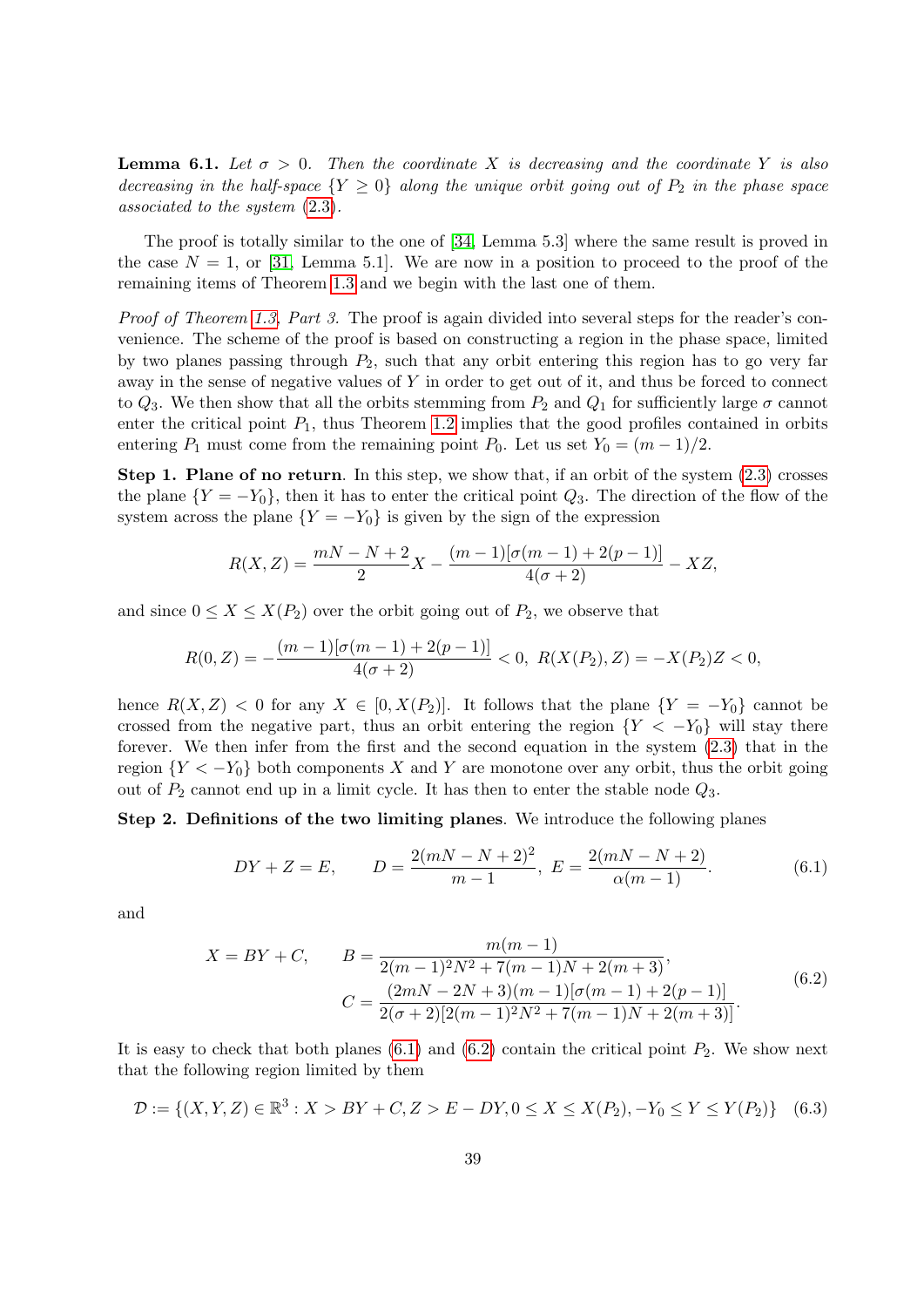

<span id="page-39-0"></span>Figure 3: The region  $D$  defined in [\(6.3\)](#page-38-2).

is almost invariant for the flow of the system [\(2.3\)](#page-6-2), in the sense that it can be left only by crossing the plane  $\{Y = -Y_0\}$ . We plot the region  $D$  in Figure [3.](#page-39-0)

Step 3. Flow on the first plane. The direction of the flow of the system  $(2.3)$  over the plane [\(6.1\)](#page-38-0) is given by the sign of the following rather complicated expression

<span id="page-39-1"></span>
$$
F(X,Y) = -\frac{2(mN - N + 2)^2 p}{m - 1} Y^2
$$
  
\n
$$
-\frac{2(mN - N + 2)[-(p - 1)(m - 1)\sigma + (m - 1)(m - p)N - 2p^2 + 2m + 2p - 2]}{(m - 1)(\sigma + 2)}Y
$$
  
\n
$$
+\frac{2(mN - N + 2)^2 [2(m - 1)^2 N^2 + 7(m - 1)N + 8 - (m - 1)\sigma]}{(m - 1)^2} XY
$$
  
\n
$$
-\frac{2(mN - N + 2)L(m, p, N, \sigma)}{(m - 1)^2 (\sigma + 2)} X
$$
  
\n
$$
= K(Y)X - \frac{2(mN - N + 2)^2 p}{m - 1} Y^2
$$
  
\n
$$
-\frac{2(mN - N + 2)[-(p - 1)(m - 1)\sigma + (m - 1)(m - p)N - 2p^2 + 2m + 2p - 2]}{(m - 1)(\sigma + 2)}Y,
$$
  
\n(6.4)

where

$$
L(m, p, N, \sigma) = -(m-1)^2 \sigma^2 + [2(m-1)^3 N^2 + 7(m-1)^2 N - 2(p-4)(m-1)]\sigma
$$
  
+4(m-1)<sup>2</sup>(p-1)N<sup>2</sup> - 2(m-1)(m-8p+7)N - 4m + 16p - 12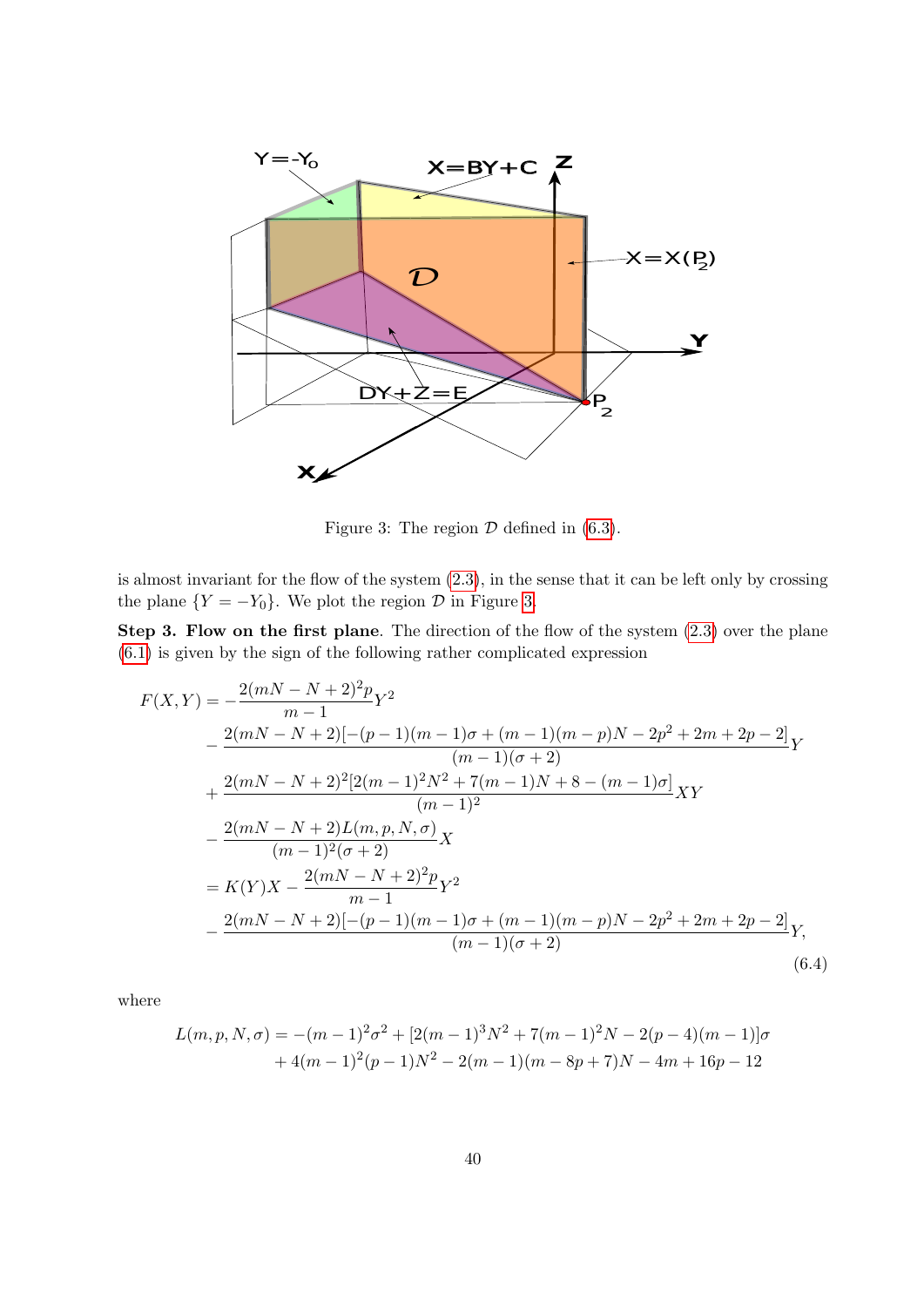and

$$
K(Y) = \frac{2(mN - N + 2)^2 [2(m - 1)^2 N^2 + 7(m - 1)N + 8 - (m - 1)\sigma]}{(m - 1)^2} Y
$$

$$
- \frac{2(mN - N + 2)L(m, p, N, \sigma)}{(m - 1)^2 (\sigma + 2)}.
$$

Let us notice first that, for  $\sigma$  sufficiently large, the coefficient of Y in the expression of  $K(Y)$  is negative, while the free term is positive. It thus follows that  $K(Y) > 0$  for  $Y \leq 0$  and  $\sigma$  large enough. Moreover, we are interested in the invariant region  $\mathcal D$  defined in [\(6.3\)](#page-38-2), thus  $Y \leq Y(P_2)$ and we further have

$$
K(Y(P_2)) = \frac{4(mN - N + 2)(mN - pN + \sigma + 2)}{(m - 1)(\sigma + 2)} > 0,
$$

hence by linearity we infer that  $K(Y) > 0$  for any  $Y \in (-\infty, Y(P_2))$ . Therefore, the coefficient of X in the expression of the flow  $(6.4)$  is positive in the region of interest and this implies that, in the region  $\mathcal{D}$ , we get

$$
F(X,Y) > F(BY+C,Y) = \frac{(mN-N+2)^2(Y-Y(P_2))}{(\sigma+2)(m-1)[2(m-1)^2N^2+7(m-1)N+2(m+3)]}A(Y;\sigma),
$$

where

$$
A(Y; \sigma) = -[2m(m-1)Y + (m-1)^2(2mN - 2N + 3)]\sigma^2 + K_1(Y)\sigma + K_2(Y),
$$

with  $K_1$  and  $K_2$  continuous functions of Y (thus bounded for  $Y \in [-Y_0, Y(P_2)]$ ) whose expressions we omit here since for  $\sigma$  sufficiently large the first term in  $A(Y;\sigma)$  is the dominating one. Since

$$
-2m(m-1)Y_0 + (m-1)^2(2mN - 2N + 3) = -(m-1)^2[(2N-1)(m-1) + 2] < 0,
$$

the coefficient of  $\sigma^2$  is always negative for  $Y \in [-Y_0, Y(P_2)]$  and thus  $F(X, Y) > F(BY+C, Y) >$ 0 for  $Y \in [-Y_0, Y(P_2)]$  and  $X > BY + C$ . This implies that orbits cannot leave the region  $D$  by crossing its wall given by the plane  $(6.1)$  as the flow across it points towards the interior of  $\mathcal{D}$ .

Step 4. Flow on the second plane. We want in this step to prove a similar property as in Step 3 but for the wall of the region  $\mathcal D$  given by the plane [\(6.2\)](#page-38-1). The direction of the flow of the system [\(2.3\)](#page-6-2) over the plane [\(6.2\)](#page-38-1) is given by the sign of the expression

<span id="page-40-0"></span>
$$
H(Y,Z) = \frac{(m-1)(H_1(Y)Z + H_2Y^2 + (\sigma + 2)(mN - N + 2)H_3Y + H_4)}{2(\sigma + 2)^2[2(m-1)^2N^2 + 7(m-1)N + 2(m+3)]^2},
$$
(6.5)

with

$$
H_1(Y) = 2m^2(\sigma + 2)^2(m - 1)Y + m(m - 1)(\sigma + 2)(2mN - 2N + 3)[\sigma(m - 1) + 2(p - 1)],
$$
  

$$
H_2 = 4m^2(\sigma + 2)^2(mN - N + 2)^2,
$$

and the lower order terms

$$
H_3 = [4(m-1)^4 N^2 + 2(m-1)^2 (7m-6)N - (2m-3)^2 (m-1)] \sigma + 8(m-1)^2 (p-1)N^2
$$
  
+4(m-1)<sup>2</sup>(m+6p-6)N - 8m<sup>2</sup>p + 14m<sup>2</sup> + 18mp - 24m - 18p + 18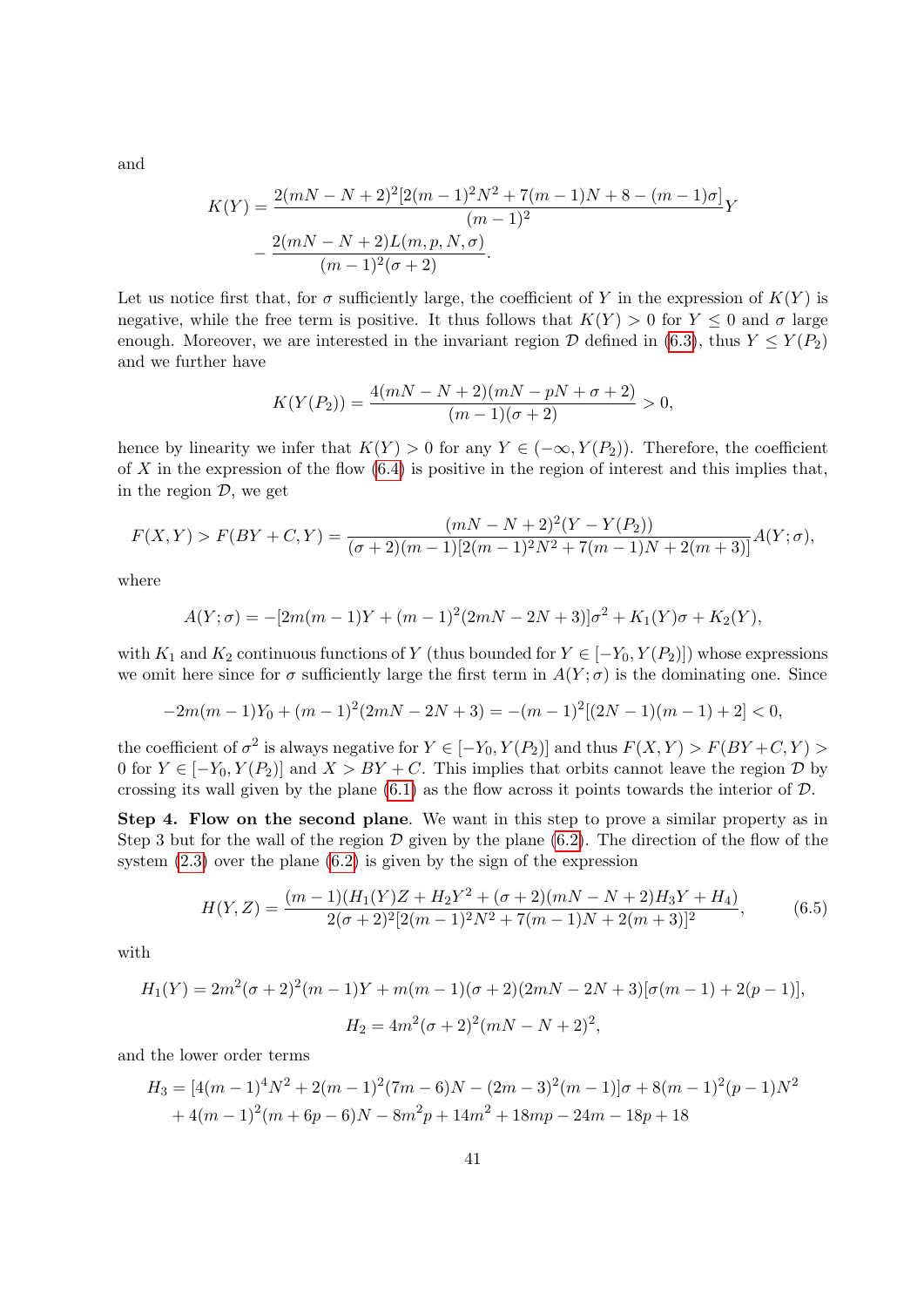and finally

$$
H_4 = (2mN - 2N + 3)(m - 1)(\sigma(m - 1) + 2(p - 1))
$$
  
× [(2(m - 1)<sup>2</sup>N + 4m - 3)\sigma + 4(p - 1)(m - 1)N + 2m + 6(p - 1)].

We notice that  $H_1(Y)$  is an affine function of Y which is increasing, therefore

$$
H_1(Y) > H_1(-Y_0) = m(m-1)(\sigma+2) \left[ (2(m-1)^2 N - (m-1)(m-3))\sigma + 4(p-1)(m-1)N - 2m^2 + 2m + 6p - 6 \right]
$$

which is positive for  $\sigma$  sufficiently large. We infer that the coefficient of Z in [\(6.5\)](#page-40-0) is positive and thus  $H(Y, Z) > H(Y, E - DY)$  in the region  $D$  introduced in [\(6.3\)](#page-38-2). Since

$$
H(Y, E - DY) = \frac{(m-1)(mN - N + 2)(2mN - 2N + 3)(Y(P_2) - Y)}{2(\sigma + 2)[(2(m-1)^2N + 4m - 3)\sigma + 4(p-1)(m-1)N + 2m + 6(p-1)]^2}
$$
  
 
$$
\times \left[ (2mN - 2N + 3)(m-1)\sigma + 4(p-1)(m-1)N - 2m^2 + 2mp + 6(p-1) \right] > 0
$$

provided  $\sigma > 0$  is taken sufficiently large, we infer that an orbit entering the region D cannot leave it by crossing its wall defined by the plane [\(6.2\)](#page-38-1).

Step 5. The orbit from  $P_2$  enters the region D. We prove here that for  $\sigma$  sufficiently large, the unique orbit going out of  $P_2$  enters the region  $\mathcal D$  introduced in [\(6.3\)](#page-38-2). We know that the orbit goes out tangent to the eigenvector  $e_3$  whose components  $(X(\sigma), Y(\sigma), Z(\sigma))$  are given in [\(2.10\)](#page-9-3). We only need to compute the product between the direction of this vector and the normal directions to these planes and study its sign for  $\sigma$  sufficiently large. For the plane [\(6.2\)](#page-38-1) we get

<span id="page-41-0"></span>
$$
(1, -B, 0) \cdot (X(\sigma), Y(\sigma), Z(\sigma))
$$
  
= 
$$
\frac{m(m-1)^3}{(2(m-1)^2N + 4m - 3)\sigma + 4(p-1)(m-1)N + 2m + 6(p-1)}\sigma
$$
  
+ 
$$
\frac{2m(m-1)^2(m+p-2)}{(2(m-1)^2N + 4m - 3)\sigma + 4(p-1)(m-1)N + 2m + 6(p-1)} - (m-1)^3,
$$
 (6.6)

while for the plane [\(6.1\)](#page-38-0) we get

<span id="page-41-1"></span>
$$
(0, D, 1) \cdot (X(\sigma), Y(\sigma), Z(\sigma))
$$
  
=  $(m-1)^2 \sigma^2 - (m-1)[2(m-1)^2 N^2 + 7(m-1)N - 2(m+2p-5)]\sigma$   
 $-4(m-1)^2(m+p-2)N^2 - 4(m-1)(3m+4p-7)N$   
 $+4mp+4p^2 - 12m - 24p + 28,$  (6.7)

and both scalar products in [\(6.6\)](#page-41-0) and [\(6.7\)](#page-41-1) are positive for  $\sigma$  large, ending this step.

Step 6. No  $\omega$ -limits. The orbit from  $P_2$  enters  $Q_3$ . We established in Step 5 that the orbit going out of  $P_2$  for  $\sigma$  sufficiently large must enter the region  $\mathcal D$  and once there, it has two alternatives: either go out of  $\mathcal D$  in some way, or remain there and go to a stable  $\omega$ -limit, if any. We prove here that the latter is not possible. We infer from Lemma [6.1](#page-38-3) that coordinates  $X$  and Y are monotone along the orbit going out of  $P_2$  as long as  $Y > 0$ , thus no  $\omega$ -limit different from critical points can exist in the region  $\mathcal{D} \cap \{Y > 0\}$ . Assume for contradiction that the orbit from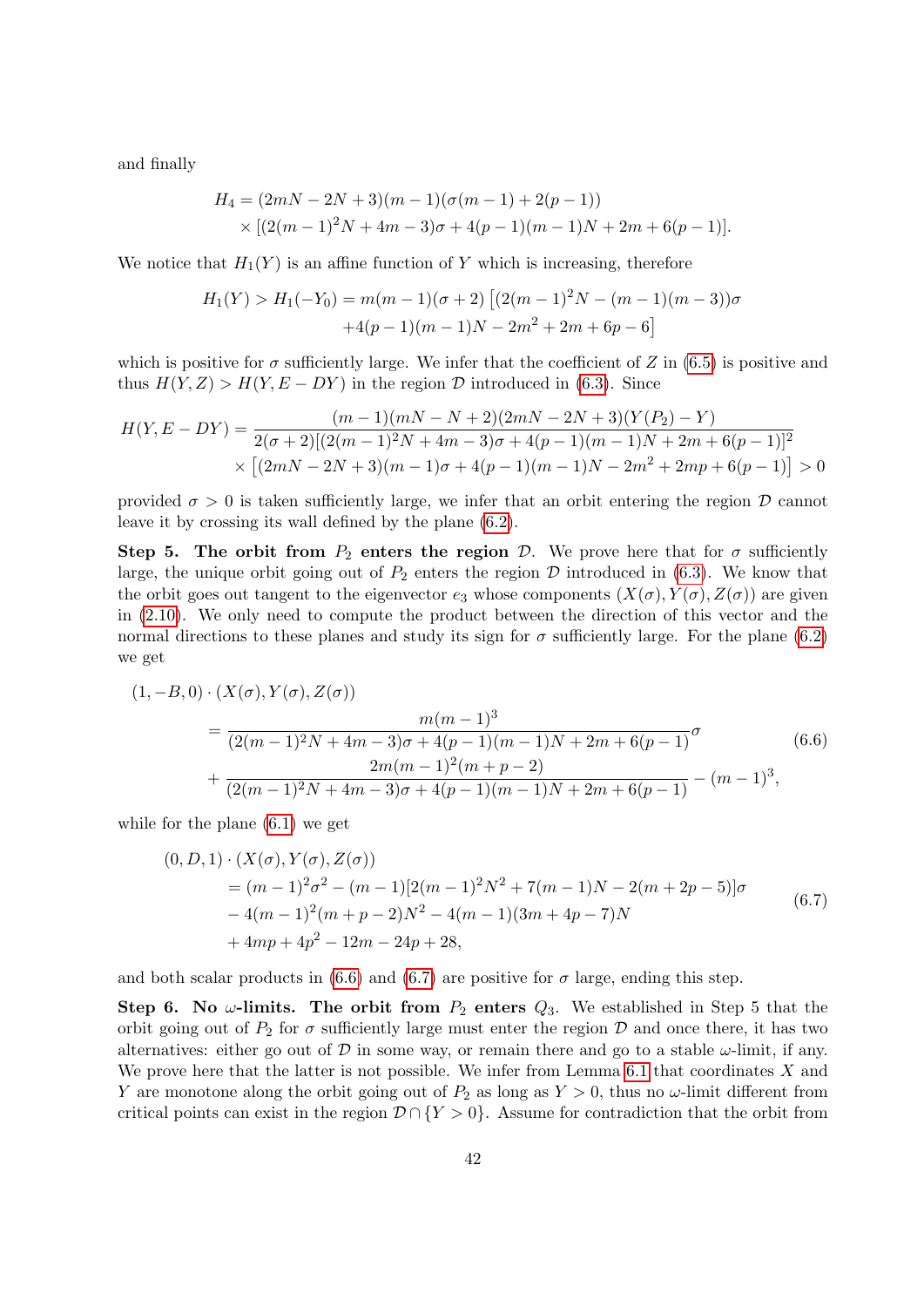P<sub>2</sub> ends up in a  $\omega$ -limit orbit lying in the region  $\mathcal{D} \cap \{-Y_0 < Y < 0\}$  for some  $\sigma_0 > 0$  sufficiently large (such that the previous steps of the proof are fulfilled). This  $\omega$ -limit is invariant for the flow according to  $[42,$  Theorem 2, Section 3.2. Since X is monotone decreasing along all the orbit going out of  $P_2$ , it should have a finite limit, thus

• either  $X(\eta) \to \delta > 0$  as  $\eta \to \infty$  along the orbit from  $P_2$ , which means that the periodic  $\omega$ -limit is included in the plane  $\{X = \delta\}$  and by invariance, it is itself a solution to the system (hence, to [\(1.5\)](#page-3-0) if translated into profiles). But  $X = \delta$  implies

$$
f(\xi) = \delta \xi^{2/(m-1)}, \quad \text{for any } \xi > 0,
$$

and it is easy to check by direct calculation that there are no solutions to [\(1.5\)](#page-3-0) having this form, reaching a contradiction.

• or  $X(\eta) \to 0$  as  $\eta \to \infty$ , which implies the existence of a periodic orbit lying in the plane  ${X = 0}$  and the region  ${-Y_0 < Y < 0}$ . But this is easy to be ruled out, for example by noticing that on such orbit

$$
\dot{Z} = (p-1)YZ \le 0,
$$

hence the component  $Z$  is either decreasing or constant, leading again to a contradiction.

We thus find that the orbit going out of  $P_2$  has to quit the region D for  $\sigma$  sufficiently large, and this is mandatory to be done by crossing the plane  ${Y = -Y_0}$ , as shown in the previous steps. Then the orbit has to enter the attractor  $Q_3$ , as proved in Step 1.

Step 7. No orbits from  $Q_1$  to  $P_1$ . Good orbits only from  $P_0$ . In order to complete the proof of Part 3 of Theorem [1.3,](#page-4-0) we are left with showing that for  $\sigma$  sufficiently large, no orbit going out of  $Q_1$  might enter  $P_1$ . We in fact show that all the orbits going out of  $Q_1$  end up in the region  $D$  introduced in  $(6.3)$ . To this end, we recall from the Remark after Lemma [3.1](#page-13-3) that the orbits going out of  $Q_1$  start with  $Y = 1/N > Y(P_2)$  by [\(2.5\)](#page-6-3). This shows that, on the one hand, on such orbits  $Z > E - DY$  for any  $Y \geq Y(P_2)$ , since  $E - DY \leq 0$  if  $Y \geq Y(P_2)$ . On the other hand, we go back to the system  $(3.3)$  centered in  $Q_1$  and consider in variables  $(y, z, w)$  the cylinder of equation

<span id="page-42-0"></span>
$$
-(N-2)y + w - my^{2} - \frac{\beta}{\alpha}yw = 0,
$$
\n(6.8)

which connects  $Q_1$  to  $P_2$ . The idea of this cylinder is given by the isocline of the reduced system  $(3.3)$  in the invariant plane  $\{z=0\}$ . The direction of the flow of the system  $(3.3)$  across this cylinder is given by the sign of

$$
T(y, z, w) = z \left[ N - 2 + 2my + \frac{\beta}{\alpha} w \right] + \left( 1 - \frac{\beta}{\alpha} y \right) w(2 - (m - 1)y) > 0,
$$

provided  $0 \le y \le y(P_2)$  where  $y(P_2) = 2/(m-1)$  is the first coordinate of the critical point  $P_2$ in variables  $(y, z, w)$ . Since the direction of the normal vector to the cylinder [\(6.8\)](#page-42-0) is given by

$$
\overline{n} = \left( -(N-2) - 2my - \frac{\beta}{\alpha}w, 0, 1 - \frac{\beta}{\alpha}y \right),
$$

it follows that this cylinder cannot be crossed from inside to its exterior while  $0 \le y \le y(P_2)$  $2/(m-1)$ . Moreover, by analyzing the matrix  $M(Q_1)$  given in the proof of Lemma [3.1,](#page-13-3) it follows that the orbits going out of  $Q_1$  go out (in a small neighborhood of  $Q_1$ ) with a slope given by

$$
\frac{w}{y} = \frac{1}{Y} \sim N,
$$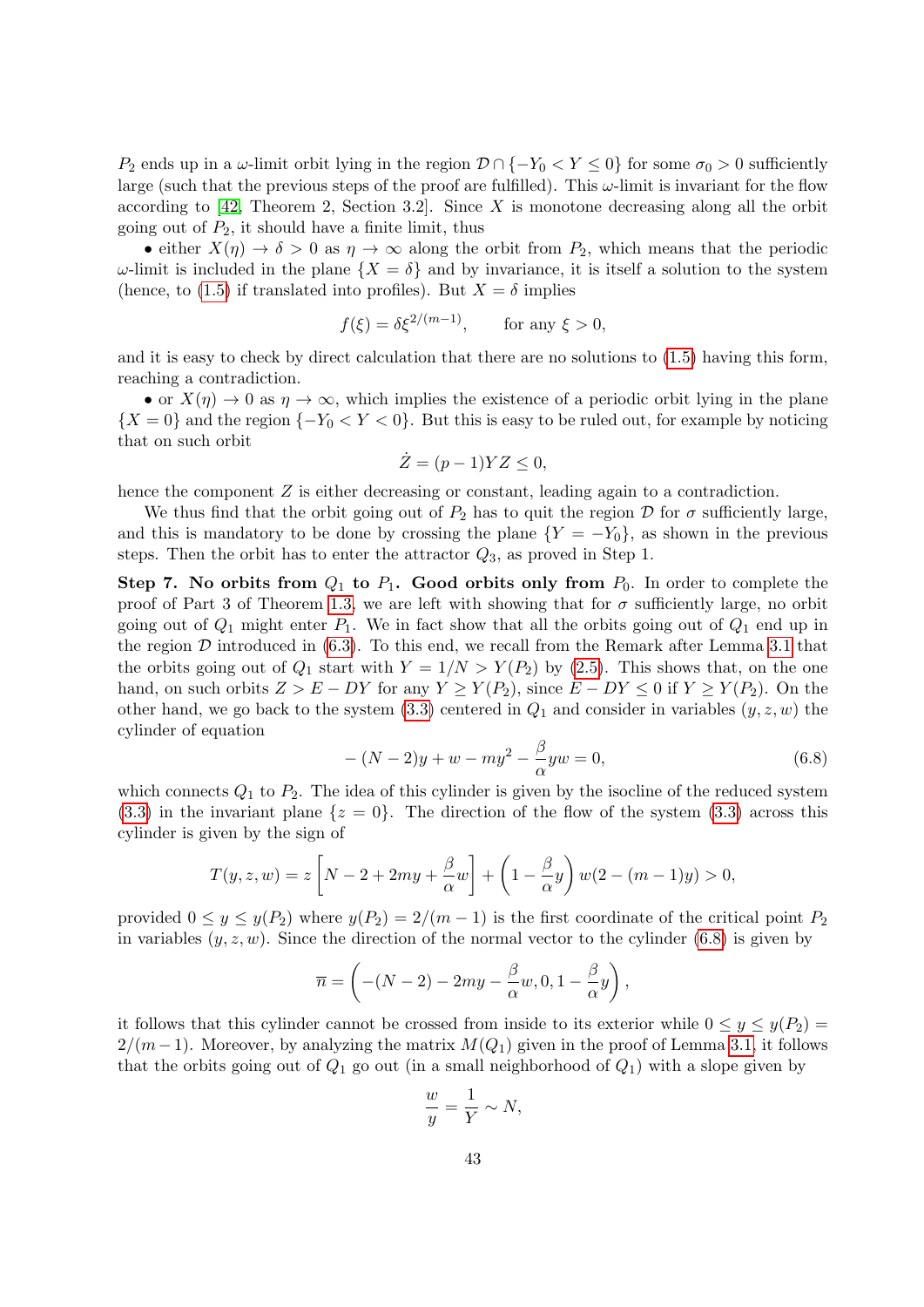while the slope of the cylinder  $(6.8)$  in a neighborhood of  $Q_1$  (where the linear terms dominate over the quadratic ones) is given by  $w/y \sim (N-2) < N$ . We thus infer that all the orbits going out of  $Q_1$  are interior to the cylinder [\(6.8\)](#page-42-0) in a small neighborhood of  $Q_1$  and thus will remain in the same situation while  $y \leq y(P_2)$ . It is then easy to see from the expression of [\(6.8\)](#page-42-0) and the form  $X = BY + C$  of the plane [\(6.2\)](#page-38-1), which translates into  $1 = By + Cw$  in terms of the variables of the system  $(3.3)$ , that the cylinder  $(6.8)$  and thus also the orbits going out of  $Q_1$  stay in the region  $1 > By + Cw$  (that is,  $X > BY + C$ ) up to arriving at  $Y = Y(P_2)$ . We have thus shown that all the orbits going out of  $Q_1$  enter the region D and thus for  $\sigma$  sufficiently large they cannot reach  $P_1$ . Theorem [1.2](#page-3-4) then gives that the only good profiles for  $\sigma$  sufficiently large have to belong to orbits coming from  $P_0$ , as claimed.  $\Box$ 

We are left with the second statement in Theorem [1.3,](#page-4-0) which is proved below.

*Proof of Theorem [1.3,](#page-4-0) Part 2.* We want to show that there exists at least a value  $\sigma^* > 0$  such that the orbit going out of  $P_2$  enters  $P_1$  in the phase space associated to the system [\(2.3\)](#page-6-2). To this end, let  $\sigma > 0$ . We infer from Lemma [6.1](#page-38-3) that the X coordinate is decreasing along the orbit going out of  $P_2$ , and the same happens for the Y coordinate while  $Y \geq 0$ . This, together with an argument completely similar to Step 6 in the above proof, gives that the orbit going out of  $P_2$  cannot enter a limit cycle: indeed, due to the monotonicity in X, this limit cycle should lie in the invariant plane  $\{X = 0\}$ . Since the line  $\{Y = 0\}$  is invariant in the plane  $\{X = 0\}$  and  $Z = (p-1)YZ$ , it follows that Z is monotone in both half-planes  $\{Y > 0\}$  and  $\{Y < 0\}$ , thus no limit cycles may exist inside  $\{X = 0\}$ . We then infer that the orbits going out of  $P_2$  must reach a critical point among  $P_{\gamma}$ ,  $P_1$  and  $Q_3$ . We thus define the three sets, with respect to  $\sigma$ 

$$
\mathbb{A} = \{ \sigma \in (0, \infty) : \text{the orbit from } P_2 \text{ enters } P_\gamma \},
$$
  

$$
\mathbb{B} = \{ \sigma \in (0, \infty) : \text{the orbit from } P_2 \text{ enters } P_1 \},
$$
  

$$
\mathbb{C} = \{ \sigma \in (0, \infty) : \text{the orbit from } P_2 \text{ enters } Q_3 \}.
$$

Since  $P_{\gamma}$  is asymptotically stable for orbits coming from the positive part of the phase space and  $Q_3$  is a stable node, sets A and C are open. We furthermore infer from Step 6 and the above considerations on the orbits from  $P_2$  that these two sets are also non-empty. It follows by basic topology that the set  $\mathbb B$  is non-empty and closed, thus it contains at least an element  $\sigma^*$ , as claimed.  $\Box$ 

Acknowledgements R. I. and A. S. are partially supported by the Spanish project PID2020- 115273GB-I00.

#### References

- <span id="page-43-0"></span>[1] D. Andreucci and E. DiBenedetto, On the Cauchy problem and initial traces for a class of evolution equations with strongly nonlinear sources, Ann. Scuola Norm. Sup. Pisa, 18 (1991).
- <span id="page-43-1"></span>[2] D. Andreucci and A. F. Tedeev, Universal bounds at the blow-up time for nonlinear parabolic equations, Adv. Differential Equations, 10 (2005), no. 1, 89-120.
- <span id="page-43-2"></span>[3] X. Bai, S. Zhou and S. Zheng, Cauchy problem for fast diffusion equation with localized reaction, Nonlinear Anal., 74 (2011), no. 7, 2508-2514.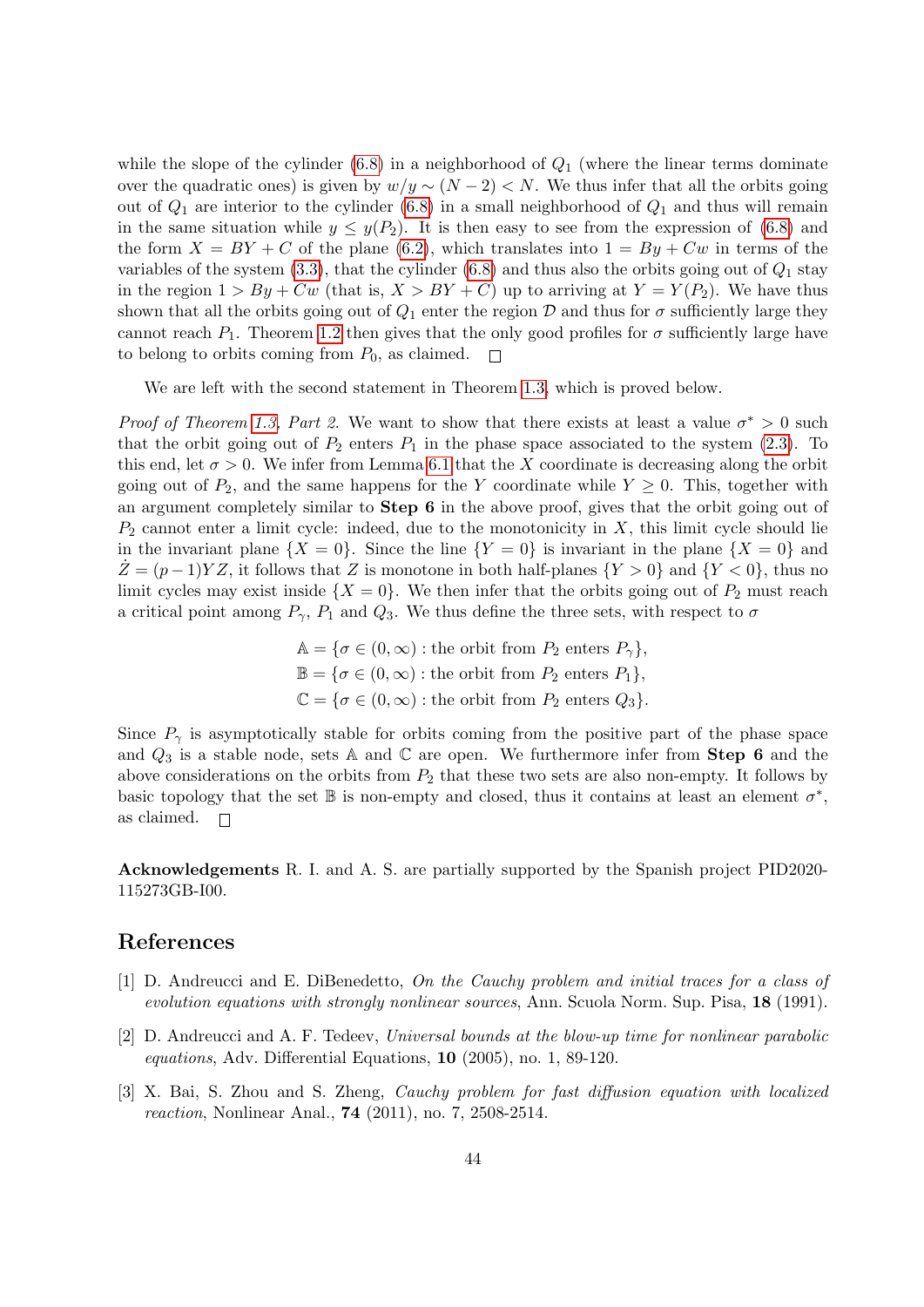- <span id="page-44-3"></span>[4] C. Bandle and H. Levine, On the existence and nonexistence of global solutions of reactiondiffusion equations in sectorial domains, Trans. Amer. Math. Soc.,  $316$  (1989), 595-622.
- <span id="page-44-6"></span>[5] P. Baras and J. Goldstein, The heat equation with a singular potential, Trans. Amer. Math. Soc., 284 (1984), no. 1, 121-139.
- <span id="page-44-2"></span>[6] P. Baras and R. Kersner, Local and global solvability of a class of semilinear parabolic equations, J. Differential Equations, 68 (1987), 238-252.
- <span id="page-44-10"></span>[7] B. Ben Slimene, Asymptotically self-similar global solutions for Hardy-Hénon parabolic systems, Differ. Equ. Appl., 11 (2019), no. 4, 439-462.
- <span id="page-44-9"></span>[8] B. Ben Slimene, S. Tayachi and F. B. Weissler, Well-posedness, global existence and large time behavior for Hardy-Hénon parabolic equations, Nonlinear Anal.,  $152$  (2017), 116-148.
- <span id="page-44-7"></span>[9] X. Cabré and Y. Martel, *Existence versus explosion instantanée por des équations de la* chaleur linéaires avec potentiel singulier, C. R. Acad. Sci. Paris, 329 (1999), no. 11, 973-978.
- <span id="page-44-16"></span>[10] J. Carr, Applications of Centre Manifold Theory, Springer Verlag, New York, 1981.
- <span id="page-44-11"></span>[11] N. Chikami, M. Ikeda and K. Taniguchi, Well-posedness and global dynamics for the critical Hardy-Sobolev parabolic equation, Nonlinearity, 34 (2021), no. 11, 8094-8142.
- <span id="page-44-12"></span>[12] N. Chikami, M. Ikeda and K. Taniguchi, Optimal well-posedness and forward self-similar solution for the Hardy-H´enon parabolic equation in critical weighted Lebesgue spaces, Nonlinear Anal., to appear, Preprint ArXiv no. 2104.14166.
- <span id="page-44-0"></span>[13] C. Cortázar, M. del Pino and M. Elgueta, On the blow-up set for  $u_t = \Delta u^m + u^m$ ,  $m > 1$ , Indiana Univ. Math. J., 47 (1998), 541–562.
- <span id="page-44-1"></span>[14] C. Cortázar, M. del Pino and M. Elgueta, Uniqueness and stability of regional blow-up in a porous-medium equation, Ann. Inst. H. Poincaré Analyse Non Linéaire, 19 (2002), no. 6, 927–960.
- <span id="page-44-5"></span>[15] R. Ferreira and A. de Pablo, Grow-up for a quasilinear heat equation with a localized reaction in higher dimensions, Rev. Mat. Complut., 31 (2018), no. 3, 805-832.
- <span id="page-44-4"></span>[16] R. Ferreira, A. de Pablo and J. L. Vázquez, Classification of blow-up with nonlinear diffusion and localized reaction, J. Differential Equations, 231 (2006), no. 1, 195-211.
- <span id="page-44-13"></span>[17] S. Filippas and A. Tertikas, On similarity solutions of a heat equation with a nonhomogeneous nonlinearity, J. Differential Equations, 165 (2000), no. 2, 468-492.
- <span id="page-44-14"></span>[18] Y. Giga and N. Umeda, Blow-up directions at space infinity for solutions of semilinear heat equations, Bol. Soc. Paran. Mat., 23 (2005), 9-28.
- <span id="page-44-15"></span>[19] Y. Giga and N. Umeda, On blow-up at space infinity for semilinear heat equations, J. Math. Anal. Appl., 316 (2006), 538-555.
- <span id="page-44-8"></span>[20] J. A. Goldstein and I. Kombe, Nonlinear degenerate prabolic equations with singular lowerorder term, Adv. Differential Equations, 8 (2003), no. 10, 1153-1192.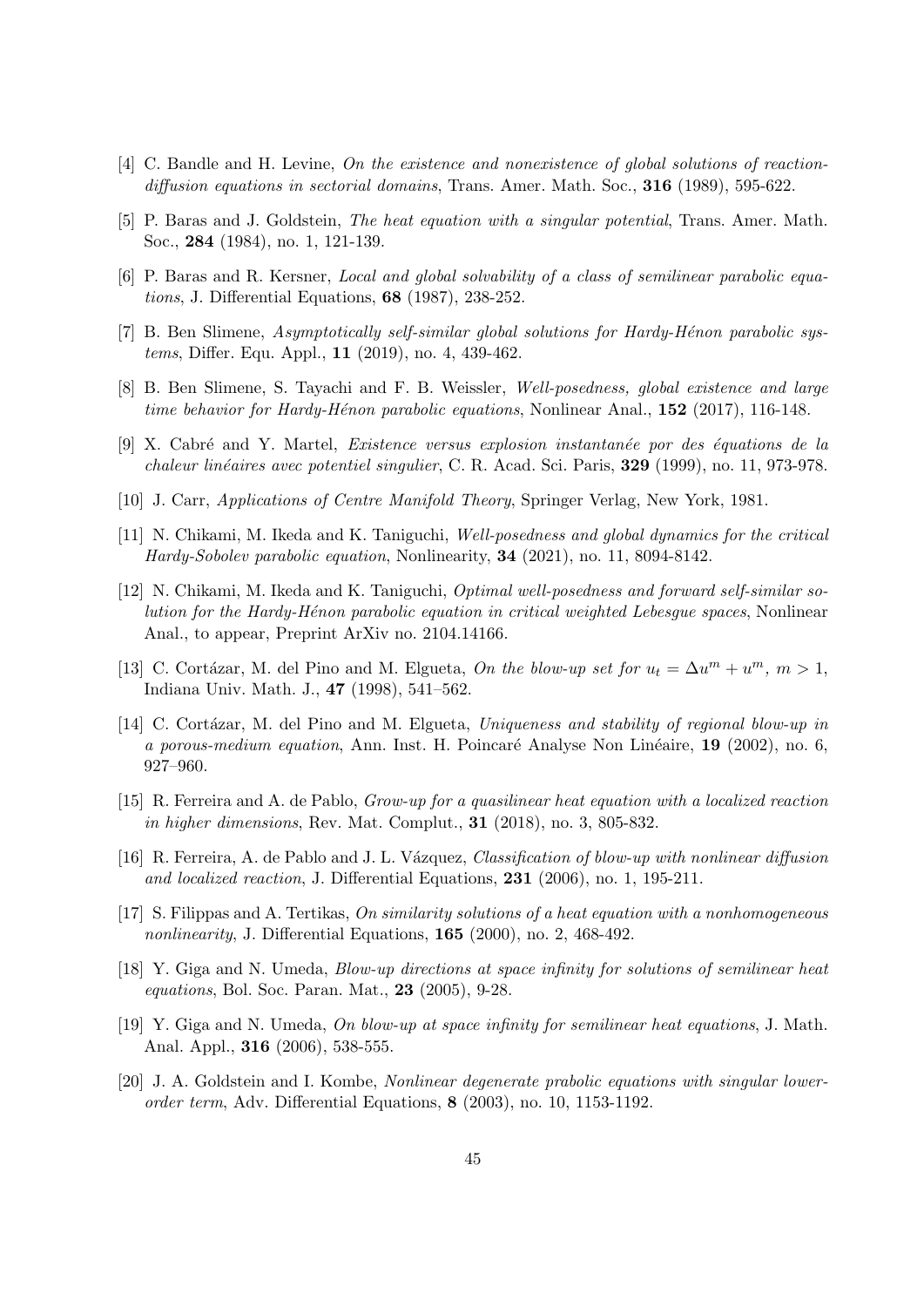- <span id="page-45-5"></span>[21] G. R. Goldstein, J. A. Goldstein, and I. Kombe, Nonlinear parabolic equations with singular coefficient and critical exponent, Appl. Anal., 84 (2005), no. 6, 571-583.
- <span id="page-45-10"></span>[22] J. Guckenheimer and Ph. Holmes, Nonlinear oscillation, dynamical systems and bifurcations of vector fields, Applied Mathematical Sciences, vol. 42, Springer-Verlag, New York, 1990.
- <span id="page-45-1"></span>[23] J.-S. Guo, C.-S. Lin and M. Shimojo, Blow-up behavior for a parabolic equation with spatially dependent coefficient, Dynam. Systems Appl., 19 (2010), no. 3-4, 415-433.
- <span id="page-45-2"></span>[24] J.-S. Guo and M. Shimojo, Blowing up at zero points of potential for an initial boundary value problem, Commun. Pure Appl. Anal., 10 (2011), no. 1, 161-177.
- <span id="page-45-3"></span>[25] J.-S. Guo, C.-S. Lin and M. Shimojo, *Blow-up for a reaction-diffusion equation with variable* coefficient, Appl. Math. Lett., 26 (2013), no. 1, 150-153.
- <span id="page-45-4"></span>[26] J.-S. Guo, and P. Souplet, Excluding blowup at zero points of the potential by means of Liouville-type theorems, J. Differential Equations, 265 (2018), no. 10, 4942-4964.
- <span id="page-45-6"></span>[27] K. Hisa and J. Takahashi, Optimal singularities of initial data for solvability of the Hardy parabolic equation, J. Differential Equations, 296 (2021), 822-848.
- <span id="page-45-11"></span>[28] R. G. Iagar and Ph. Laurençot, *Existence and uniqueness of very singular solutions for a* fast diffusion equation with gradient absorption, J. London Math. Soc., 87 (2013), 509-529.
- <span id="page-45-13"></span>[29] R. G. Iagar, Ph. Laurençot and A. Sánchez, Self-similar shrinking of supports and nonextinction for a nonlinear diffusion equation with strong nonhomogeneous absorption, Submitted (2022), Preprint ArXiv no. 2204.09307.
- <span id="page-45-8"></span>[30] R. G. Iagar, A. I. Muñoz and A. Sánchez, Self-similar solutions preventing finite time blowup for reaction-diffusion equations with singular potential, Submitted (2021), Preprint ArXiv no. 2111.04806.
- <span id="page-45-12"></span>[31] R. G. Iagar, A. I. Muñoz and A. Sánchez, Self-similar blow-up patterns for a reactiondiffusion equation with weighted reaction in general dimension, Comm. Pure Appl. Analysis, 21 (2022), no. 3, 891-925.
- <span id="page-45-7"></span>[32] R. G. Iagar and A. Sánchez, *Blow up profiles for a quasilinear reaction-diffusion equation* with weighted reaction with linear growth, J. Dynam. Differential Equations, 31 (2019), no. 4, 2061-2094.
- <span id="page-45-9"></span>[33] R. G. Iagar and A. Sánchez, Instantaneous and finite time blow-up of solutions to a reactiondiffusion equation with Hardy-type singular potential, J. Math. Anal. Appl., 491 (2020), no. 1, paper no. 124244, 11 pages.
- <span id="page-45-0"></span>[34] R. G. Iagar and A. Sánchez, *Blow up profiles for a quasilinear reaction-diffusion equation* with weighted reaction, J. Differential Equations,  $272$  (2021), no. 1, 560-605.
- <span id="page-45-14"></span>[35] R. G. Iagar and A. Sánchez, *Separate variable blow-up patterns for a reaction-diffusion* equation with critical weighted reaction, Nonlinear Anal.,  $217$  (2022), article no. 112740, 33 pages.